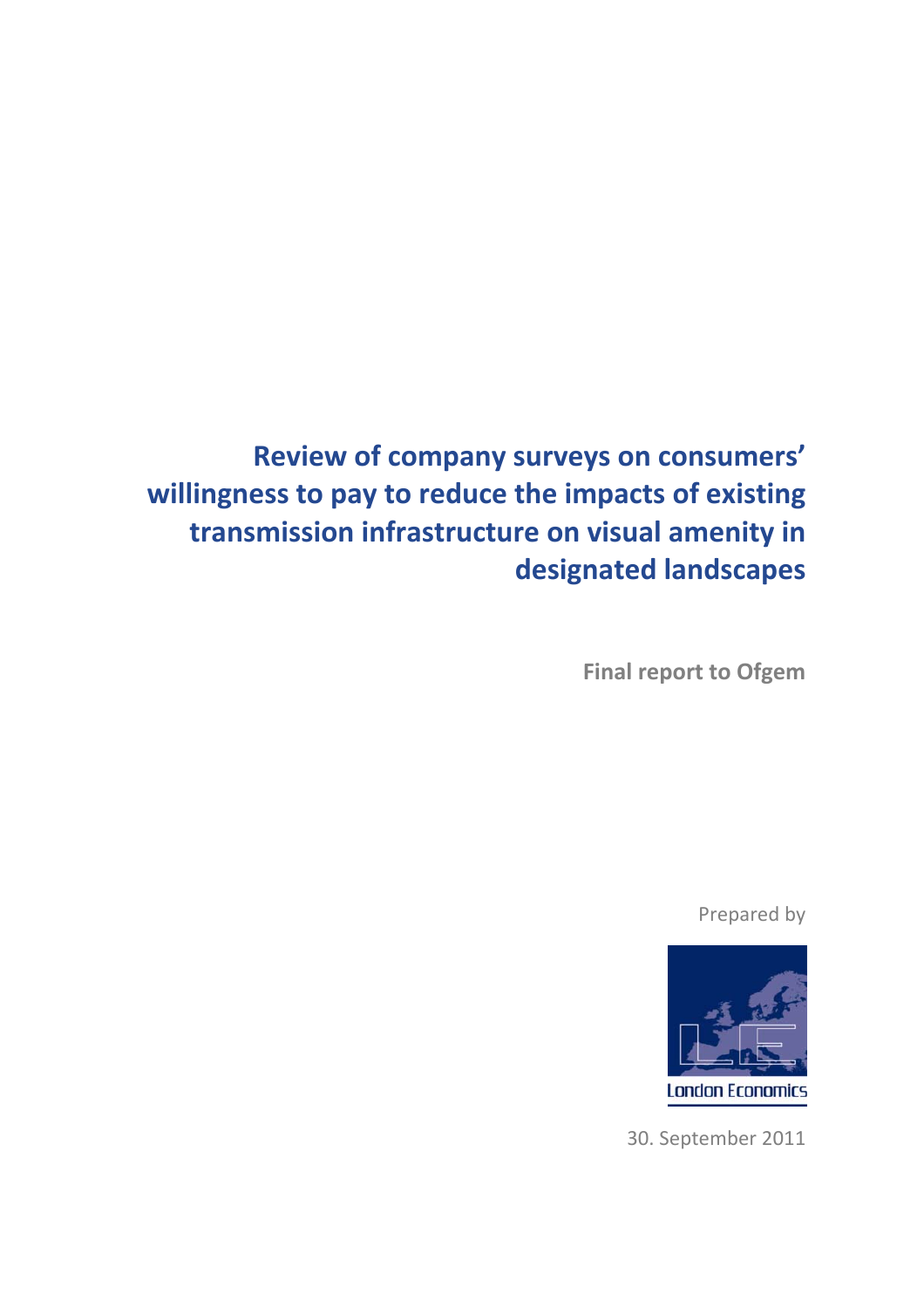## **About London Economics**

London Economics is one of Europe's leading specialist economics and policy consultancies and has its head office in London. We also have offices in Brussels, Dublin, Cardiff and Budapest, and associated offices in Paris and Valletta.

We advise clients in both the public and private sectors on economic and financial analysis, policy development and evaluation, business strategy, and regulatory and competition policy. Our consultants are highly‐qualified economists with experience in applying a wide variety of analytical techniques to assist our work, including cost-benefit analysis, multi-criteria analysis, policy simulation, scenario building, statistical analysis and mathematical modelling. We are also experienced in using a wide range of data collection techniques including literature reviews, survey questionnaires, interviews and focus groups.

Authors: Mette Damgaard, Siôn Jones and Professor Iain Fraser.

Head Office: 11‐15 Betterton Street, London, WC2H 9BP, United Kingdom.

w: www.londecon.co.uk e: info@londecon.co.uk t: +44 (0)20 7866 8185 f: +44 (0)20 7866 8186

## **Acknowledgements**

We would like to acknowledge the useful guidance and feedback provided by the Steering Committee throughout this research. Professor Iain Fraser also provided helpful feedback throughout the project. Responsibility for the contents of this report remains with London Economics.

Wherever possible London Economics uses paper sourced from sustainably managed forests using production processes that meet the EU eco‐label requirements.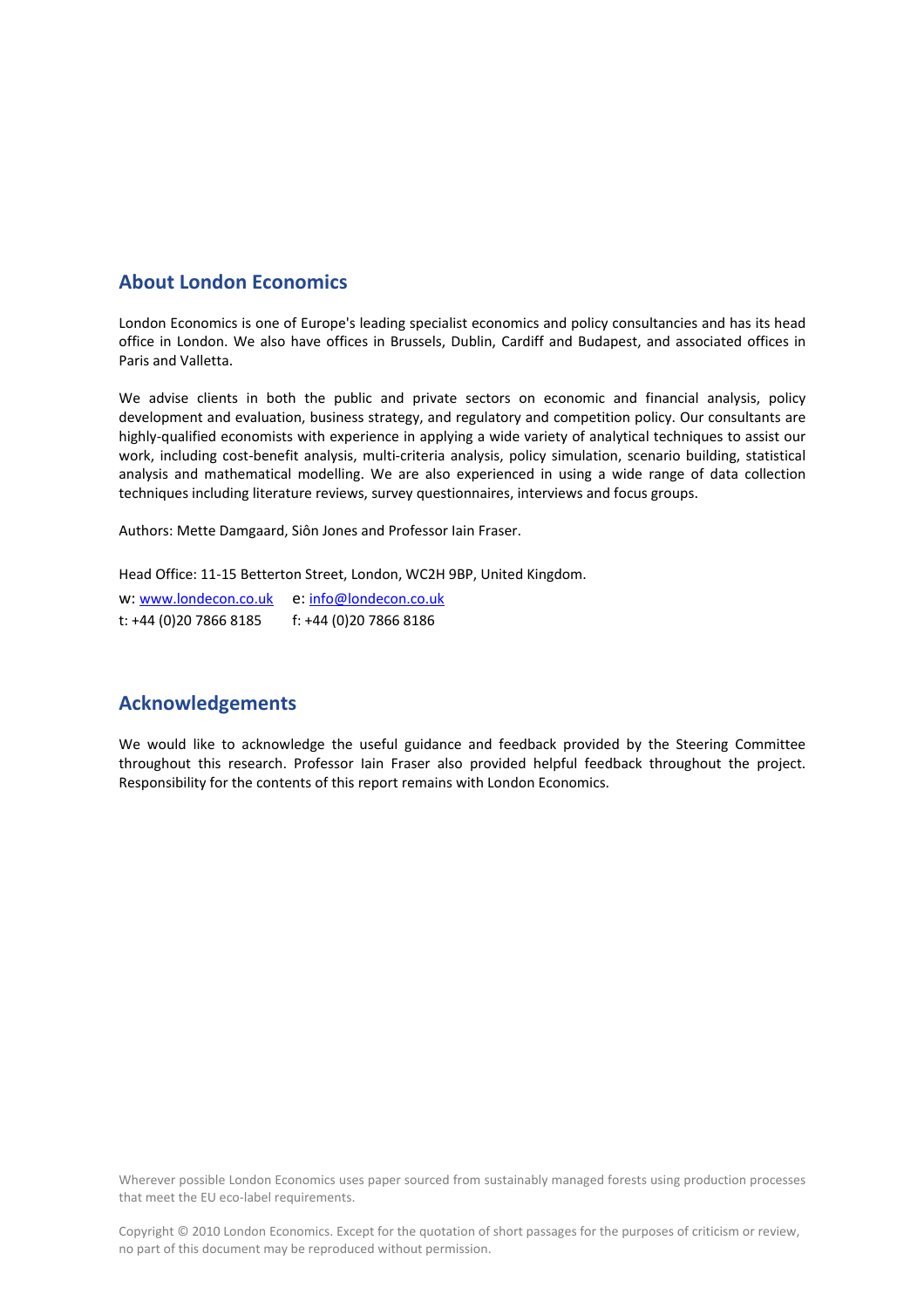|    |                                                                | <b>Contents</b>                                                                                                                                              | Page                                              |
|----|----------------------------------------------------------------|--------------------------------------------------------------------------------------------------------------------------------------------------------------|---------------------------------------------------|
|    | Glossary                                                       |                                                                                                                                                              | iii                                               |
|    |                                                                | <b>Executive summary</b>                                                                                                                                     | iv                                                |
| 1. | Introduction                                                   |                                                                                                                                                              | $\mathbf{1}$                                      |
|    | 1.1<br>1.2<br>1.3<br>1.4                                       | Policy background<br>Objectives of the study<br>Study approach<br>Scope of the study                                                                         | $\mathbf{1}$<br>$\mathbf{1}$<br>$\mathbf{1}$<br>3 |
| 2  | Current best practices for WTP studies                         |                                                                                                                                                              | 5                                                 |
|    | 2.1<br>2.2<br>2.3<br>2.4<br>2.5<br>2.6<br>2.7                  | Objectives<br>Methodology<br>Survey design<br>Sampling<br>Analysis<br>Bias assessment and mitigating options<br>Conclusions                                  | 5<br>6<br>$\overline{7}$<br>11<br>12<br>15<br>19  |
| 3  |                                                                | Evaluation of company surveys on customers' WTP                                                                                                              | 20                                                |
|    | 3.1<br>3.2<br>3.3                                              | National Grid Electricity Transmission Limited (NGETL)<br>Scottish Power Transmission Limited (SPTL)<br>Scottish Hydro Electric Transmission Limited (SHETL) | 20<br>40<br>40                                    |
| 4  | Advice to Ofgem on how to apply the results of the WTP studies |                                                                                                                                                              | 42                                                |
|    | 4.1<br>4.2                                                     | Summary of TO responses<br>Potential next steps for Ofgem                                                                                                    | 42<br>42                                          |
|    | <b>References</b>                                              |                                                                                                                                                              | 49                                                |

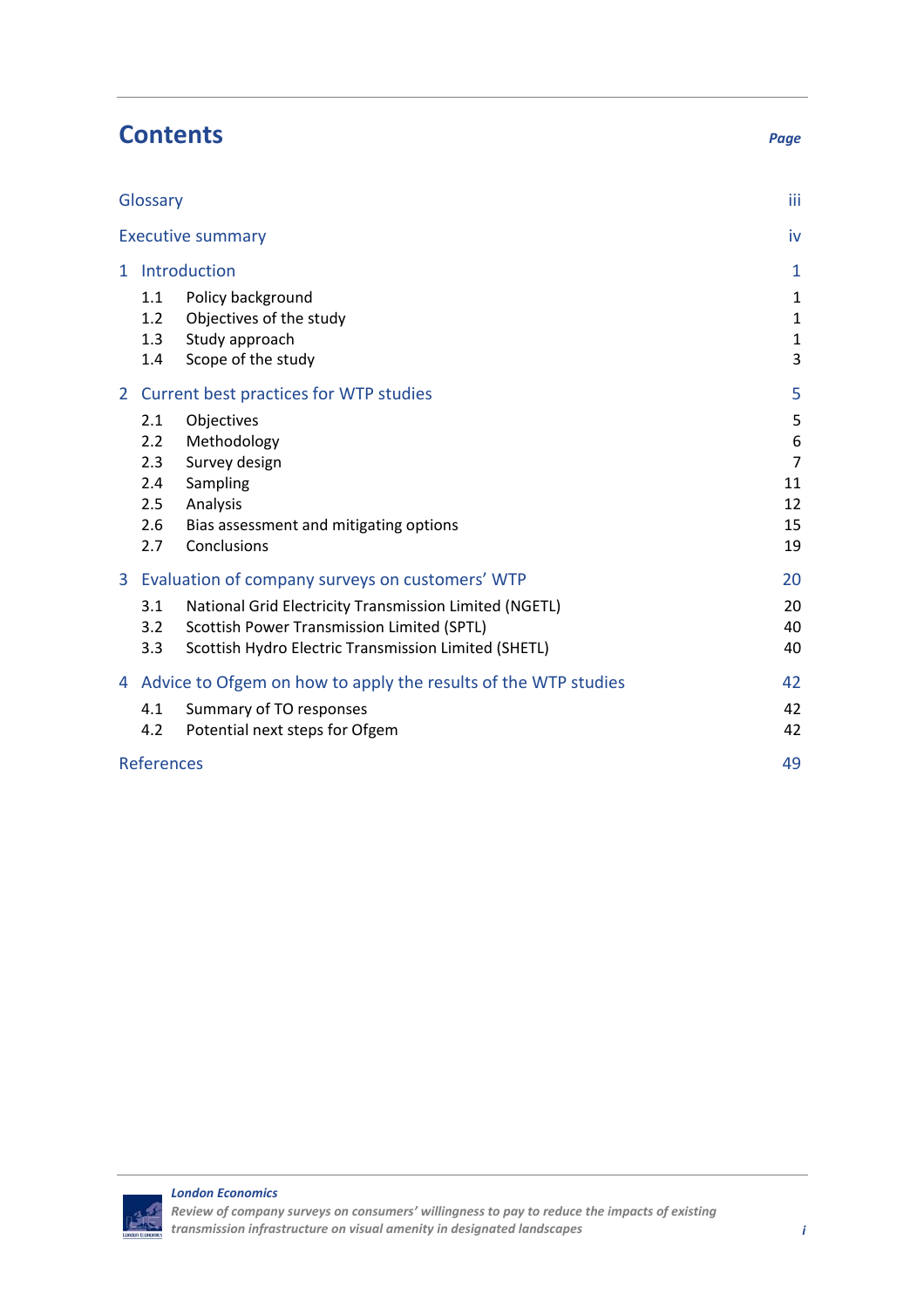# **Tables & Figures** *Page*

| Table 1:  | Contingent valuation vs. choice modelling                                       | 6              |
|-----------|---------------------------------------------------------------------------------|----------------|
| Table 2:  | Overview of biases and effects                                                  | 15             |
| Table 3:  | Evaluation of specific survey components: Introduction and background questions | 26             |
| Table 4:  | Evaluation of specific survey components: Valuation scenario                    | 27             |
| Table 5:  | Evaluation of specific survey components: Follow up questions                   | 28             |
| Figure 1: | Methodology for evaluation of WTP studies                                       | $\overline{2}$ |
| Figure 2: | Standard methodology for analysis of survey data                                | 12             |
| Figure 3: | Variation of average WTP by region                                              | 46             |
| Figure 4: | Variation of average WTP by socio-economic group                                | 47             |

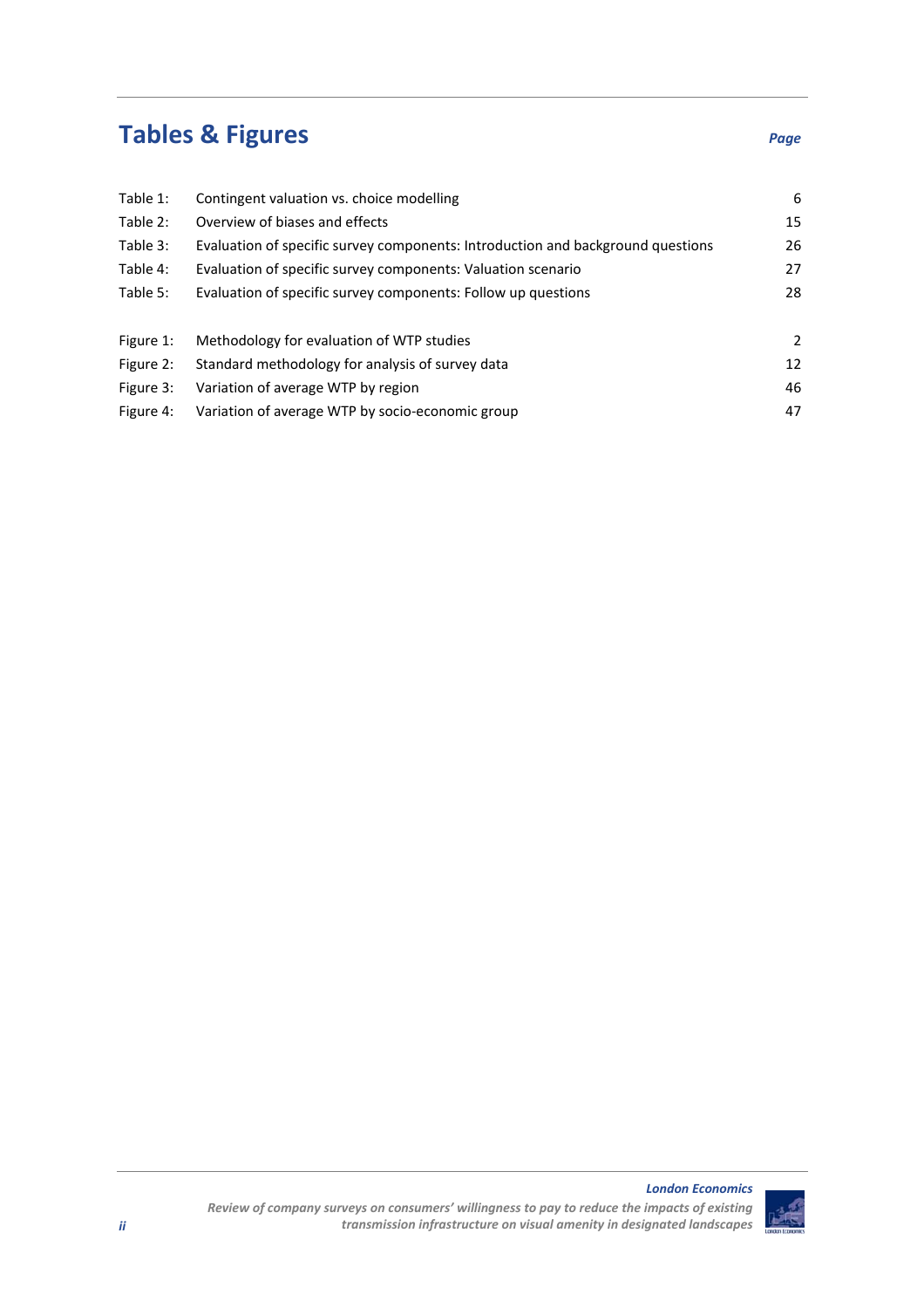## **Glossary**

## **Terminology abbreviations**

| <b>AONB</b>  | Area of Outstanding Natural Beauty             |
|--------------|------------------------------------------------|
| <b>GEMA</b>  | Gas and Electricity Markets Authority          |
| <b>NGETL</b> | National Grid Electricity Transmission Limited |
| <b>NP</b>    | <b>National Park</b>                           |
| <b>RIIO</b>  | Revenue = Incentives + Innovation + Outputs    |
| TO           | <b>Transmission Operators</b>                  |
| <b>SHETL</b> | Scottish Hydro Electric Transmission Limited   |
| <b>SPTL</b>  | Scottish Power Transmission Limited            |
| <b>WTP</b>   | Willingness to pay                             |
|              |                                                |

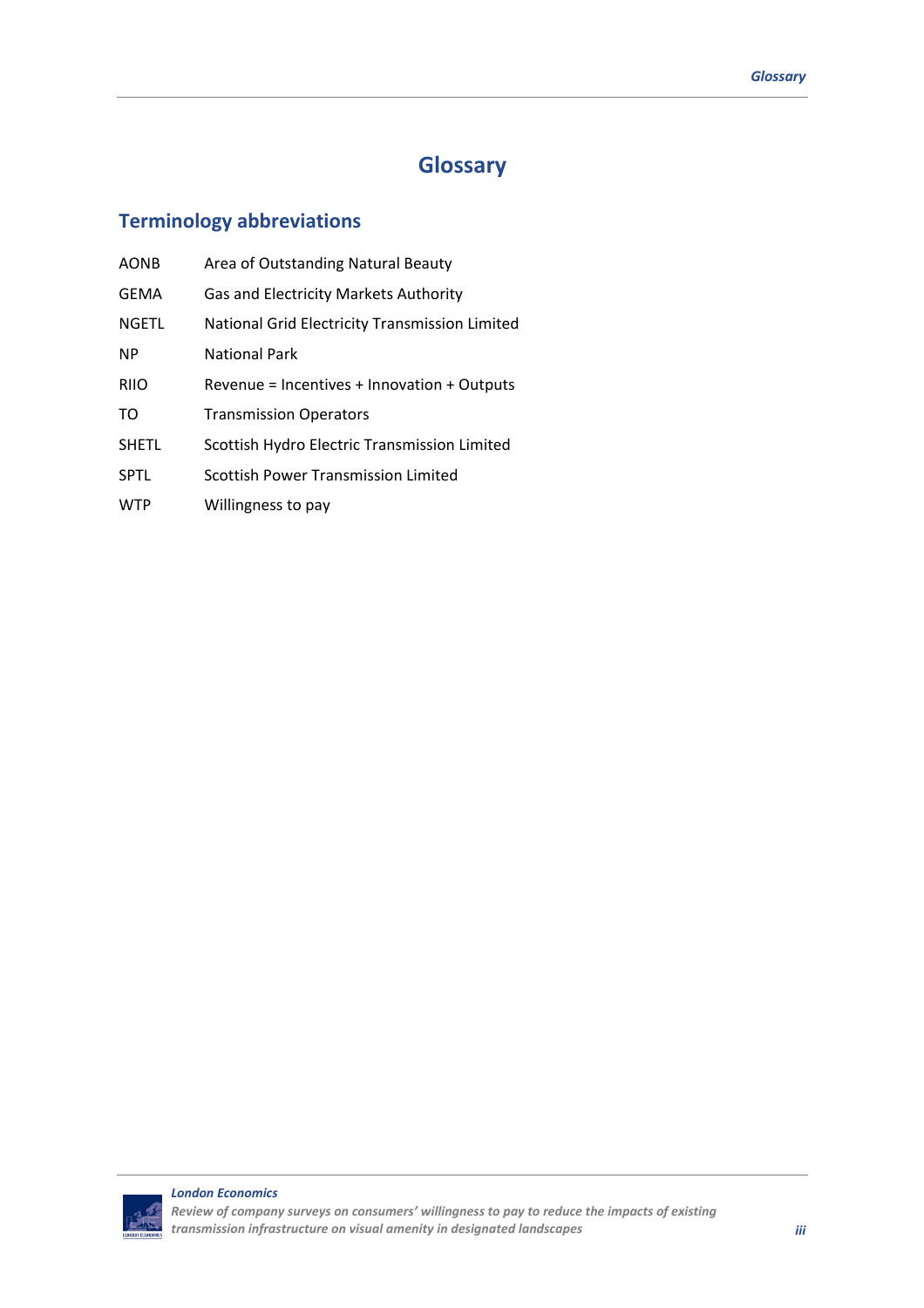## **Executive summary**

## **Background and objectives**

In December 2010, Ofgem consulted on a strategy decision which among other things set out the issues that companies should consider when managing the visual impact of transmission infrastructure. For existing infrastructure a similar approach to that used in the most recent electricity distribution price control was proposed. This implies that GEMA will propose an appropriate allowance for each transmission owner (TO) to mitigate the visual impact of existing infrastructure in national parks and areas of outstanding natural beauty.

Ofgem required that:

- **the allowance for each company should be informed by a consumer willingness to pay** (WTP) analysis undertaken by the transmission company;
- the analysis should form part of the business plan submitted by each company and should study a range of mitigation options e.g. tree planting near substations and undergrounding of lines; and
- each TO should submit their RIIO-T1 business plans by 31 July 2011.

This study will input into Ofgem's assessment of the quality of the business plans submitted by the TOs and Ofgem's development of proposed allowances for each electricity TO. The two main objectives of this study are therefore:

- To provide a critical review of the companies' willingness to pay surveys (or if no full survey is provided their response to the requirement in the business plan) including an assessment of the quality of the evidence provided in the RIIO‐T1 business plans and supporting material.
- To provide advice on applying the survey results to set an allowance for each company.

## **Study approach**

The first step of the review involved determining a current best practice model for WTP studies assessing visual amenity. This was based on existing best practice guidance developed by public bodies and up‐to‐date academic literature.

A desktop review of the evidence supplied in the TO business plans was then undertaken in order to provide a critical review of each of the willingness to pay studies. In undertaking the review the studies/arguments provided were compared to the best practice model for WTP studies.

## **TO responses and survey results**

Scottish Power Transmission Limited and Scottish Hydro Electric Transmission Limited did not complete consumer willingness to pay studies for options to mitigate visual amenity impacts from existing infrastructure:

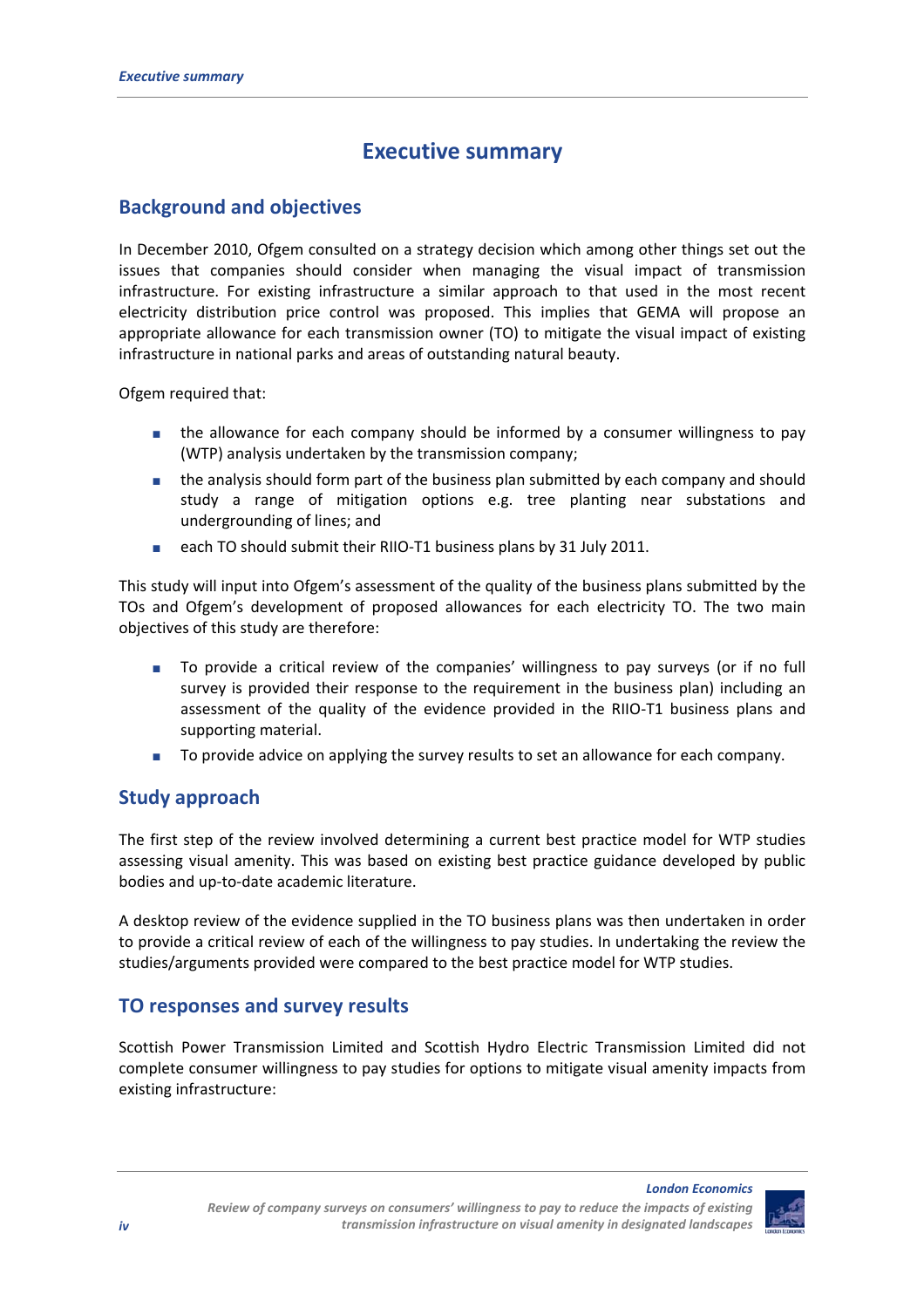- **SPTL** state that they support an allowance for such options but then say that it should be used on a case by case basis in respect of new infrastructure, with supporting WTP evidence provided on a case by case basis.
- SHETL say that they do not intend to invest in such measures in respect of existing infrastructure because they are too expensive and they do not believe that the case can be made for customers to pay for them. No supporting evidence is provided in support of these assertions.

NGETL has undertaken a consumer survey with a WTP component aimed at understanding WTP for undergrounding of existing and new lines. No analysis has been carried out for other possible mitigating options. Although little analysis of the results of the survey has been undertaken the supporting material suggests that consumers on average have the following WTP for undergrounding (based on the open‐ended contingent valuation questions):

- £7.22 per year for all existing infrastructure in National Parks;
- £7.76 per year for all existing infrastructure in Areas of Outstanding Natural Beauty; and
- £3.76 per year for all existing infrastructure in other rural areas.

The results of the survey also suggest a high dispersion in WTP.

Our report makes a detailed assessment of the WTP survey commissioned by NGETL and notes a number of positive and negative aspects. Overall, we believe that the most significant problem with the NGETL work relates to the methodology used, in particular the focus on undergrounding as the only mitigation option, the apparent lack of a theoretically consistent welfare measure and the flawed implementation of the payment card approach. The lack of analysis of the results is the next most significant drawback, followed by poor implementation and framing. The latter affect the interpretation of the results of the open‐ended questions, which we believe are relatively more reliable estimates of WTP than those provided by the payment card approach used in this case. However, with the above caveats we believe that the average WTP derived from the open‐ ended questions could be used as a rough estimate of consumers' WTP for undergrounding in England and Wales. As they stand, we do not believe that they are likely to be robust enough to use in a value transfer exercise for application in Scotland.

## **Potential next steps for Ofgem**

## **SPTL and SHETL**

One potential response from Ofgem could be to not provide any allowance to these TOs in respect of visual amenity mitigation options for existing infrastructure, either through the RIIO‐T1 process or through any associated uncertainty mechanism. However there is a possibility that this outcome would not be consistent with the wishes of consumers and it would not be consistent with Ofgem's overall approach to the current price review which has a strong focus on engagement with stakeholders. The only alternatives that we can suggest are that:

- 1) Ofgem requires these TOs to undertake the required programme of work in respect of WTP;
- 2) Ofgem undertake the WTP work themselves; or
- 3) Ofgem draws on the work undertaken by NGETL in order to estimate WTP for these TOs.

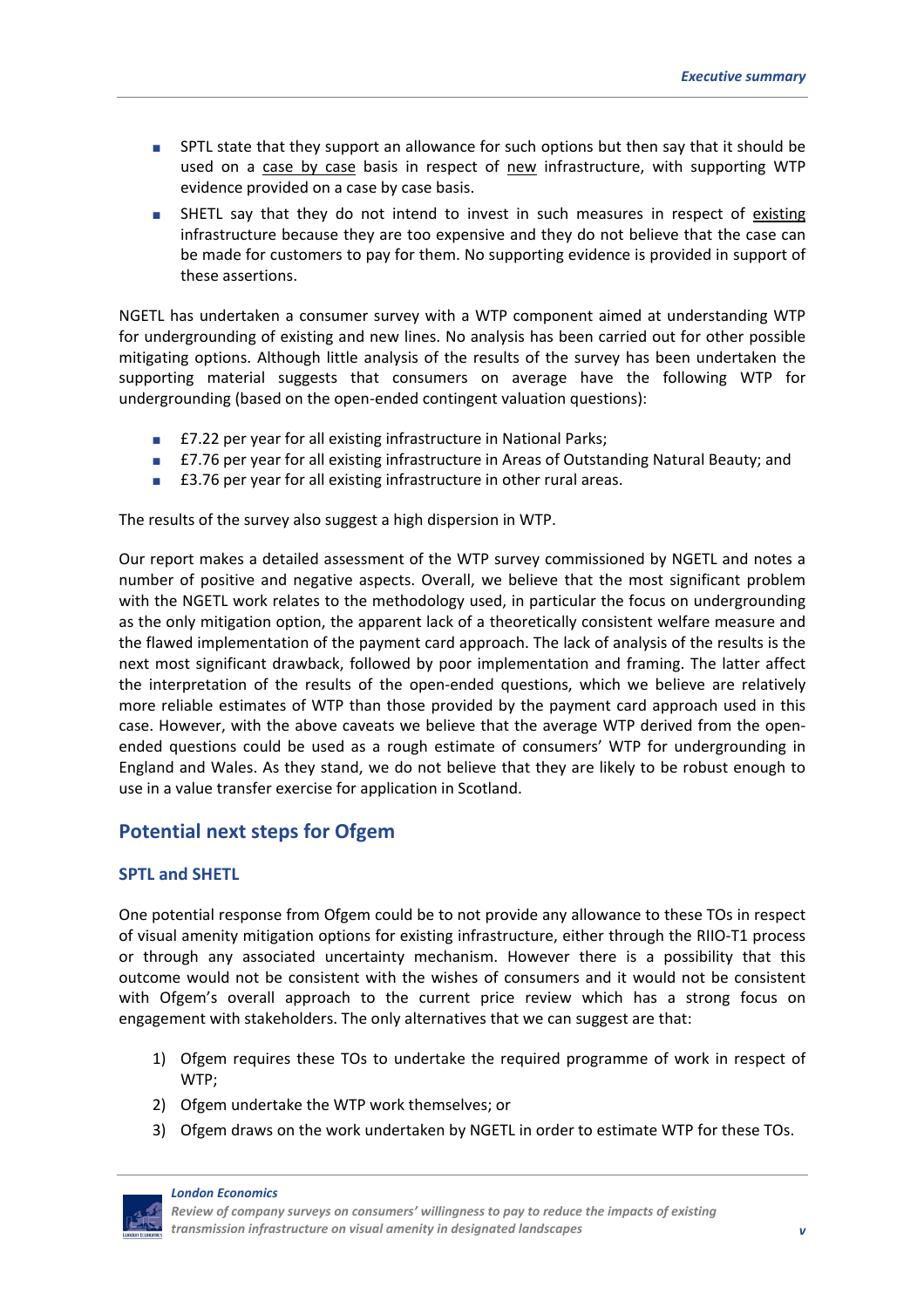We have listed the options above in the order that we think would be preferable. Although option 3 is likely to be the least costly option, we prefer options 1 and 2 to option 3 because it is quite possible that WTP varies significantly between regions and so WTP estimates from the National Grid area may not be good estimators for WTP in the SPTL and SHETL areas. Whichever option Ofgem prefer, a first step would be to clarify the TO's positions with them.

## **NGETL**

With respect to NGETL, we see four possible approaches for setting an allowance for mitigating visual effects of transmission lines:

- 1) Ofgem requires NGETL to undertake a new consumer WTP survey in line with best practice and the recommendations outlined in chapter 3;
- 2) Ofgem undertakes a new WTP consumer survey themselves;
- 3) Ofgem requires NGETL to improve the analysis and presentation of the current WTP survey based on the recommendations provided in chapter 3; or
- 4) Ofgem uses existing NGETL estimates based on the open-ended contingent valuation approach to set an allowance for undergrounding of existing transmission lines.

In our view, a new consumer survey following the steps outlined in our best practice section would yield the best results and be the only way to address our key concerns about the selected methodology and its implementation. However, we acknowledge that there are significant costs associated with this approach (and hence options 1 and 2 above). Nevertheless, these costs are minor compared to the potential costs involved if the estimates used are wrong and compared to the size of the potential allowance.

A second best approach would be to require NGETL to undertake additional analysis of the open‐ ended contingent valuation questions, in order to overcome some of the concerns we have raised with respect to the WTP analysis. We consider option 4 the least preferable option because of the inherent problems with the WTP estimates. However, we outline in our report how this approach could be used.

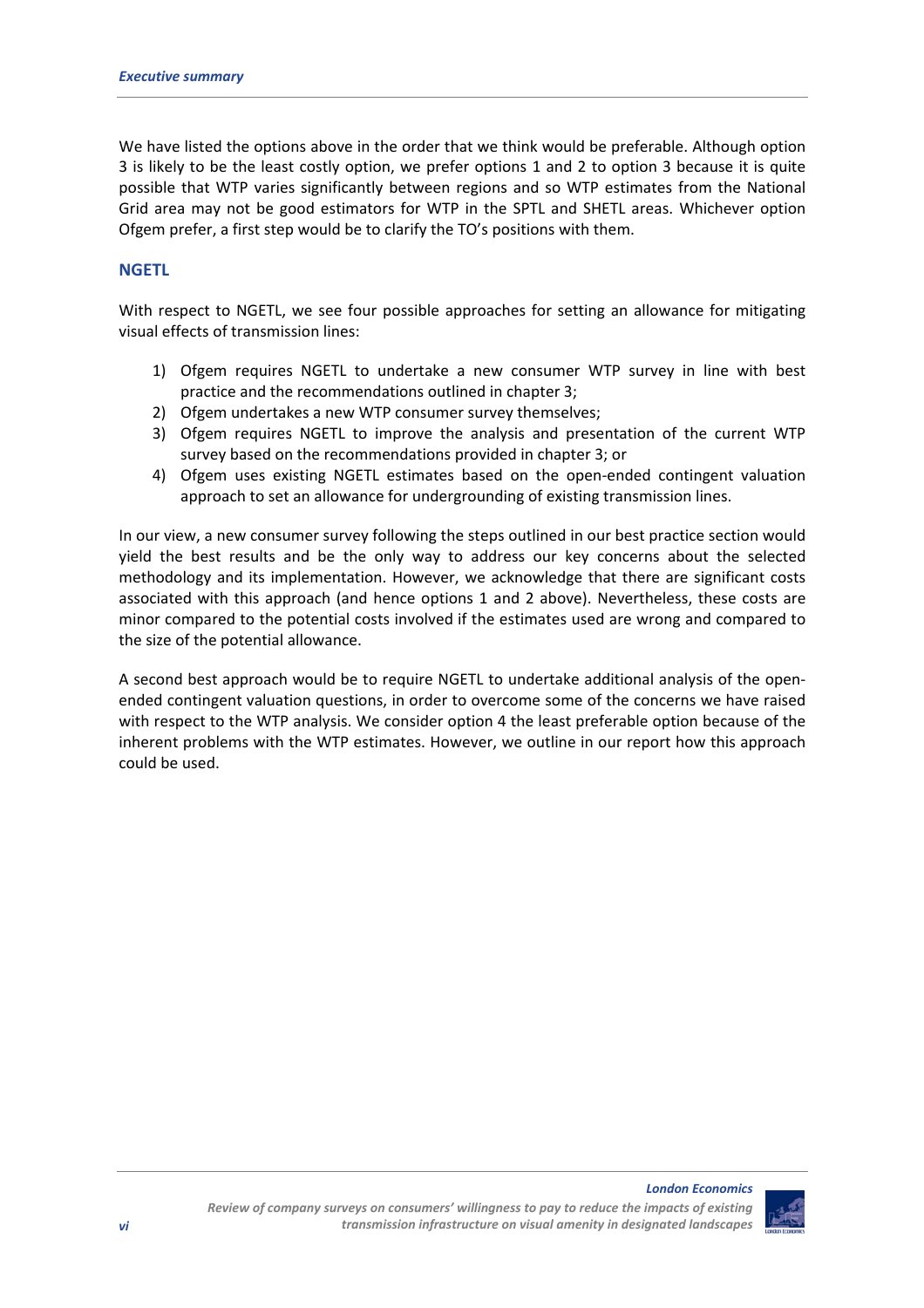## **1 Introduction**

## **1.1 Policy background**

In July 2010, Ofgem initiated the fifth transmission (electricity and gas) price control review which is the first price control since the Gas and Electricity Markets Authority (GEMA) launched RIIO (revenue = incentives + innovation + outputs). Under RIIO, Ofgem has extended the engagement with stakeholders and transmission companies have been encouraged to demonstrate the use and application of stakeholder engagement in their business plans. One of the major issues arising from stakeholder engagement is how electricity transmission network companies manage the impact of new and existing transmission infrastructure on visual amenity values across Great Britain.

In December 2010, Ofgem consulted on a strategy decision which among other things set out the issues that companies should consider when managing the visual impact of transmission infrastructure. For existing infrastructure a similar approach to that used in the most recent electricity distribution price control was proposed. This implies that GEMA will propose an appropriate allowance for each transmission owner (TO) to mitigate the visual impact of existing infrastructure in National Parks (NPs) and Areas of Outstanding Natural Beauty (AONBs).

The allowance for each company should be informed by a consumer willingness to pay (WTP) analysis undertaken by the transmission company. The analysis should form part of the business plan submitted by each company and should study a range of mitigation options e.g. tree planting near substations and undergrounding of lines. Each TO was asked to submit their RIIO‐T1 business plans by 31 July 2011. However, only one TO submitted a full WTP survey. Another provided arguments in its business plan seeking to justify why no WTP study for existing infrastructure had been undertaken, whilst the third TO recognised the merit of WTP studies in respect of new infrastructure, at some point in the future, but did not submit one with its business plan.

## **1.2 Objectives of the study**

This project will input into Ofgem's assessment of the quality of the business plans submitted by the TOs and Ofgem's development of proposed allowances for each electricity TO. The two main objectives of this study are therefore:

- To provide a critical review the companies' willingness to pay surveys (or if no full survey is provided their response to the requirement in the business plan) including an assessment of the quality of the evidence provided in the RIIO‐T1 business plans and supporting material.
- To provide advice on applying the survey results to set an allowance for each company.

## **1.3 Study approach**

The first step of the review involved determining a current best practice model for WTP studies assessing visual amenity based on existing best practice guidance developed by public bodies and up‐to‐date academic literature.

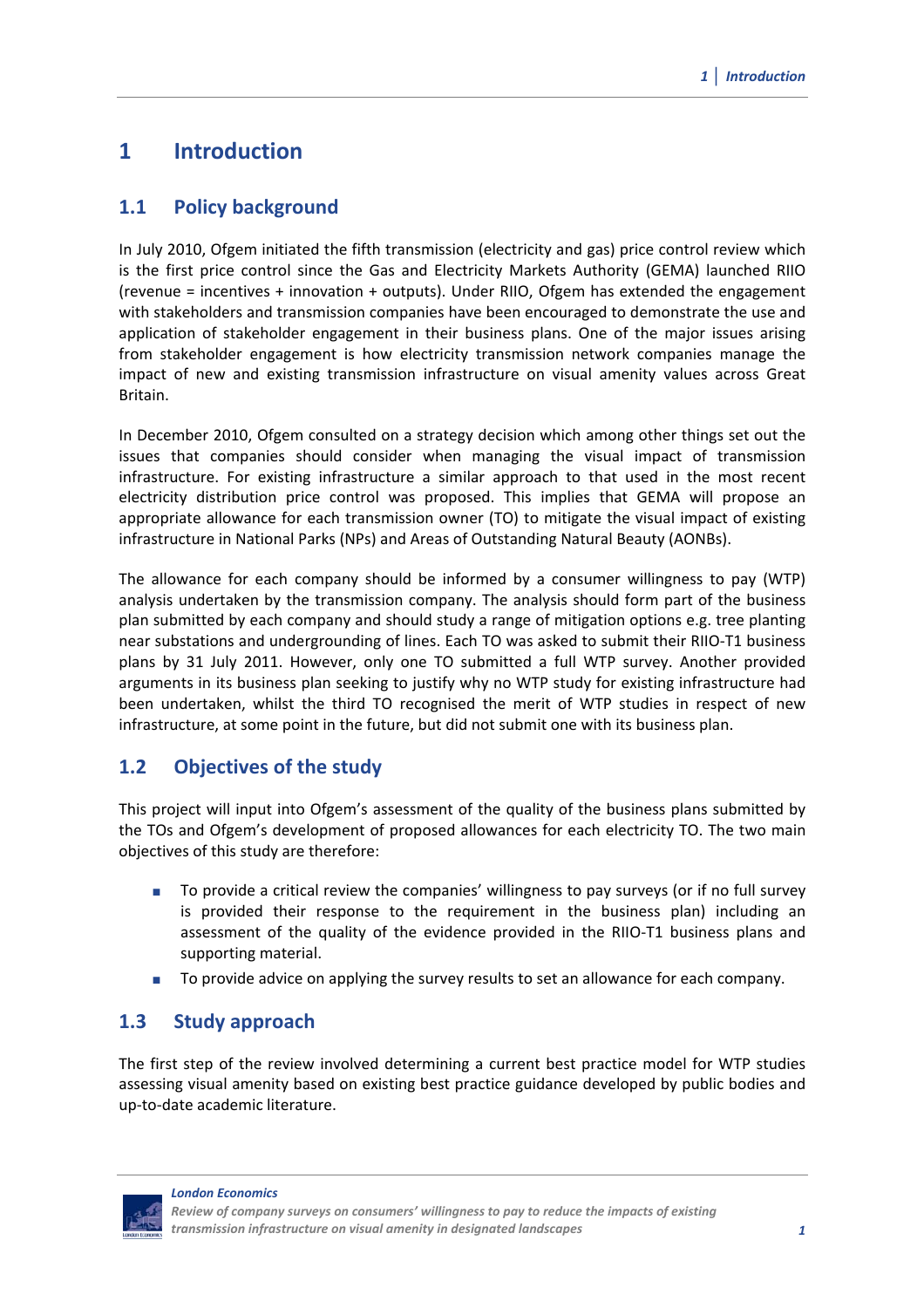A desktop review of the evidence supplied in the business plans was then undertaken in order to provide a critical review of each of the willingness to pay studies. In undertaking the review the studies/arguments provided were compared to the best practice model for WTP studies. The review considers the following aspects when applicable.



*Source: London Economics*

Finally, based on the review different methods of applying the results of the WTP studies in Ofgem's future work are discussed as well as the relative merits of each of the options suggested. A number of criteria are used to assess alternative approaches e.g. feasibility, fairness, economic efficiency and impacts on incentives.

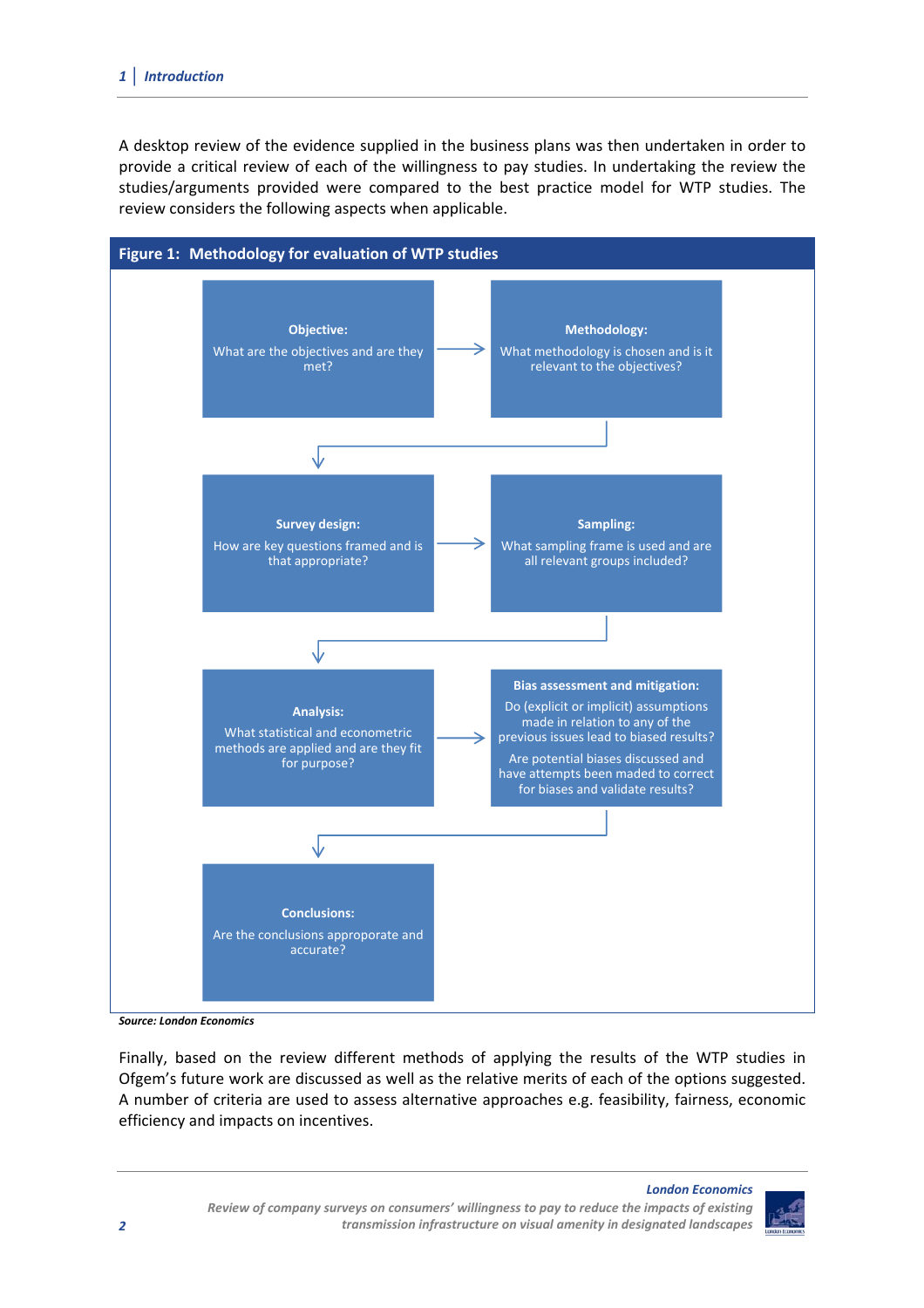## **1.4 Scope of the study**

The study focuses only on survey based WTP methods as TOs were specifically asked to undertake surveys of consumers' willingness to pay for improved visual amenity.

WTP is the maximum amount of money an individual is willing to give up in order to receive something e.g. access to a better looking landscape. WTP is a relatively broad valuation concept and WTP estimates include both the use and non‐use value. The use value is the value to individuals who make use of the good either directly or indirectly. For example, the benefits derived from a visit to a national park by visitors or the value of increased visual amenity associated with mitigating options for people who live close to electricity transmission infrastructure. The non‐use value is the value associated with knowing that the good exists (existence value) and can be enjoyed by other people (altruistic value) and future generations (bequest value).

Compared to DEFRA (2006) and Fujiwara and Campbell (2011) this study therefore does not consider any of the following and does not discuss best practices for these valuation approaches. We refer to DEFRA (2006) and Fujiwara and Campbell (2011) for an overview of these methodologies.

- *Deliberate and participatory methods* are not considered because these methods do not lead to an economic valuation and therefore also no WTP estimates. However, deliberate and participatory methods are discussed in so far that they can be used to support stated preference studies. For example, focus group research may be used to inform the design of stated preference surveys.
- *Revealed preference methods* are recommended by the HM Treasury Green Book (2011) in cases where reliable data can be achieved but it is also noted that these methods cannot estimate the total value of a non‐market good and typically these methods only allow estimation of the use value. We also note that revealed preference methods typically use secondary data or a combination of both primary and secondary data.
	- *Market price proxies* are not discussed because while the use of market price proxies (such as opportunity costs, the cost of alternative provision, mitigation costs, the costs of aversive behaviour or shadow project costs) do provide an economic valuation the methods do not allow for a full assessment of consumers' WTP because consumers may, in fact, be willing to pay more than the market price.
	- *Production function approach* is not included in this study because the approach focuses on estimating input value of resources into the production of a marketed good or service. In practice, the production function approach is limited to environmental inputs such as water, soil, raw materials, air quality and ecosystem services. The approach is excluded from this study because it does not attempt to estimate consumers' WTP but instead estimates input values.
	- *Hedonic property pricing* is not considered because it does not lead to an estimate of consumers' WTP. Instead the method focuses on assessing the value by estimating the impact on property prices. This also means that it is in principle not a survey based method.

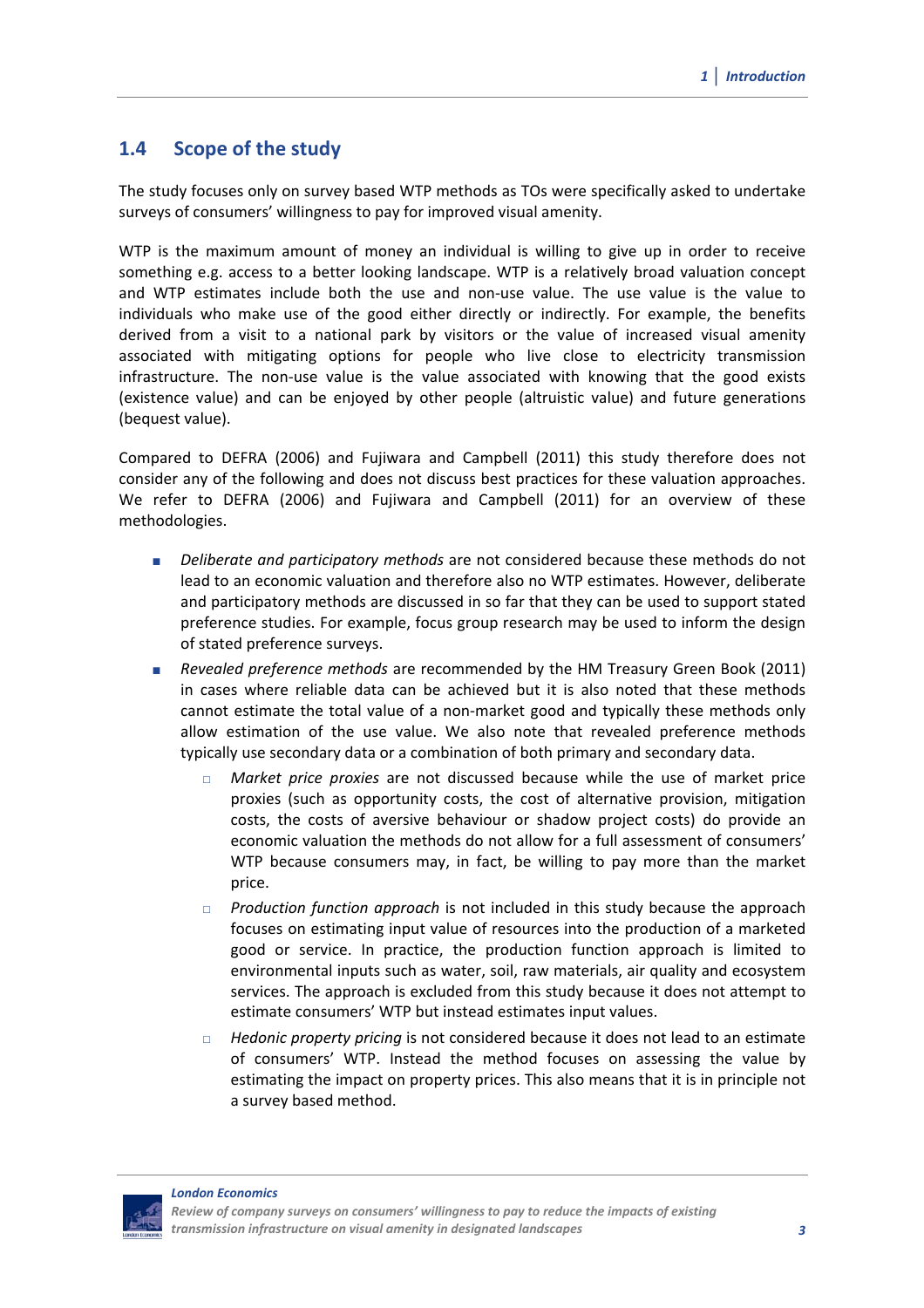- *Travel cost methods* also do not provide an estimate of the willingness to pay. Instead it estimates direct costs (travel expenditures, entrance fees and the value of time) incurred by individuals travelling to and gaining access to an alternative (e.g. a recreation site). The direct costs measured using travel cost methods may be lower than the WTP for similar reasons that market price proxies may underestimate WTP.
- *Random utility model approaches* test the effect of changing the quality or quantity of the choice between different alternatives. It can be considered an extension of the travel cost method but instead of focusing on the visit frequency to a specific site, it focuses on whether individuals will visit a site and if so which site. However, like the travel cost method, this approach does not capture the full WTP.
- *Life satisfaction/subjective well‐being approaches* may use either secondary data or primary data collection. However, instead of measuring WTP it measures the value of non-market goods in terms of the impact on life satisfaction or other subjective wellbeing measures. The approach builds on the assumption that the value can be measured by utility which in turn is assumed to be measurable by subjective measures. When, as in this case, the objective is to measure WTP, it is thus necessary to assume that differences in wellbeing between different scenarios equals the WTP. This may, however, not be the case and the life satisfaction approach is therefore a less direct way of measuring WTP.
- *Benefit transfer or value transfer* involves the use of value estimates that have been derived using primary data collection in other contexts as a proxy for benefit impacts in the context under analysis. Whilst this has obvious advantages in terms of timescale and cost, there are real questions about its accuracy. In many circumstances, preferences measured in the original context will not be the same as preferences in the new context. This approach can only be used where there is one (and preferably more) suitable valuation study that is a relevant match to the new policy context. Further guidance on value transfer is also provided in Defra (2009).

This study therefore focuses only on stated preference methods and, in particular, discusses the relative merits of contingent valuation and choice modelling for estimation of consumers' WTP using consumer surveys. In this context, it is also worth noting that, based on a review of the literature, DEFRA (2006) concluded that the most commonly used economic valuation methods are stated preference methods.

We note that stated preference methods may also be used to estimate the willingness to accept compensation for worse visual amenity. Willingness to accept is the minimum amount of money an individual would need to be compensated to forgo something. In this study we focus only on WTP applications because TOs were asked specifically to submit WTP studies.

**The views expressed in this report are the views of London Economics and do not necessarily reflect the views of Ofgem. The critique of the TO WTP studies is based on the London Economics view of best practice in this area and our understanding of the needs of Ofgem. We would not expect most WTP studies to meet best practice standards in every single respect and so, in that sense, we are setting a high standard against which to compare the TO WTP studies. We also note that the aims of the researchers who undertook the WTP studies may not have been the same as our interpretation of Ofgem's needs.**

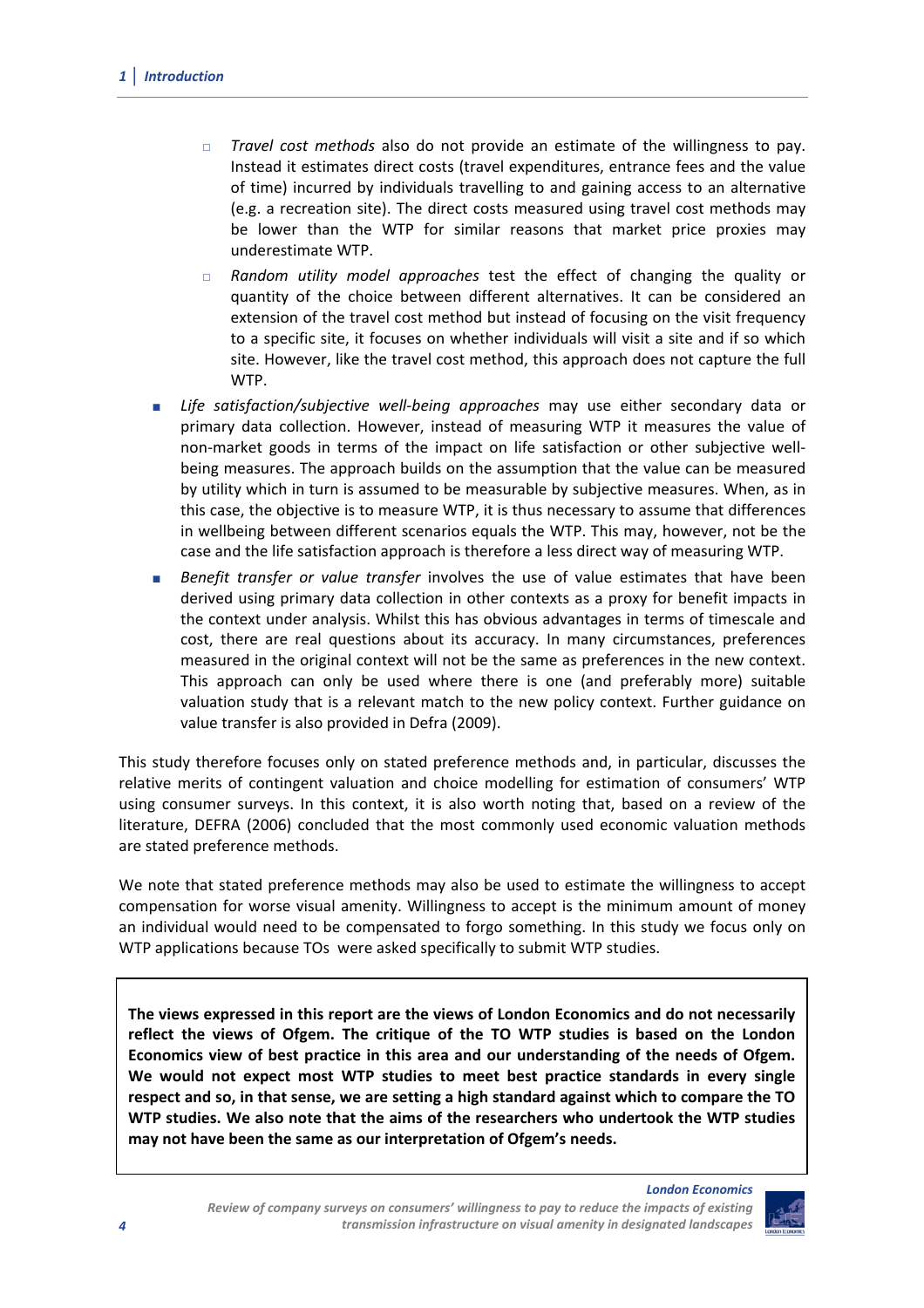## **2 Current best practices for WTP studies**

This section outlines our view of the current best practices for WTP studies. Our work draws on both academic literature and best practice guidance and recommendations published by other public bodies such as DEFRA, the Competition Commission and HM Treasury.

It should be noted that best practises for WTP studies are constantly evolving and while the methodology outlined in this section represents our view of the current best practices in the area, this may not hold true for future WTP studies. However, the methodology presented contains a number of considerations and recommendations which are also likely to be applicable for future WTP studies.

## **2.1 Objectives**

The objectives of any study should be clearly stated. In the context of WTP studies, it is important to clearly state:

- What non-market good should be valued e.g. a landscape or different characteristics of a landscape.
- How the target population is defined i.e. whose valuation of the non-market good should the study measure.

#### *Determining the target population*

Compared with research based on secondary data, research involving primary data collection has the advantage of allowing value estimates to be based on specifically defined populations. However, it is important to note that different groups of individuals may have very different valuations of the good so defining the target population is of key importance.

The appropriate target population depends on the specific good in question, who is or will be paying for it and the type of value that is being measured (Fujiwara and Campbell, 2011). In the case of a WTP estimation both the use and non‐use value of the good to individuals in the target population are being captured by the WTP estimates. However, whilst the use value may largely be confined to a certain group of individuals e.g. people living in a certain area, this does not hold for non-use value. In contrast, the implication of non-use value is that it extends the size of the potential target population that has to be considered because people outside the local area may have non‐use value of the good.

In some cases, there may also be large externalities associated with the good or there may be legal reasons why the target population should be relatively large and inclusive. For example, there are potentially large externalities of pollution and international agreements relating to global warming and pollution means that individuals in other regions and countries also are affected by the provision of a non‐market good with environmental effects. Similarly, other countries can claim property rights over world heritage sites and therefore it may also be appropriate to include individuals in other countries in valuations of world heritage sites (Fujiwara and Campbell, 2011).

However, at the same time there may be arguments for limiting the size of the target population. For example, if the proposed or existing good is to be paid for by UK residents or residents in a



*Review of company surveys on consumers' willingness to pay to reduce the impacts of existing transmission infrastructure on visual amenity in designated landscapes 5*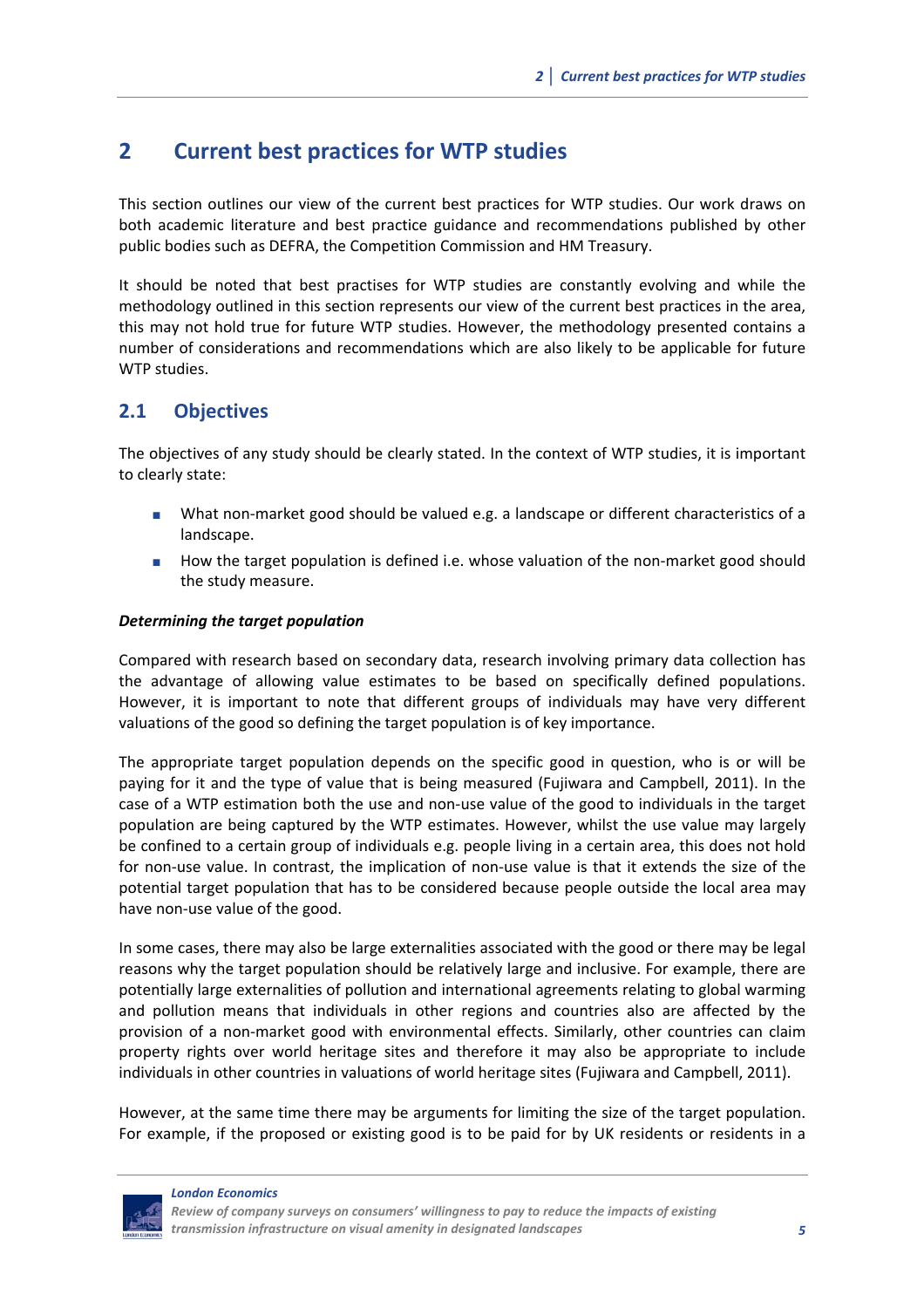certain area, then policy makers may only be interested in estimating the values people in that specific area attach to the non‐market good.

## **2.2 Methodology**

There are two general survey based approaches to estimate WTP: contingent valuation and choice modelling. Both use hypothetical market scenarios and seek to elicit WTP for these different scenarios. This also implies that both methods can incorporate changes that have not yet occurred.

Contingent valuation has been applied for longer than choice modelling and has therefore been used in more studies (DEFRA, 2006). However, choice modelling is becoming increasingly popular because it overcomes some of the potential problems associated with contingent valuation and it allows for valuation of individual characteristics. Accent (2010) goes further and recommends the use of choice modelling and, in particular, choice experiments over contingent valuation techniques. However, the choice depends on the research question and in some cases contingent valuation may still be appropriate.

| Table 1: Contingent valuation vs. choice modelling |                                                                                                                                                                   |                                                                                                                                                                                                   |  |
|----------------------------------------------------|-------------------------------------------------------------------------------------------------------------------------------------------------------------------|---------------------------------------------------------------------------------------------------------------------------------------------------------------------------------------------------|--|
|                                                    | <b>Contingent valuation</b>                                                                                                                                       | <b>Choice modelling</b>                                                                                                                                                                           |  |
| What is it?                                        | Respondents are asked directly what they<br>are willing to pay for a specified change                                                                             | Respondents are asked to make a number of<br>choices between different (hypothetical)<br>scenarios with different prices                                                                          |  |
| What does it<br>cost?                              | Less costly than choice modelling                                                                                                                                 | More costly survey                                                                                                                                                                                |  |
| What is the<br>timescale?                          | Shorter timescale required                                                                                                                                        | Longer timescale required                                                                                                                                                                         |  |
| What is valued?                                    | A non-market good as a whole                                                                                                                                      | Allows for valuation of the good as a whole<br>and of specific characteristics/attributes of<br>the good                                                                                          |  |
| What skills are<br>required?                       | Simple methodology (survey design and<br>subsequent data analysis) and task easier<br>for respondents (risks of random response<br>error lower)                   | Higher complexity in survey design and<br>analysis. More complex task for respondents<br>which may result in random response error                                                                |  |
| What are the<br>most important<br>problems?        | There are a large number of identified<br>biases that need to taken into<br>consideration when designing,<br>implementing and evaluating contingent<br>valuations | The choice and level of attributes to employ<br>in a survey, method of survey<br>implementation (i.e., face-to-face, phone,<br>computer), choice of econometric methods<br>to analyse survey data |  |
| How<br>established is<br>the<br>methodology?       | Has been applied for longer                                                                                                                                       | A more recent approach but increasingly<br>applied and more examples of choice<br>modelling in recent literature than examples<br>of contingent valuation                                         |  |

*Source: London Economics based on several sources.*

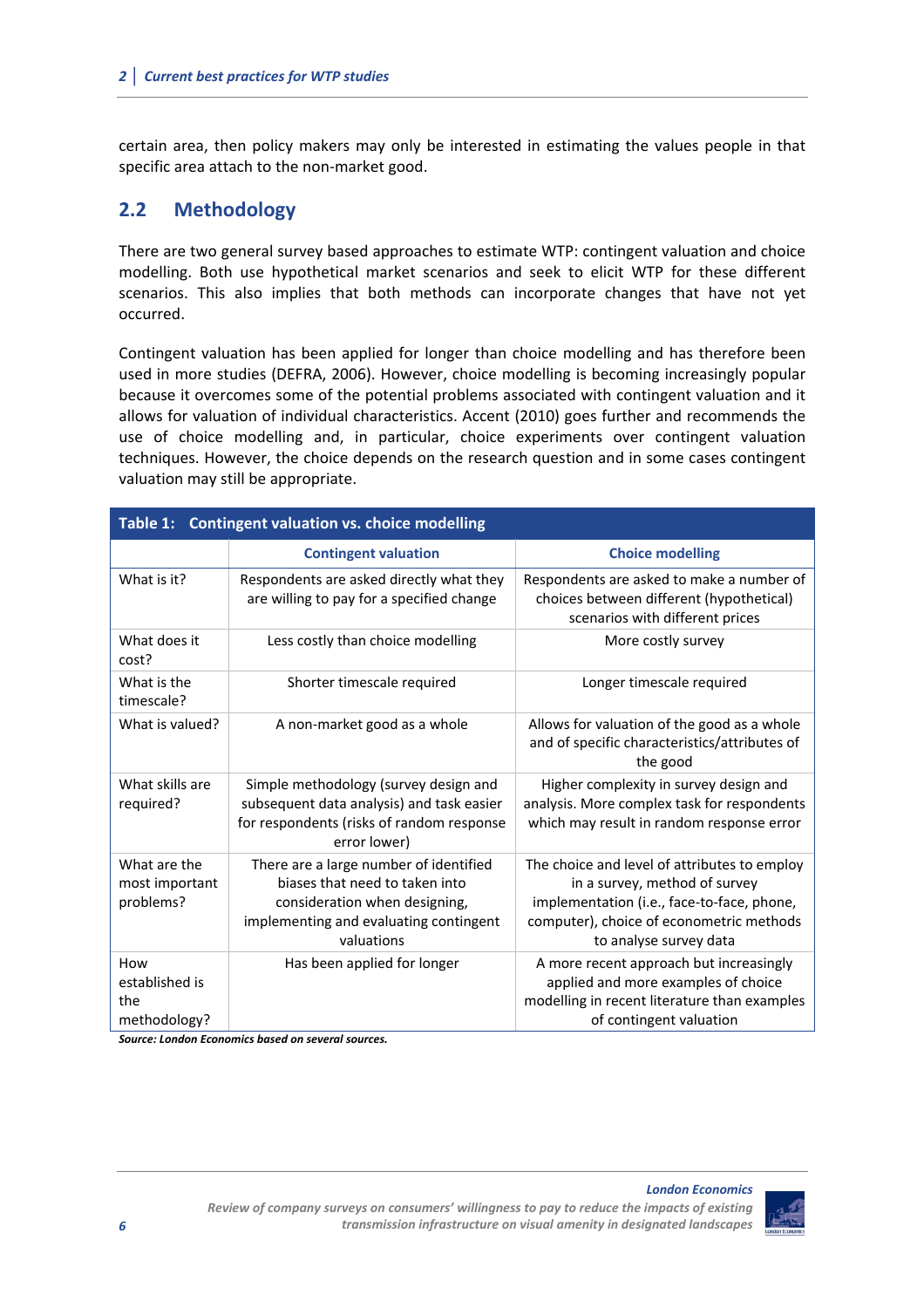## **2.3 Survey design**

The main difference between a contingent valuation questionnaire and a choice modelling questionnaire is the way in which the valuation question(s) in the questionnaire are presented to respondents. We first discuss common features of survey design for stated preference surveys and we then discuss different ways of presenting valuation questions in the next two subsections for contingent valuation and choice modelling, respectively. Next, we discuss other issues related to the design of the valuation survey including inclusion of no‐choice options and piloting and pretesting of questionnaires.

## **2.3.1 Components in a stated preference survey**

A WTP survey should include (Fujiwara and Campbell, 2011) the following components; regardless of whether a contingent valuation approach or a choice modelling approach is chosen:

- An introduction describing the purpose of the questionnaire, the estimated length in minutes and the sponsor of the questionnaire.
- An initial set of questions about the respondent's attitudes towards the good and specific use of the good.
- **The valuation scenario:** 
	- A detailed description of the good, how it will be provided, the method of payment (i.e. through changes in taxes, rates, fee, charges or prices) and the frequency of payment.
	- $\Box$  A description of any currently available substitutes or complements for the good.
	- Questions to infer a respondent's WTP with reminders of budget constraints. It is important to remind respondents of their budget constraint in order to help ensure that respondents perceive the choice as a real economic choice with trade‐ offs.
- Follow‐up questions relating to:
	- **The reasons behind their valuation responses.** The responses to these questions are typically used to model the determinants of the valuations (see the discussion on regression analysis for bid functions below) and to identify invalid or protest valuations (e.g. respondents who state a zero WTP as a matter of principle due to an objection to paying for the good).
	- **The respondents' socioeconomic and demographic characteristics.** Questions on the respondents' characteristics (e.g., age, income, education) are useful for assessing the representativeness of the sample and for testing response validity (i.e. does WTP increase with income? Do responses confirm other a priori expectations of the relationship between WTP and other variables?).

It is important to include as much detail as possible in the description of the valuation scenario because valuations may be influenced by details such as who is in charge of delivering the good or improvement, who will collect the money and how frequently. Otherwise, the results may be subject to information bias caused by lacking information (information bias may also arise even if all relevant information is provided if the information is not presented in an unbiased way). However, at the same time it is important that the survey is not too long and complicated because this may lead to respondent fatigue and increases the risk of non‐response bias.

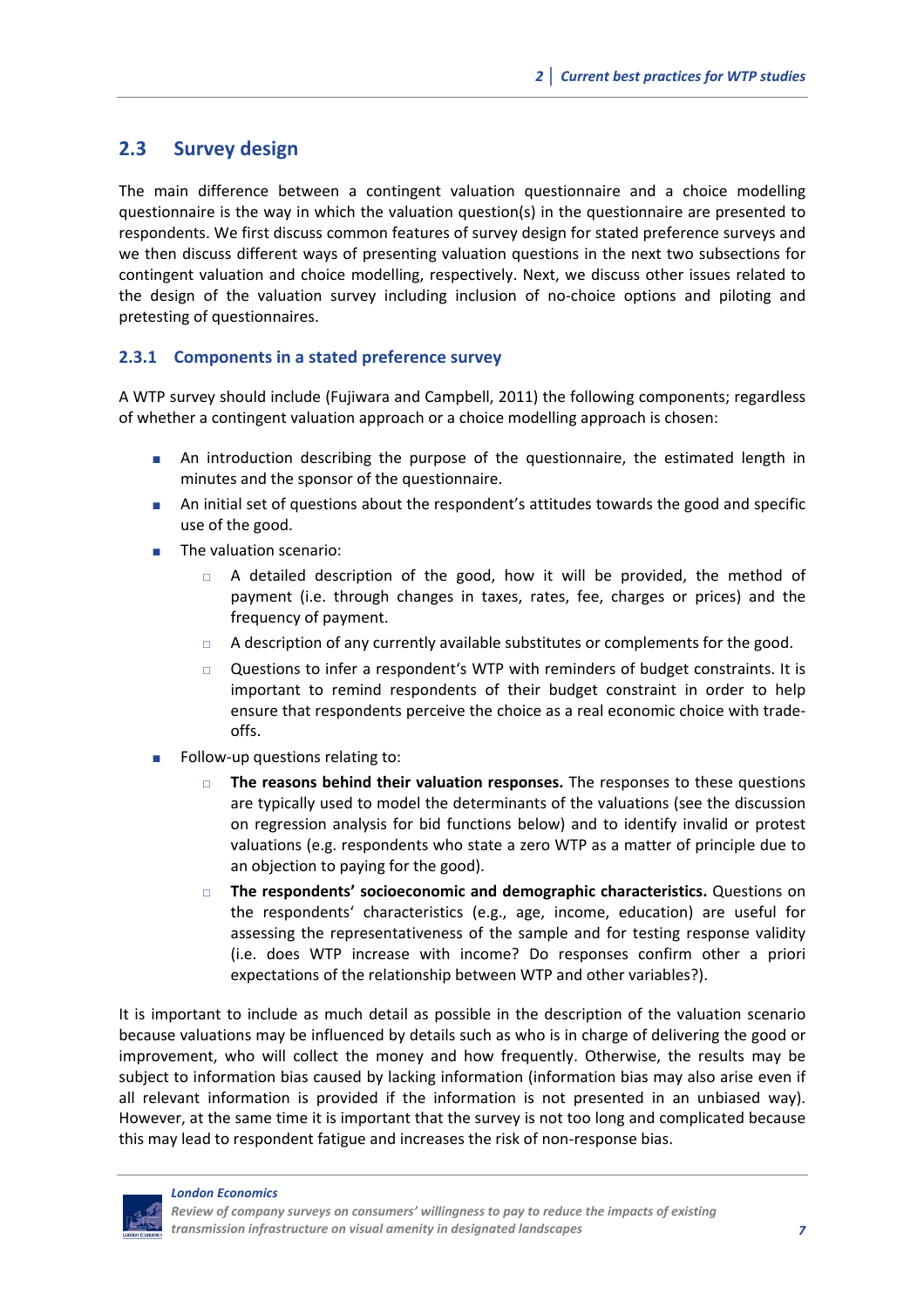Careful consideration should be given to the payment vehicle used i.e. how the respondent is (hypothetically) expected to pay for the good. The most appropriate payment vehicle depends on the research question but common examples of different payment vehicles include national tax, regional tax, fee/charge, price increases, donations or gifts (Pearce et al, 2002). It is worth noting that respondents may be hostile to the agency responsible for collecting the tax or fee and this should be tested in pre‐tests. In the context of donations and gifts, the voluntary element of the payment vehicle invites to free‐riding and as a result Pearce et al (2002), generally, do not recommend it for contingent valuation surveys.

## **2.3.2 Contingent valuation methods**

There are four widely used ways to present the valuation question(s) in contingent valuation questionnaires:

- **Open ended:** The open-ended format asks respondents directly for their maximum WTP for the good under consideration. The question formulation is along the lines of: "what is the maximum amount you would be prepared to pay (every period) through (payment vehicle) to receive the good just described?". The open ended format often results in a large number of zero responses and potential protest votes (see discussion on biases and mitigating options).
- **Bidding game**: The bidding game format is an iterative process where respondents indicate agreement or disagreement with a particular level of payment. The level of payment (the bid) keeps increasing if the respondent agrees. Once a bid is rejected by the respondent the bidding game stops and in the closed‐ended version of the bidding game the maximum WTP is inferred from the maximum bid accepted. In the open-ended version, the game finishes with an open‐ended WTP question after a bid is rejected. Research has suggested that WTP results of bidding games depend on the starting point for the bidding game.
- **Payment card**: The payment card method presents respondents with a range of different monetary amounts. Respondents are either asked to indicate amounts they are willing to pay (or not pay), their maximum WTP or a range of values they are willing to pay. WTP estimates based on the payment card method are, not surprisingly, strongly influenced by the scale of values used.
- **Dichotomous choice**: The dichotomous choice (or referendum method) gives respondents the chance to respond "yes" or "no" to a single amount. Therefore, respondents are offered a binary choice between not having the good or having the good but giving up the offered price. The amount presented to respondents varies and is randomly drawn. This single dichotomous format tends to produce relatively high WTP estimates. The double‐ bounded dichotomous choice method is a variant where an additional higher (lower) offer is made if the respondent responds "yes" ("no") to the first offer. Like the bidding game format and the payment card format, WTP estimates are likely to be influenced by the bids presented to respondents; in this case represented by the range from which bids are drawn.

Payment cards and dichotomous choice are the most popular formats and it has been found that the dichotomous choice format tends to give the most theoretically consistent results (consequentiality). Payment cards and dichotomous choice formats are also the formats recommended by Accent (2010) to the Competition Commission for contingent valuations. It is

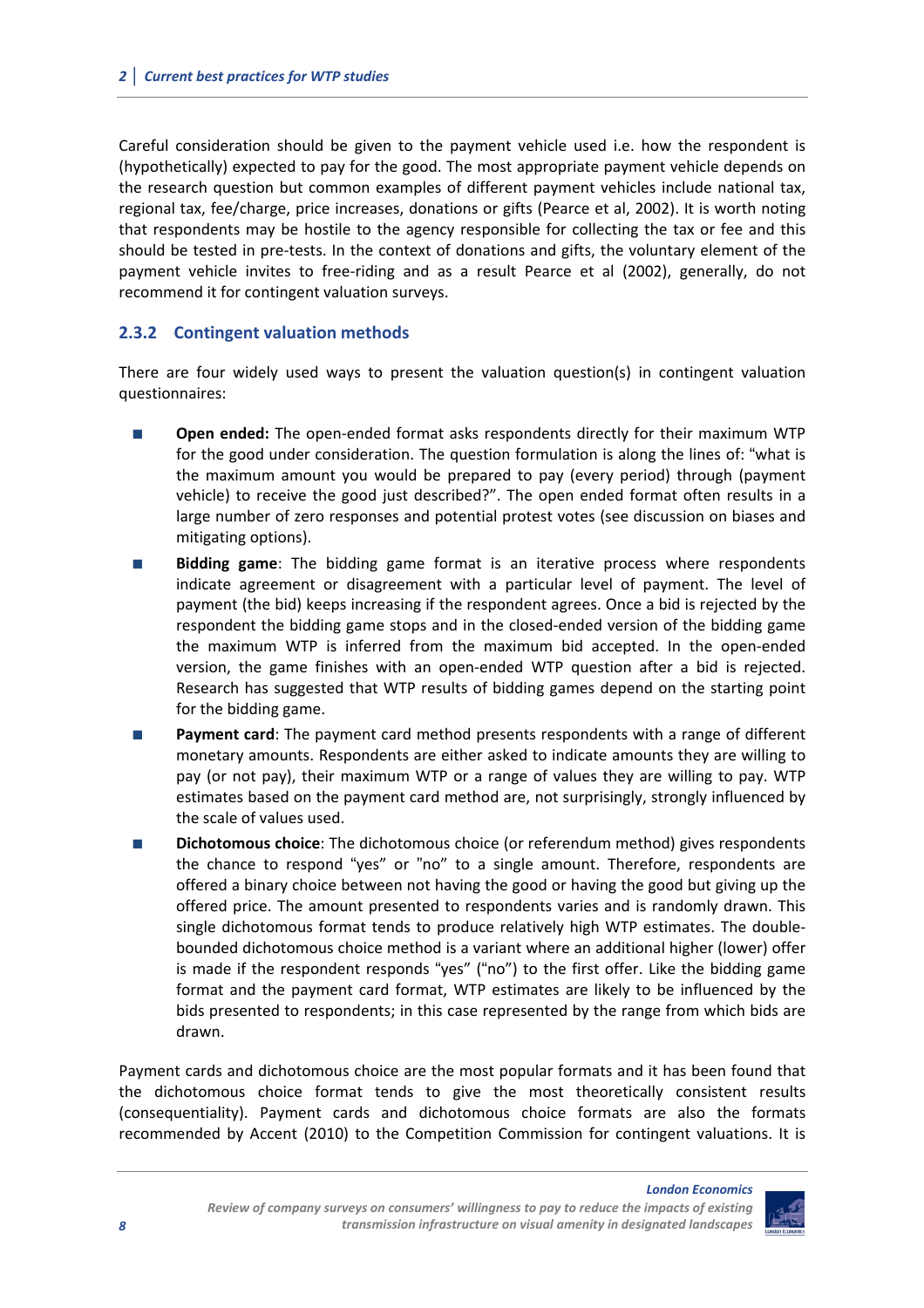worth noting that both methods yield interval data at the individual level rather than a single amount of maximum WTP.

## **2.3.3 Choice modelling methods**

Choice modelling questionnaires generally follow much the same structure as contingent valuation questionnaires. The main difference is related to the design and presentation of the valuation scenario(s).

Compared to contingent valuation a key part of the survey design for choice modelling is the choice of and presentation of attributes (characteristics) of the non‐market good. Most non‐ market goods can be described by their attributes and the levels that these attributes take. For example a power outage can be described in terms of the length, duration and frequency of the outage. Similarly, a landscape can be described in terms of the biodiversity, visual amenity, etc.

There are four general choice modelling methods:

- **Choice experiments:** Respondents are presented with a series of choices between alternative scenarios and they are asked to choose the scenario they prefer given the price and non‐price attributes specified for each scenario.
- **Contingent ranking:** Respondents are asked to rank alternative options from most to least preferred.
- **Contingent rating:** Respondents are presented a series of single alternative descriptions of the good. The respondent then has to rate the strength of their preference for each description on a semantic or numeric scale e.g. a scale from 1 to 10.
- **Paired comparisons:** Respondents choose their favourite alternative out of a set of two and then indicate the strength of their preference on a numeric or semantic scale.

All of these methods present respondents with alternative descriptions of a good which vary in terms of the level of the attributes. The scenarios presented should include the status quo scenario if one is available and well defined. In addition, to the status-quo respondents may be presented with one or several other scenarios. Respondents are then asked to either rank, rate or choose the scenarios. In comparison a contingent valuation questionnaire, typically, involves fewer scenarios (the status quo and one alternative) because the valuation of different attributes is not studied in these surveys.

Although there are several different choice modelling methods, most applications of choice modelling use choice experiments and both terms are often used to refer to choice experiments.

#### *Designing alternative scenarios*

A key component of the design of choice modelling questionnaires is to design alternative scenarios. The key questionnaire design stages that are specific to choice modelling studies are (Fujiwara and Campbell, 2011):

- selecting the attributes of the good;
- **a** assigning levels to the attributes;
- **EXECTE 20 IN 2018 Creating the alternative descriptions of the good; and**

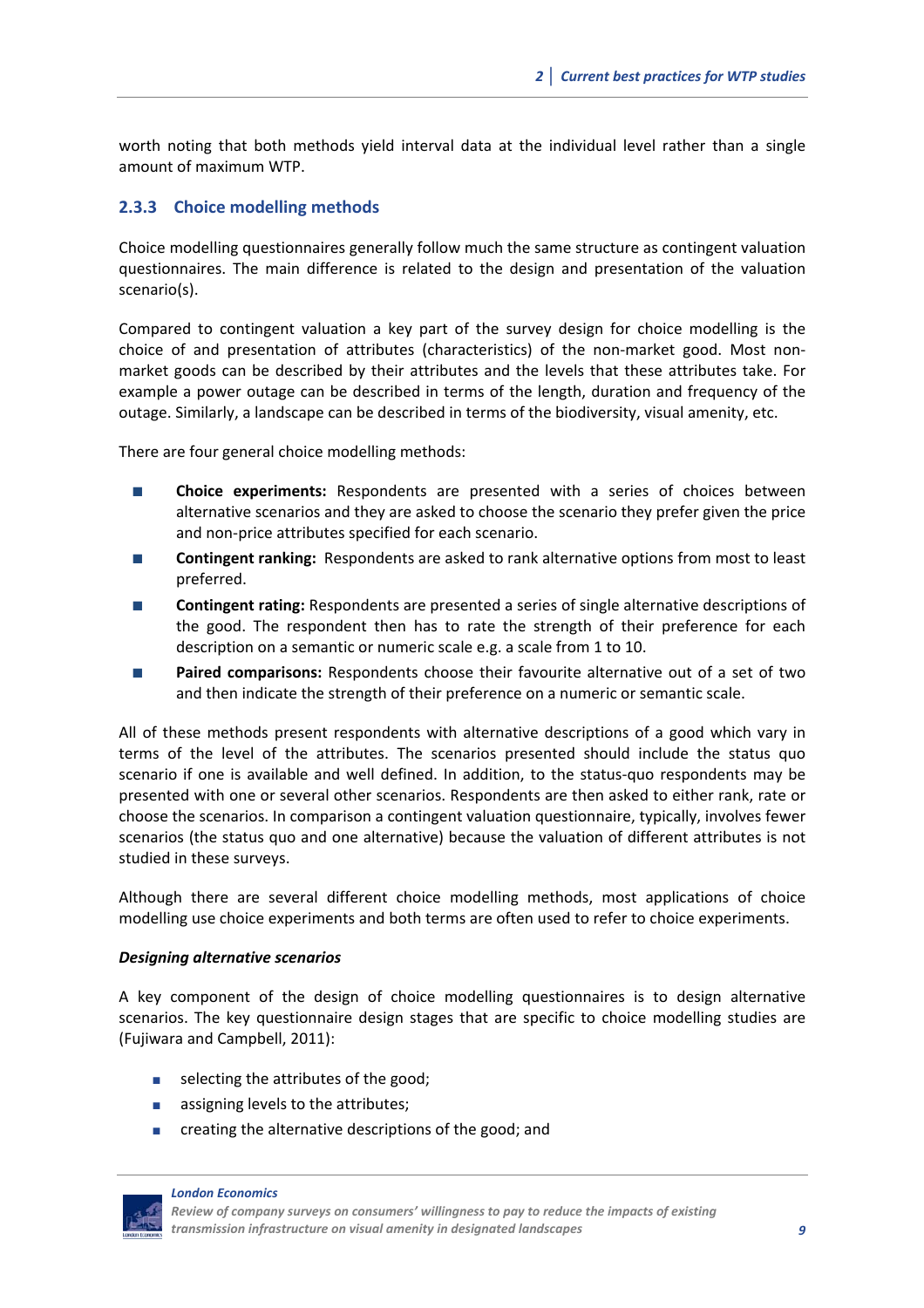constructing the specific choices that are presented to respondents.

The first choice for researchers is the choice of attributes. These may be chosen through literature reviews, focus groups, or interviews with policy makers. Relevant attributes to consider are attributes of the good that people in the target population value and attributes that may be affected by a policy. Attempts should be made to ensure that attributes are important to respondents in order to avoid attribute non‐attendance i.e. that respondents do not react to changes in attributes because they attach no value to the attributes. This may cause response uncertainty (see further discussion of response uncertainty in the bias section below). It is also important to note that price must be one of the attributes included. Otherwise, WTP estimates cannot be elicited.

The next step for researchers is to determine appropriate attribute levels. The attribute levels should span a reasonable range and consideration should be given to what levels respondents are likely to have preferences over. Focus groups with potential respondents from the target population can be used to inform the decision on what attribute levels to use.

Given the attributes and the selected attribute levels the complete set of alternative scenarios can be constructed as the total number of possible combinations. It is important to note that the larger the number of attributes and the larger the number of attribute levels, the larger the number of possible scenarios. Researchers should therefore consider carefully how many attributes and attribute levels that can be realistically included.

Finally, a number of specific choices between two or more alternative scenarios are constructed (this is called the 'choice set'). If the number of alternative scenarios is very large, the choice set will also be very large. However, respondents can only be asked to make a choice, ranking or rating between different scenarios a limited number of times. Typically, the number of repetitions in choice modelling is limited to 8‐10.

Therefore, in some cases it will be necessary to reduce the choice set to a more manageable size. When doing this, it is best practise to use statistical methods. The most established method is to use an 'orthogonal fractional factorial design'. This essentially ensures that attributes are statistically independent (i.e. uncorrelated) and that the full choice set is covered by the subset of choices included in the survey.

There have also been methods developed to reduce the necessary size of a choice set employing Bayesian methods. In this setup the researcher must have priors over the parameters in respondents' utility functions. Based on these priors a pre-test of the survey instrument is run and this allows for an update of the priors which in turn can be used to estimate a statistically efficient design.

The final design should be balanced i.e. each alternative scenario should appear an equal number of times. If the design is not balanced, it could result in biased results simply because a particular level of an attribute is shown more often.

## **2.3.4 No choice options**

In both contingent valuation and in choice modelling inclusion of a 'no choice' option has been advocated and should be considered best practice. Intuitively, inclusion of a 'no choice' option

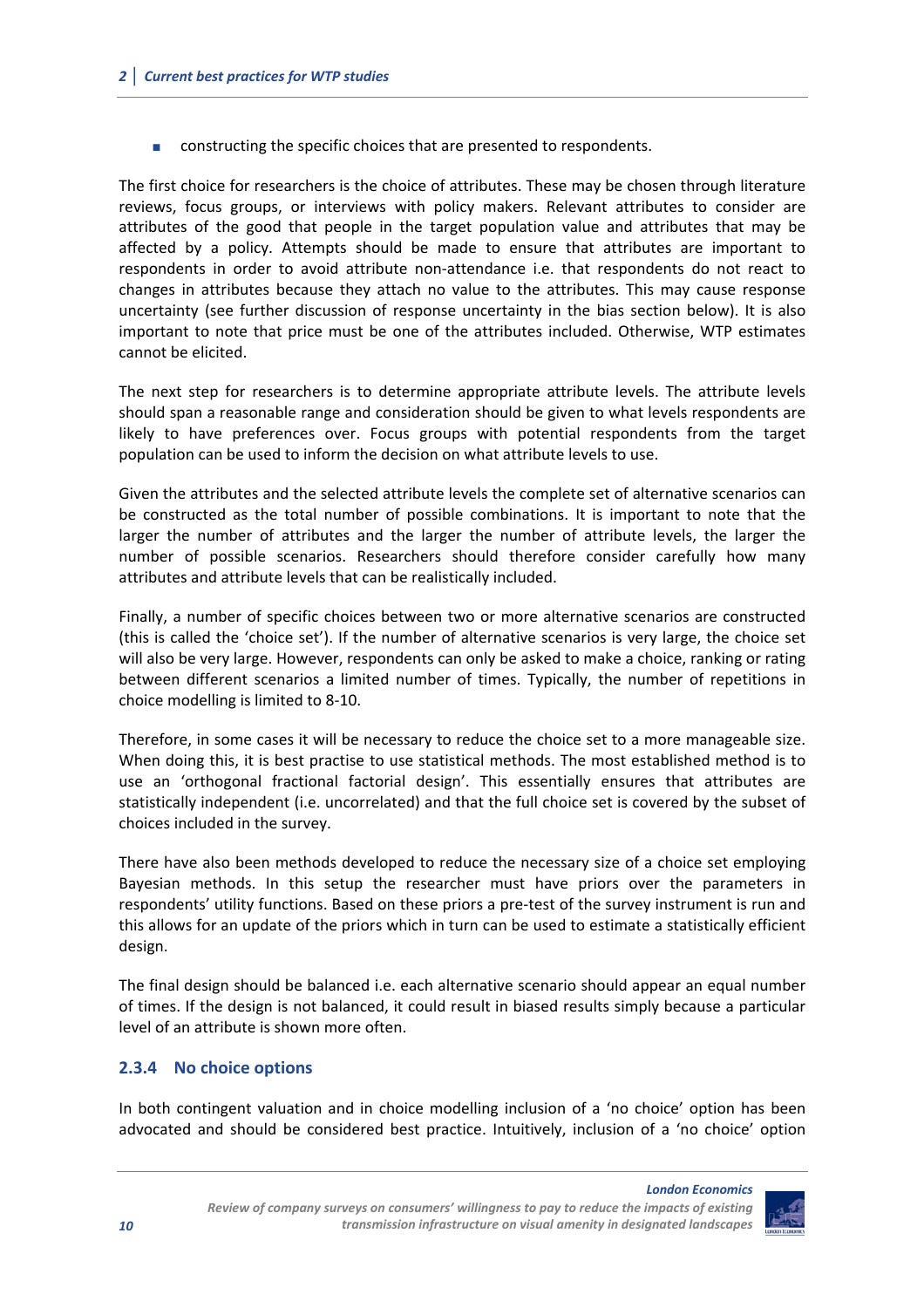ensures that respondents stated preferences/WTP are not conditional on having been forced to make a choice by the survey instrument.

If a no-choice option is not included, it may lead to random response error where respondents randomly pick an option or state a WTP. This in turn may bias the estimates of WTP that can be obtained based on the survey. In contingent valuation questions, this may also be a source of protest valuations (and the extent to which this is the case could be asserted through follow‐up questions if no 'no choice' option is included in valuation question(s)).

In some cases, researchers also choose to include a 'don't know' option in addition to the 'nochoice' option.

## **2.3.5 Pretesting**

The survey instrument should always be pretested and this is particularly important for stated preference questionnaires because of the hypothetical nature of the valuation scenarios.

Pretesting may include both focus groups and pilot tests of the questionnaires. It is generally recommended to use focus groups with individuals in the target population to determine prior knowledge about the topic and for choice modelling to determine which attributes are important to respondents and what the appropriate levels of the attributes may be. In choice modelling a difficult part of the survey design is setting appropriate levels for the price attribute. This is also a challenge in contingent valuations questionnaires that rely on payment cards, dichotomous choice and bidding games. It is best practise to use focus groups to inform these attribute levels.

Pilot testing of the final questionnaire with a small sample of the target population is essential and should always be done. This will ensure that the chosen description of the hypothetical scenarios is well understood by respondents and that respondents actively participate by trading‐off costs and benefits when making their choice or stating their WTP. At the piloting stage, it is important to give respondents the opportunity to provide feedback and to analyse the results so that adjustments to the questionnaires can be implemented before fieldwork begins (analysis of pilot data is discussed as part of the analysis section below).

## **2.4 Sampling**

As choice modelling and contingent valuation are survey-based approaches to valuation, both require construction of original questionnaires which are then distributed to members of a target population.

Given the target population set out as part of the study objectives, data must be collected from a representative sample of this population. There are a number of alternative approaches to sampling. The most straightforward approach is **simple random sampling**. With this method, each member of the target population has the same probability of selection. This minimises bias and simplifies analysis of the results, but there is a possibility of sampling error  $-$  i.e. a nonrepresentative sample.

Other methods such as **stratified random sampling** and **cluster sampling** seek to address this in an efficient way by separating the sample into separate categories (clusters or strata) and selecting randomly from within these categories. **Quota sampling** also separates the sample into separate

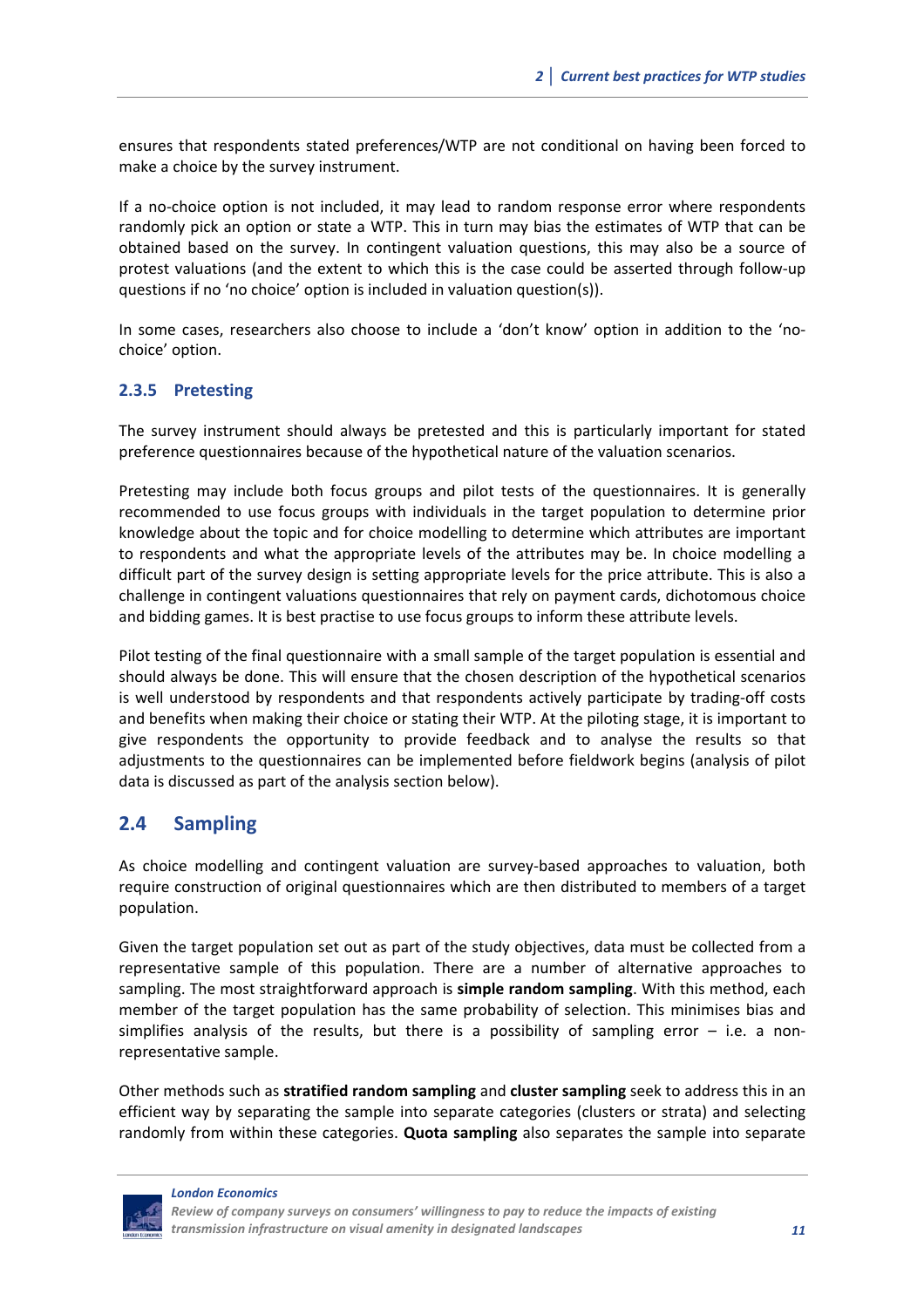categories, but the selection from within these categories is not random, it is based on a quota (e.g. an interviewer chooses which respondents to approach to meet his quota of interviewees). Whilst quota sampling is quicker and cheaper to administer than the probabilistic techniques, and is less reliant on a sampling frame, it can lead to the introduction of bias with inappropriate quotas.

Surveys can be administered via mail, by telephone, face‐to‐face, or online (or through a combination of these methods). Each survey mode has its pros and cons in terms of costs, response rates, and the complexity of the information that can be presented to respondents.

In terms of sample size there is no definitive answer as to what the correct sample size is. Generally, larger samples are always better and lead to more accurate results. However, there is obviously a trade‐off in terms of the costs and time required to run the survey.

It should be noted that for choice modelling it is possible to generate more data by asking each respondent to make more choices, ratings and ranking. However, there is a trade‐off in terms of fatigue and learning.

## **2.5 Analysis**

Analysis of quantitative survey data (regardless of whether it is a stated preference survey) should, in general, include the steps outlined in Figure 2. We briefly discuss the steps in general terms and we then discuss key analysis for contingent valuation and choice modelling, respectively.





## **Analysis of pilot data**

The first step of the data analysis begins before the fieldwork is started and is based on the pilot data. This a very important step in any analysis because it helps ensure that the survey is fit for purpose and allows researchers to undertake the type of analysis envisaged.

Analysis of pilot data is based on a relatively limited number of observations and typically only includes simple analyses such as frequency analysis and descriptive statistics. This, nevertheless, allows for an assessment of whether certain questions are problematic and whether key questions

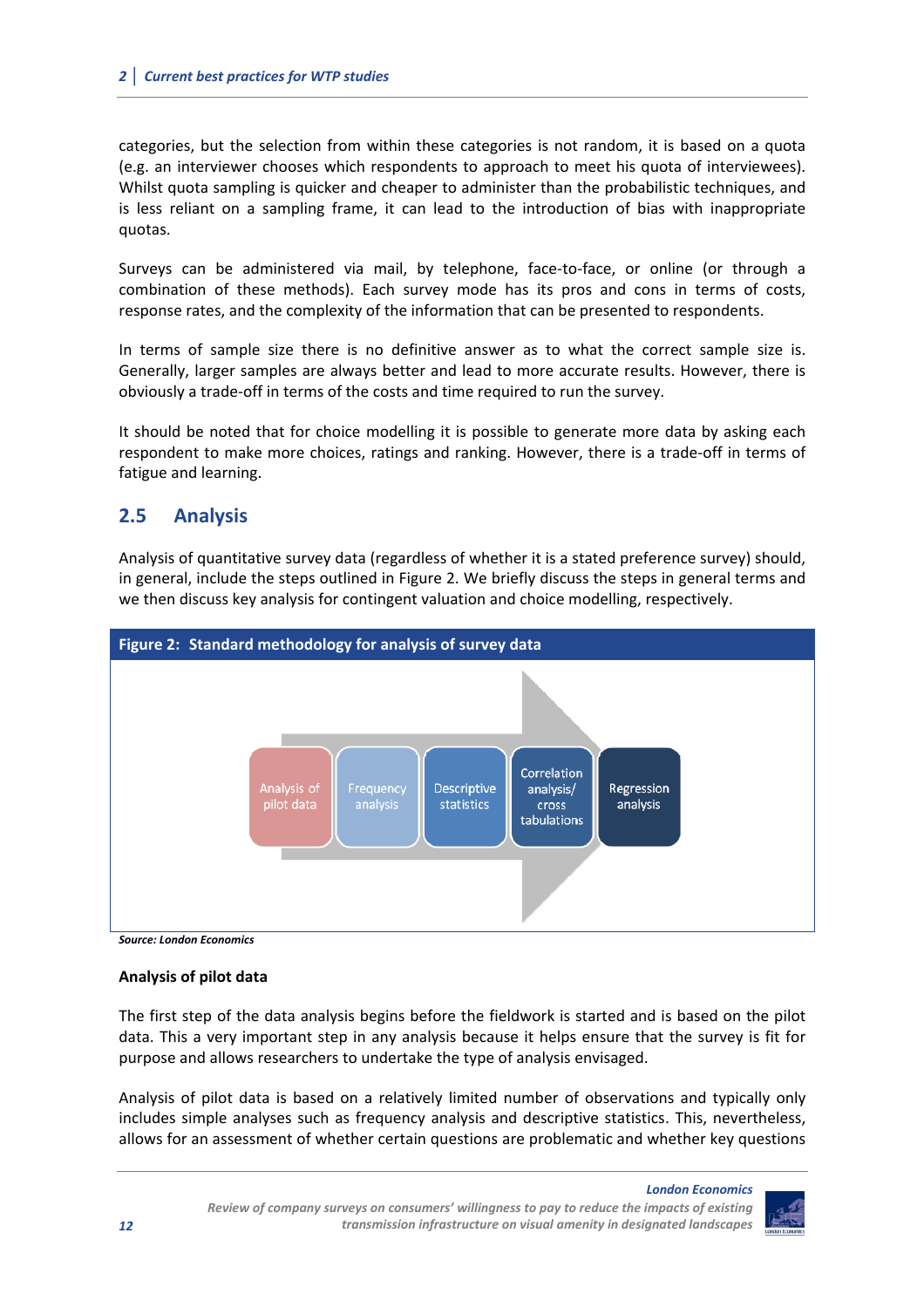in the survey are subject to high or low response rates. Low response rates will be likely to have negative impacts on the certainty of the conclusions that can be made based on the survey results.

#### **Frequency analysis**

The first analysis of the full data is generally a frequency analysis, which shows the distribution of responses to all questions (using the full response ranges and exact wording). This also provides a response rate to each individual question. These data tables should be made available as supporting material (e.g. on request) and when appropriate and informative frequency tables and graphical representations of frequency counts could be included in the main text presenting the survey results.

The aim of this part of the data analysis is to ensure a high level of transparency in the analysis and that the responses are well documented. In addition, it allows an analysis of whether the sample is representative and brings out initial conclusions.

#### **Descriptive statistics**

The second step of the data analysis consists of generating descriptive statistics on relevant variables e.g. the mean or median WTP. In this context it is best practice is to give confidence intervals for means, and to use t-tests to test for significance of key statistics.

#### **Correlation analysis/cross tabulations**

The fourth element of the data analysis involves a correlation analysis/ cross tabulation of relevant variables. This allows for an assessment of associations between different variables in the survey. Where associations are found (or not found) the information may be represented graphically.

In the context of stated preference surveys, cross tabulation should for example be used to analyse the relationship between WTP responses and prior knowledge, usage and attitudes.

#### **Regression analysis**

The data analysis typically culminates in a series of regression analyses. The objective of this element of the analysis is, typically, to explain determinants of different aspects of observed or stated behaviour. For instance, can differences in WTP be explained by differences in personal characteristics?

It is worth emphasising that regression analysis cannot replace any of the previous steps in the analysis and in some cases regression analysis may not be necessary in order to draw conclusions. However, regression analysis can test the robustness of the conclusions in a multivariate setting i.e. do the conclusions in the analyses above hold even when other factors are taken into account?

In general, regression analysis should aim to exploit as much information in the data as possible and careful consideration needs to be given to the choice of estimation model in order to ensure that as much information as possible is utilised. Therefore, the choice of regression model depends on the exact design of the valuation part of the questionnaire.

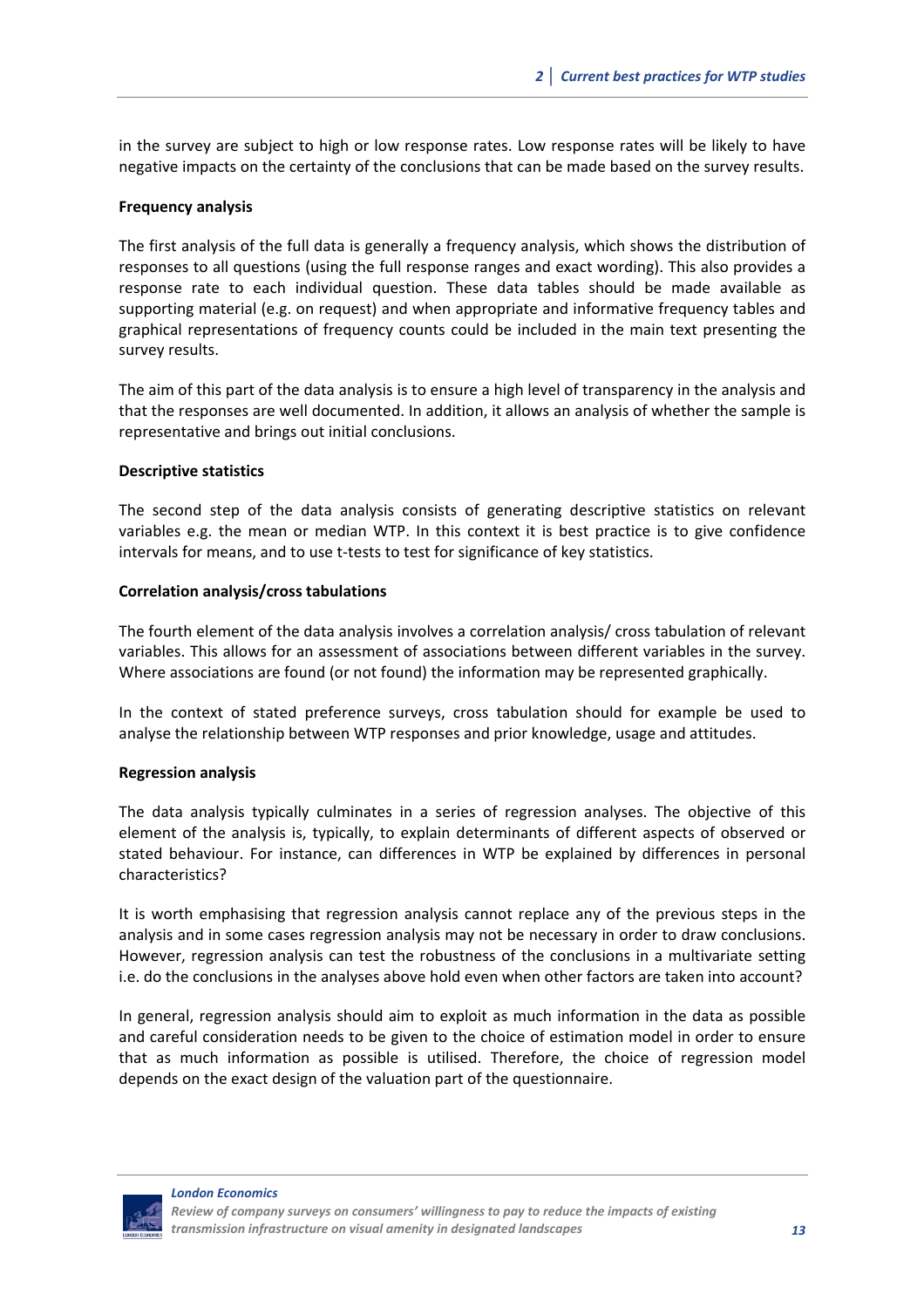## **2.5.1 Contingent valuation**

The key outcome of the analysis of the responses to a contingent valuation questionnaire is an estimate of the average (or median) WTP across the sample of people surveyed. This can be obtained from a simple analysis of **descriptive statistics** for the valuation questionnaire. If the sample is representative of the target population, then this estimate can be aggregated to obtain an estimate of the total value of the outcome or good. However, when doing so, careful consideration should be given to potential biases and in particular to protest valuations (see below).

Researchers should also consider whether it is most appropriate to report the average or median WTP given the research objectives. The mean and the median have quite different policy implications (Pearce, 2002):

- The mean is appropriate if the WTP analysis feeds into a cost-benefit analysis. If the average WTP estimate of benefits is larger than the costs per individual the proposed project should go ahead.
- The median is relevant in the context of public choice because it provides the amount that the majority of respondents would be willing to pay. This may not be the case for the average.

A **regression analysis** of the respondents' bid function should also be undertaken in order to fully understand the relationship between WTP values and socio-economic, demographic and other variables. Usually, the bid function is estimated using either probit, logit or tobit regression models.

If there are a large number of zero‐responses or missing responses for the contingent valuation questions, it may be appropriate to use a binary regression model (logit or probit estimation) to estimate the likelihood that a respondent provided a (non-zero) response. This enables an analysis of whether respondents who provide a (non‐zero) response are different to respondents who do not and if so in what way.

Bid functions may also be estimated using a tobit model. The tobit model uses more of the information contained in the dataset because the estimation technique distinguishes not only between zero and non-zero responses but also takes into account the variation in non-zero responses. The tobit model can be used to explain variation in the WTP responses provided (while taking into account that WTP responses cannot be less than zero).

There are also a whole set of parametric and non-parametric econometric models that can be used to model contingent valuation survey data, with the choice depending on the specific form that the WTP question takes.

## **2.5.2 Choice modelling**

In choice modelling regression analysis is required in order to arrive at WTP estimates. WTP estimates cannot be derived as a simple average. The choice of estimation methods depends on the way the information is presented to respondents. Since choice experiments are the most used type of choice modelling, we only discuss estimation methods for choice experiments in this section.

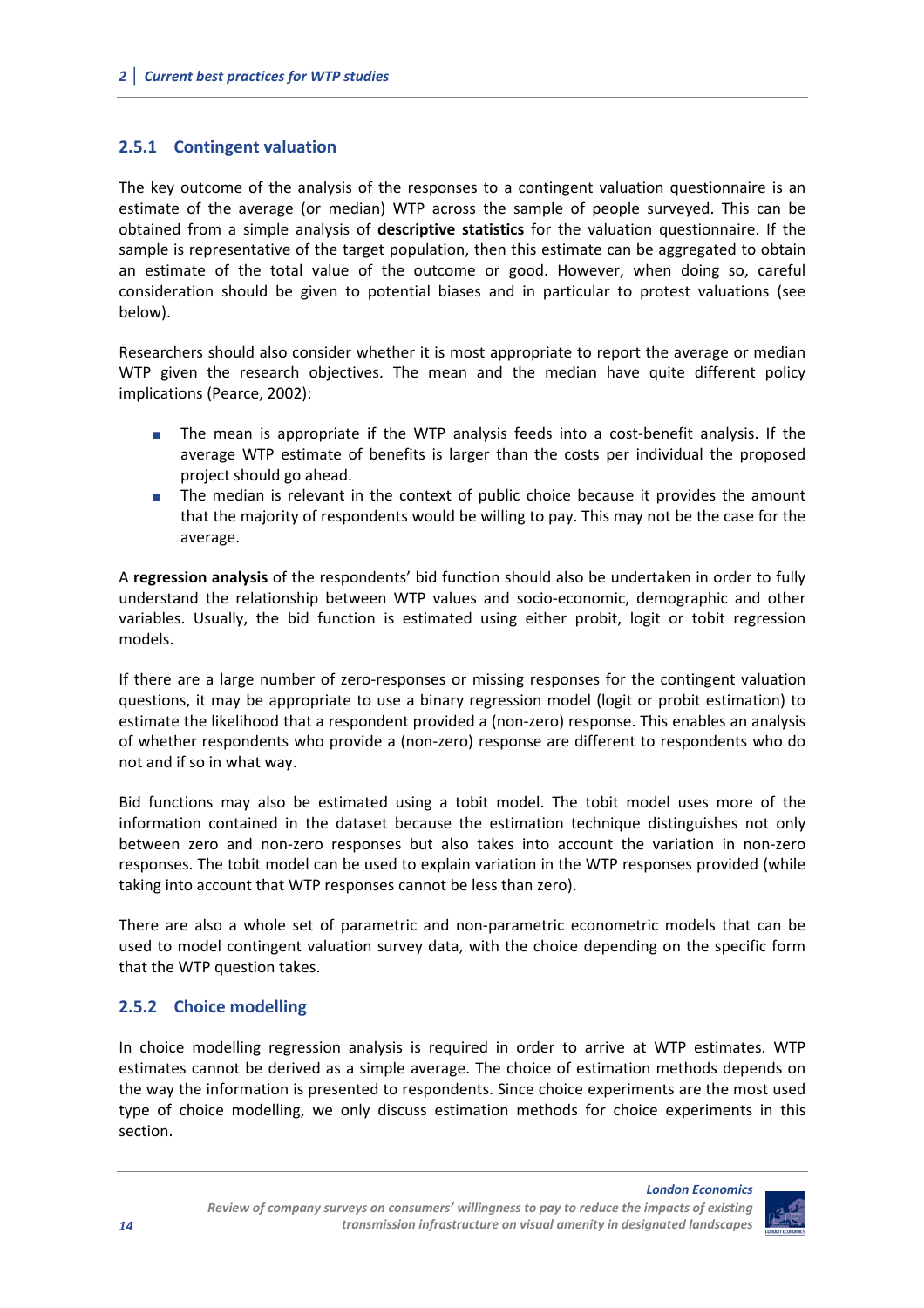Even within choice experiments the specific choice of regression models will depend very much on the exact presentation of the data. A large academic literature discusses different types of estimation techniques. However, the most established and basic model is the Multinomial (Conditional) Logit model. Essentially, the model estimates the likelihood that an alternative is selected and from the parameter estimates a WTP for each attribute can be derived.

However, the method assumes independence from irrelevant alternatives. This means that the relative probabilities of choosing two different options is assumed to be unaffected by the introduction or removal of other alternative choices. This may in practice be a strong assumption. To overcome this problem and also to better model preference heterogeneity many researchers have started to use more advanced econometric methods such as the Mixed Logit model, the Nested Logit model, the Random Parameter Error Components Logit model and Latent Class models.

## **2.6 Bias assessment and mitigating options**

The selected methodology, survey design and analysis may give rise to a number of biases; either due to unintentional measurement errors arising from the survey design or due to deliberate misreporting of WTP and preferences by respondents. Table 2 summarises some of the most important biases that may arise in WTP surveys and this section discusses these biases and possible mitigating options.

| Table 2: Overview of biases and effects                   |                                                                                                                 |  |  |
|-----------------------------------------------------------|-----------------------------------------------------------------------------------------------------------------|--|--|
| <b>Implication of bias</b>                                | <b>Bias name</b>                                                                                                |  |  |
| Unintentional measurement errors                          | Non-response bias<br>Position and importance bias<br>Information bias<br>Anchoring bias<br>Response uncertainty |  |  |
| Deliberate misreporting of WTP/preferences by respondents | Interviewer and sponsor bias<br>Hypothetical bias<br>Protest valuation                                          |  |  |

*Source: London Economics*

#### *Non‐response bias*

Non-response bias can occur when individuals who respond to a survey systematically differ from non‐respondents. Individuals with particularly strong feelings toward the good in question may be more willing to commit time to the questionnaire and this may lead to either an upward or a downward bias.

There is also the potential for fatigue and frustration to set in, especially in iterative bidding formats and in choice modelling with a large number of choice cards. This may imply that respondents end up making less effort to provide accurate replies and, at the extreme, that some respondents fail to complete the questionnaire (Accent, 2010).

Non-response bias may also arise if the questionnaire involves highly sensitive topics that a certain group of respondents do not wish to reveal information about. Respondents may then fail to

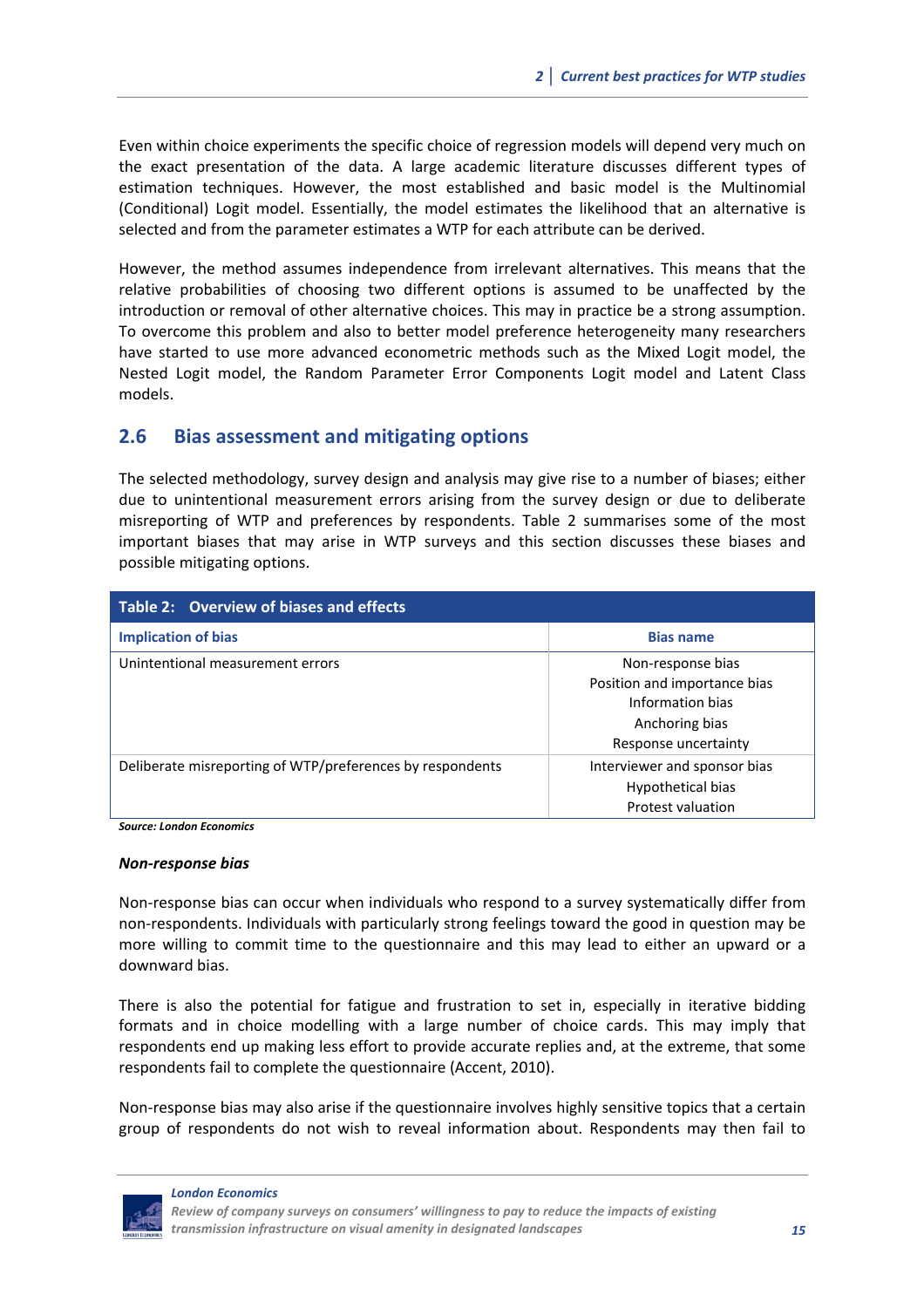complete the questionnaire causing non‐response bias. A common way to deal with this is to place sensitive questions towards the end of the questionnaire. Experience suggests that respondents are more likely to provide sensitive information towards the end of the survey.

## *Position and importance bias*

These biases are both related to the survey design and are biases that relate to the use of the survey instrument itself. The position bias arises where the position or sequence of valuation questions for different levels of a good (or different goods) suggests to respondents how those levels should be valued. This could be mitigated by randomising the sequencing of valuation questions in the questionnaire such that different respondents see valuation questions in different order.

Importance bias occurs when the act of being interviewed or some feature of the survey instrument suggests to the respondent that one or more levels of the amenity have value. In such cases the respondent may not give the true WTP. However, this type of bias is difficult to overcome given that a survey instrument is used. One way to analyse the effects would be to try to validate the results using revealed preferences techniques (see the discussion of validation below).

## *Information bias*

Information bias occurs if non‐neutrality or inaccuracy in information presented to respondents influences their responses. Related to this is the issue of relational bias where the description of the good presents information about its relationship to other public or private commodities that influences a respondent's WTP amount.

Informational bias is particularly important if the issue is not well understood by respondents. For example, if respondents do not fully understand the impact of an environmental good on their wellbeing, they may not be able to value it accurately.

Focus groups and/or pilot tests prior to the fieldwork may help establish the level of knowledge among respondents and can be used to ensure that the information provided as part of the survey is sufficient for the respondent to give informed responses without causing survey fatigue and non‐respondent bias.

## *Interviewer and sponsor bias*

Interview bias can arise in telephone or face‐to‐face surveys where the presence of an interviewer can influence responses. Respondents may give a WTP that differs from the true WTP in order to please or gain status in the eye of the interviewer. This effect can be avoided with well‐trained interviewers.

Similarly, respondents may give WTP responses that differ from their true valuation in an attempt to comply with the presumed expectations of the survey sponsor (or assumed sponsor).

## *Anchoring bias*

As already discussed, setting the price attributes for choice modelling and determining price and bid levels in some contingent valuation formats (payment cards, bidding games and dichotomous

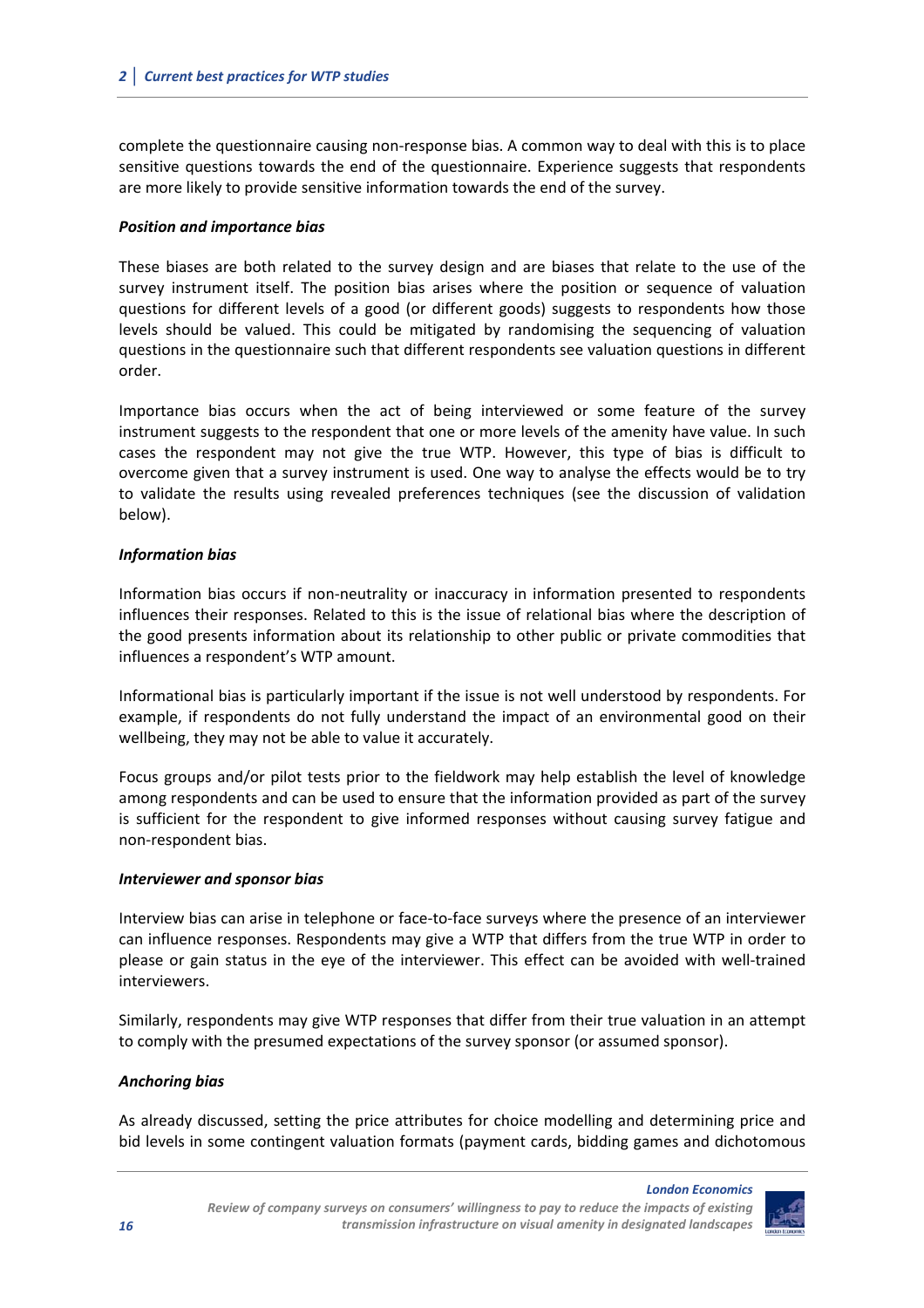choice) can be difficult and the chosen levels may influence WTP estimates. This can be referred to as anchoring bias (is also sometimes termed stating point bias or range bias).

This is best mitigated though pilot studies and/or focus groups before the final questionnaire goes into field. Essentially, this should ensure that the lowest price is low enough that most respondents will accept it while the highest price is so high that most people will reject it (Whittington, 1998).

#### *Response uncertainty*

Surveys may in general suffer from measurement errors. For example, in open-ended contingent valuation surveys it is common to observe clustering of respondents around certain numbers (e.g. 5, 10, 25, 50, and 100). It is very rare to achieve responses that are not whole numbers. Similarly, if respondents are presented with a price (as in choice modelling formats and in bidding games, dichotomous choice formats and payment card formats in contingent valuations) there may be a problem with 'yea-saying' i.e. respondents say yes even if they might not really mean yes perhaps because they believe that it is the right answer.

The most common way to deal with measurement errors is to use follow-up questions to ascertain whether there are widespread problems related to measurement errors. For example, respondents may be asked to rate on a scale from 1 (lowest level of certainty) to 10 (highest level of certainty) how certain they are about the response(s) they have provided. It is then common only to include responses if the level of certainty is 8 or above.

It is also worth mentioning that the payment card and dichotomous choice formats for contingent valuations, typically, yield interval data and this means that the exact WTP for a particular individual cannot be inferred unless follow‐up open‐ended questions are used to arrive at the exact WTP.

#### *Hypothetical bias*

The hypothetical nature of the scenarios presented to respondents can lead to inflated WTP values in surveys. It is believed that individuals overstate their WTP by a factor of two to three when faced with hypothetical rather than actual payments (Fujiwara and Campbell, 2011). This is particularly the case when respondents value public goods such as the environment or visual amenity. Hypothetical bias is likely to be lower for private goods. It is still debated why hypothetical bias arises but it has been linked to non‐commitment bias and strategic bias.

#### **Non‐commitment bias**

Non‐commitment bias arises when respondents overstate their true WTP because they do not face a budget constraint and do not consider substitute goods within the world of the hypothetical scenario. Including simple reminders of substitutes and real world constraints into the questionnaire have been suggested as possible mitigating options (Fujiwara and Campbell, 2011).

#### **Strategic bias**

Hypothetical bias can also be caused by strategic bias where respondents deliberately misreport their WTP and/or preferences in order to try to influence results and achieve a more desirable outcome for themselves. Respondents may have incentives to respond strategically to the

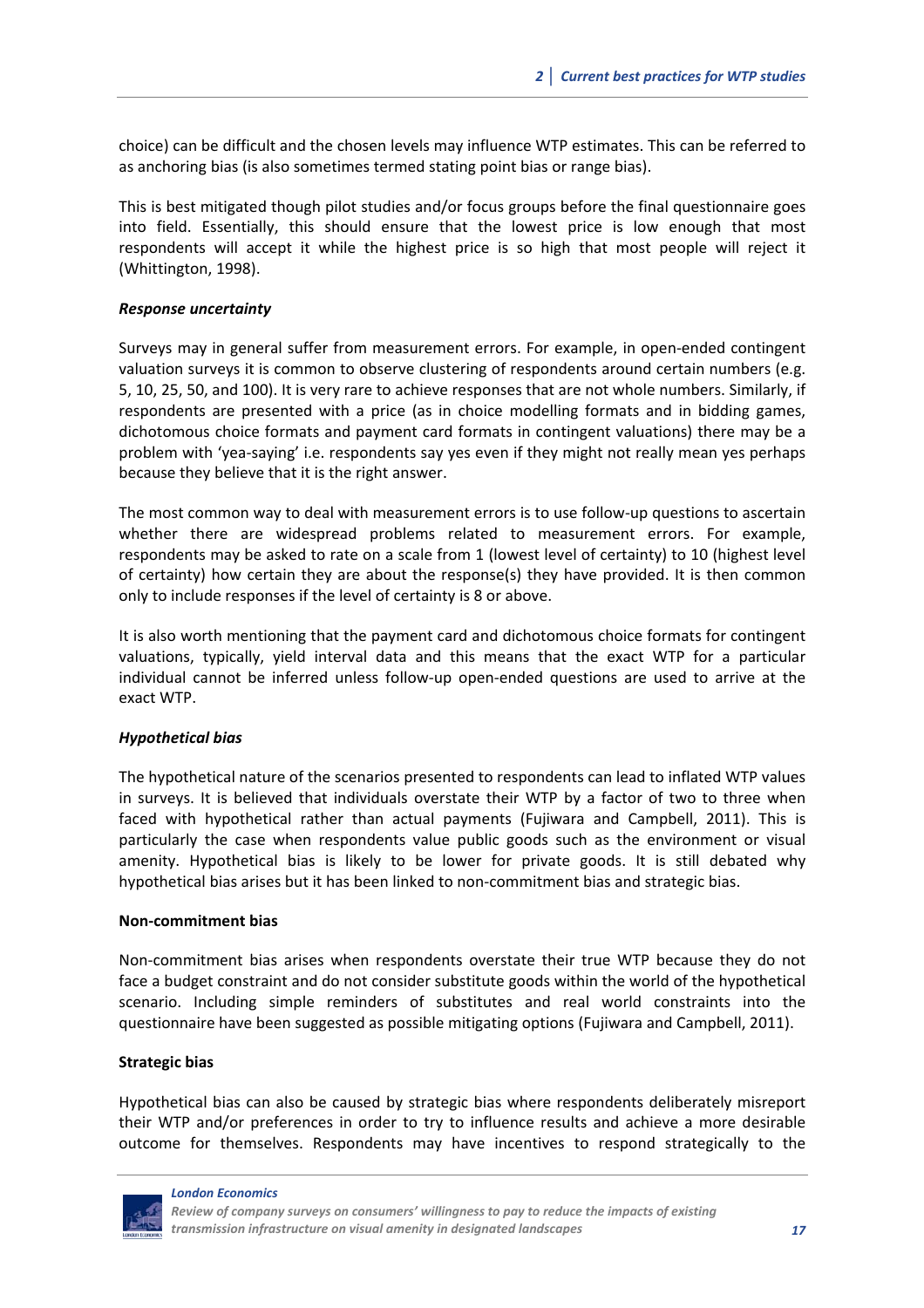questionnaire if they believe that the outcome of the survey will affect decisions about whether or not to supply a good; whether or not to improve the quality; and the price respondents will have to pay for the provision of the good. If respondents believe that their responses will influence provision of the good and its quality, they may have an incentive to overstate their WTP for the good. However, if respondents believe that the outcome of the survey will influence the price, they may have an incentive to understate their WTP.

Some have argued that true WTP is revealed when respondents both believe that provision of the non‐market good depends on their stated WTP **and** that they will have to pay the amount they state (Fujiwara and Campbell, 2011).

## **Cheap talk scripts**

Cheap talk scripts may be employed in an attempt to reduce hypothetical bias. It does so by essentially explaining the problem of hypothetical bias to respondents and asking respondents to refrain from it. However, while some have argued that cheap talk can reduce WTP in hypothetical markets to levels similar to actual payments (Accent, 2010), the script and the information provided may also introduce other biases.

## *Protest valuations*

Respondents with a positive true WTP may put forward a zero stated valuation due to, for example, ethical objections to the idea of paying for the good under consideration.

It has become common practice to allow respondents to have a zero value in contingent valuation questionnaires because this means that respondents are not forced into making a choice that is unrealistic. However, this also means that zero bids can have several interpretations:

- **Protest bids: An individual does provide a zero bid as a form of protest.**
- True zero bids: An individual holds a zero value.
- Misleading bids: Zero bids caused by response uncertainty, strategic bias, information bias, etc.

If protest bids and misleading bids are not identified through follow up questions, and their responses consequently excluded from the statistical analysis, then biased estimates of the value of the good will result.

## **2.6.1 Validation of results**

When possible and where other studies are available, the results of the WTP survey should be compared with:

- **Results obtained using other methodologies e.g. revealed preference methodologies (such** as travel cost and hedonic pricing methods) or life satisfaction methodologies.
- The findings of cross‐study analyses (e.g. meta‐analysis).

In addition analysis should be undertaken to assess whether results are in line with prior expectations based on economic theory, other empirical results and intuition. For example, it is common to expect that WTP increases with income. Such hypotheses should be tested.

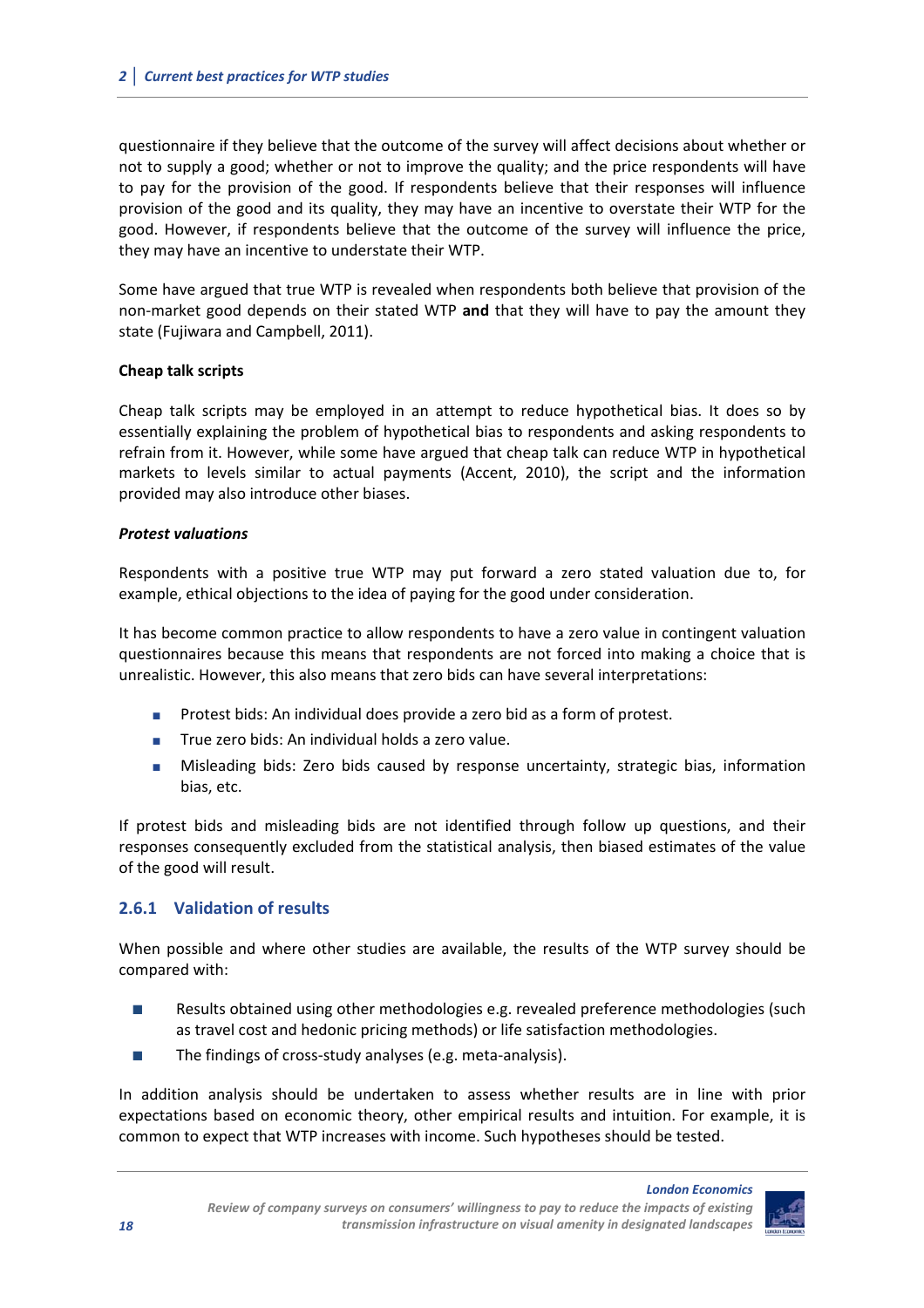## **2.7 Conclusions**

The final step of a WTP survey is to draw conclusions with respect to consumers' average, median or typical WTP for the non‐market good in question. The conclusions should take into account the potential biases, any mitigating options what have been used and the validity of the results. If there are potential issues with validity and biases, these should be clearly outlined as part of the conclusions.

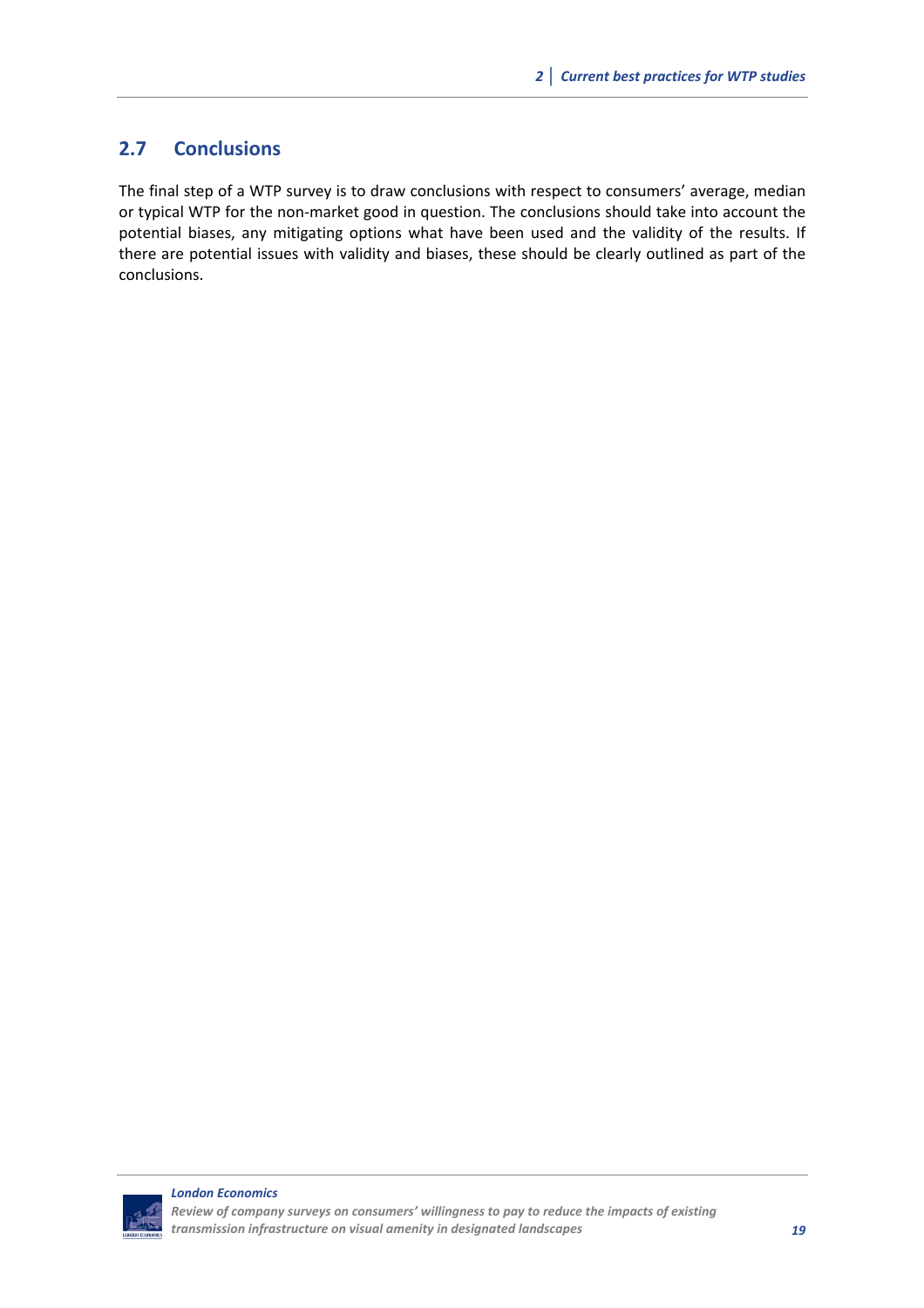## **3 Evaluation of company surveys on customers' WTP**

In their Strategy Decision document, $1$  Ofgem stated:

*"In response to stakeholders' requests for a measure in RIIO‐T1 reflecting the Authority's statutory duties in relation to designated areas we intend to introduce an allowance per TO to reduce the visual impact of existing infrastructure in national parks (NP) and areas of outstanding natural beauty (AONB)"* (Paragraph 4.61).

Ofgem then described the requirement placed on the TOs as follows:

- *"The amount of the allowance will be based on consumer willingness to pay analysis. We expect companies to undertake this analysis with consumers over a range of mitigation options, eg by tree planting near substations through to undergrounding of lines".*
- *"Companies should provide information on consumer willingness to pay as part of their well‐justified business plans to help inform the value of the allowance that would be appropriate over RIIO‐T1".*

This chapter provides an assessment of the arguments and WTP consumer surveys undertaken by TO and presented to Ofgem as part of their business plans. The section reviews the evidence presented by each of the following TOs in turn:

- National Grid Electricity Transmission Limited (NGETL)
- **Scottish Power Transmission Limited (SPTL)**
- Scottish Hydro Transmission Limited (SHETL)

Neither SPTL nor SHETL have provided information on consumer WTP to Ofgem. The scope of our work was restricted to reviewing the business plan information submitted by the TOs and did not extend to discussing these issues with the TOs or survey companies used by the TOs to undertake the fieldwork.

## **3.1 National Grid Electricity Transmission Limited (NGETL)**

NGETL has provided a number of documents to Ofgem and also made the information available on their website. As part of our review of the WTP survey, we have taken the following material into account:

- NGETL (2011) RIIO-T1: Stakeholder engagement process
- Brunswick (2011a) Attitudes to Energy Transmission: Summary of Key Findings
- **Brunswick (2011b) Final questionnaire: Attitudes to energy transmission**
- Brunswick (2011c) Utility survey (data tables)

 $1$  Ofgem, Strategy for the next transmission price control – RIIO-T1 Outputs and incentives. This is available at: http://www.ofgem.gov.uk/Networks/Trans/PriceControls/RIIO‐T1/ConRes/Documents1/T1decisionoutput.pdf.

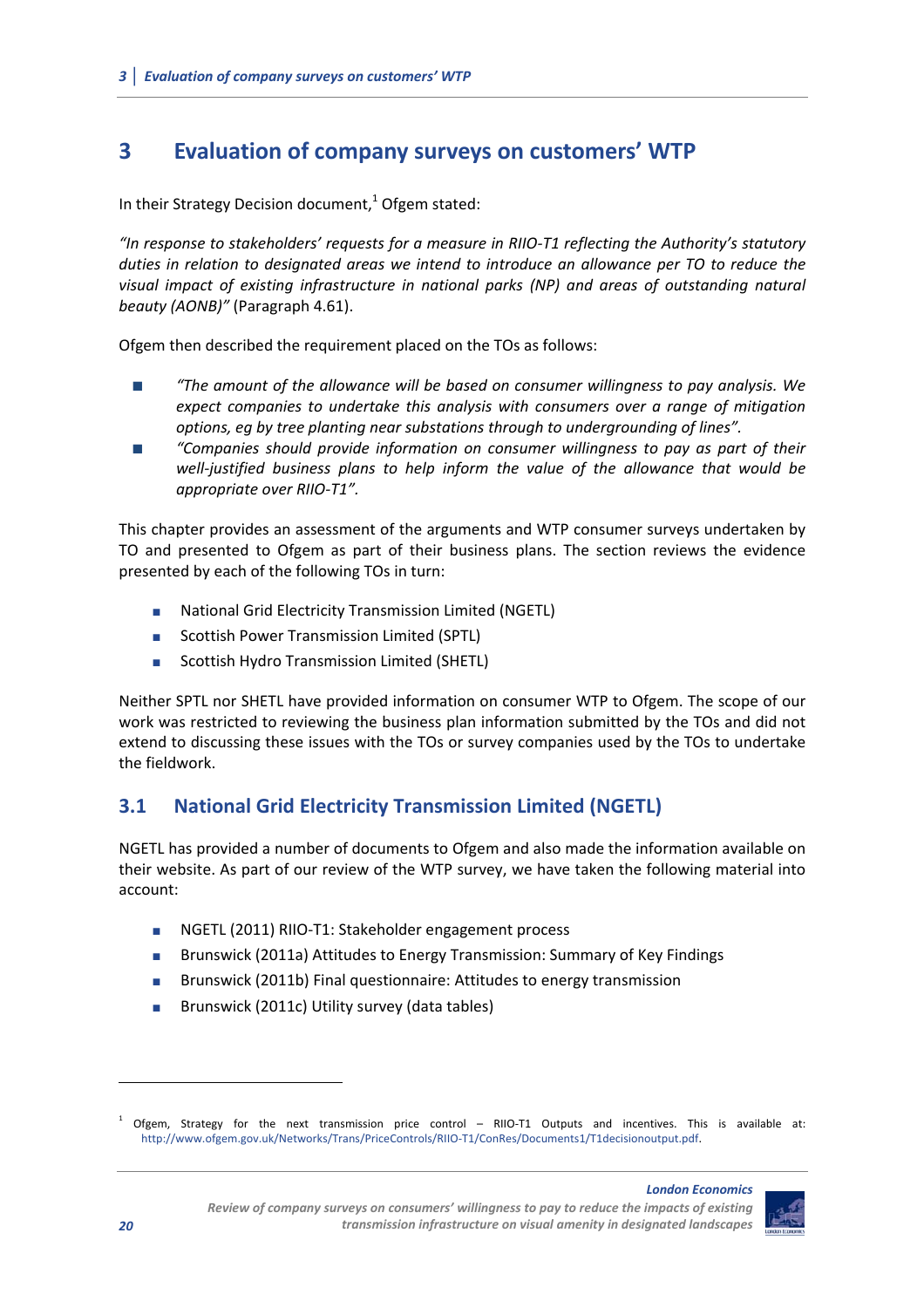## **3.1.1 Summary and evaluation of the approach used to survey customers' WTP**

## *Objectives*

The WTP survey is part of a more general consumer survey which in turn is part of a wider stakeholder engagement also including other types of stakeholders.

The purpose and objectives of the consumer survey are not clearly stated in the description of the stakeholder engagement process<sup>2</sup>. However, the document does describe what topics are covered by the survey. In particular, NGETL states:

*"The survey covered:*

- *a) Consumers' views on the makeup of their gas and electricity bills and whether the transmission element represented value for money*
- *b) Consumers' views on their willingness to pay for the undergrounding of existing and new electricity transmission power lines*
- c) *Consumers' views on the reliability of their electricity service"* (p 19).

The consumer survey was carried out by Brunswick and further details of the objectives of the survey are provided in Brunswick's summary of the findings of consumer survey<sup>3</sup>. The document states:

*"The primary objectives of the research study were:* 

- *To better understand current levels of knowledge of energy bill composition among bill payers/decision makers.*
- *To better understand attitudes to undergrounding, including how much bill payers/decision makers would be willing to pay for undergrounding new and existing transmission lines.*
- *To explore attitudes towards the reliability of the electricity network, including the value and importance bill payers/decision makers place on network reliability"* (p 1).

These topics are all covered by the survey and results in these areas are summarised in the RIIO‐T1 document summarising the stakeholder engagement process.

The primary focus of our review of the consumer WTP study is the second point in both of the two descriptions of the research above. In particular, the review focuses on consumers' WTP for undergrounding of existing electricity transmission power lines.

In this context it should be noted that NGETL's description of the topics coved by the survey does not exactly align with Ofgem's request for WTP data in two respects:

<sup>&</sup>lt;sup>3</sup> Brunswick (2011a) Attitudes to Energy Transmission: Summary of Key Findings



*Review of company surveys on consumers' willingness to pay to reduce the impacts of existing transmission infrastructure on visual amenity in designated landscapes 21*

 $2^{2}$  NGETL (2011), 'RIIO-T1: Stakeholder engagement process', July 2011.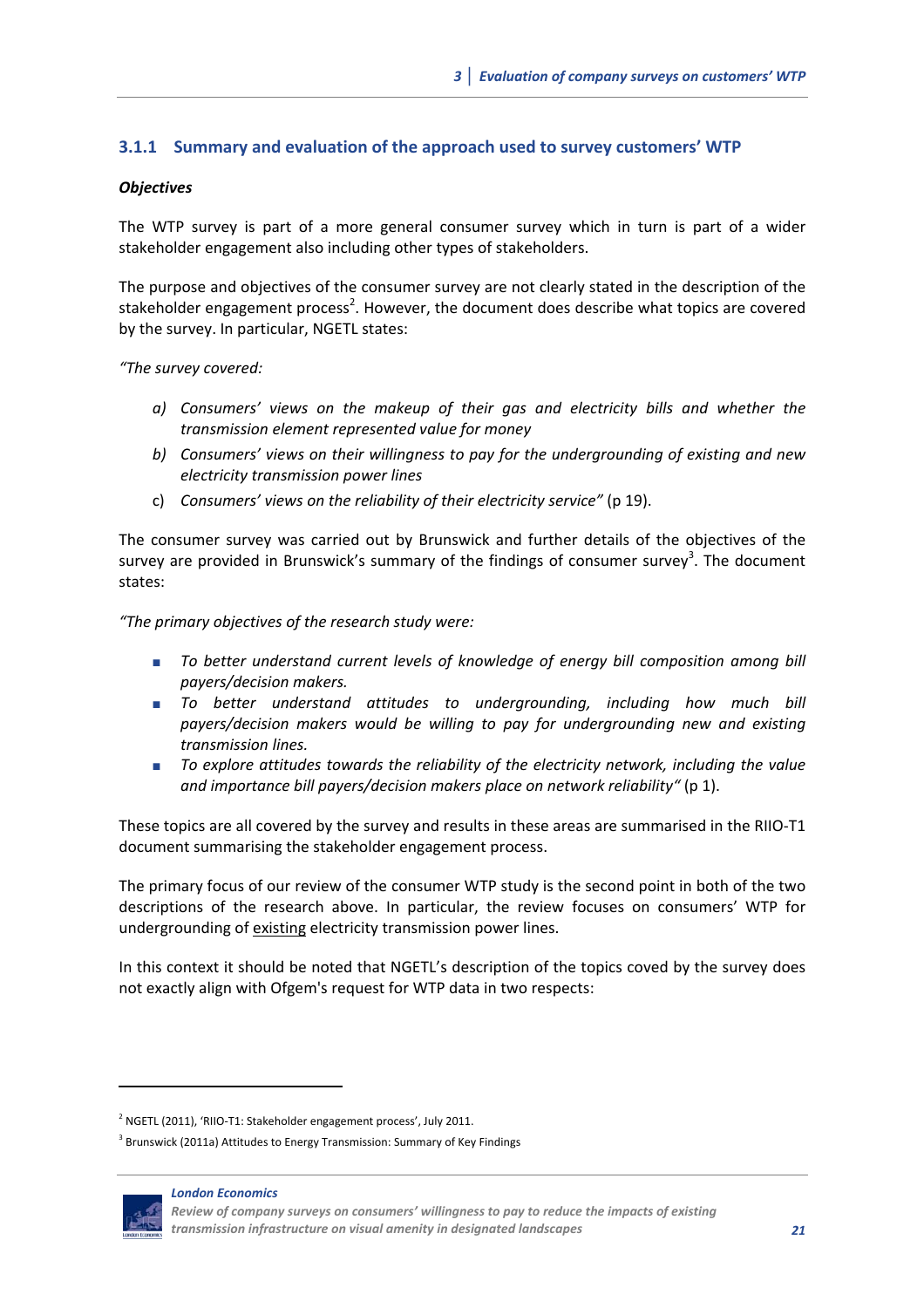- **DECO** Ofgem asked for WTP related to a range of options for mitigating visual amenity impacts and not just undergrounding. However, NGETLs survey focuses only on WTP for undergrounding to reduce the visual impact of infrastructure.
- Ofgem asked for a WTP analysis which in our understanding is not the same as "*consumer views"* of WTP. Whereas views are simply views on the issue, a WTP analysis requires questions designed to elicit WTP **and** analysis of the resulting data. We note that Brunswick's description of the objectives provide more details and specifies that the survey should provide a better understanding of *"how much bill payers/decision makers would be willing to pay"*. However, Brunswick's description of the objectives of the survey also does not specify analysis of the WTP data as an objective.

The description of the objectives provided by NGETL defines the target population as *"consumers"*. NGETL<sup>4</sup> narrows this further and describes the target population as "*domestic consumers in England and Wales"* (p 20). A review of the questionnaire further revels that a requirement for receiving the questions on WTP for undergrounding is that respondents live in households with mains electricity and Brunswick describe the target population as *"bill payers/decision makers across England and Wales"* where *"decision makers were classified as those people who are involved in the decision over which Energy Company supplied their household's electricity'*.

The selected target population seems reasonable. Although undergrounding and the resulting improvement in visual amenity is a public good implying that even consumers outside England and Wales may value it, undergrounding by NGETL is likely to be paid for by electricity consumers in England and Wales only. The WTP estimate should therefore reflect the views of consumers in that area.

## *Methodology*

A contingent valuation approach has been applied and two different approaches to contingent valuation have been used. First, a simple open ended contingent valuation approach has been applied and has been implemented in a fairly standard way in the questionnaire.

In addition, a payment card type contingent valuation approach seems to have been attempted. However, the implementation is not standard and it is somewhat unclear if the question is instead an attempt at a choice experiment. In particular, the payment scale used in the question is limited to six points (e.g. for NPs £0, £0.75, £1.50, £2.10, £2.85 and £3.55) rather than being defined as intervals as is best practice in a payment card contingent valuation question (e.g. £0‐£0.75, £0.75‐ £1.50, etc.). At the same time the six scenarios vary i.e. there is variation in how much line (in miles and percentage) is undergrounded for each level of payment. In contingent valuation survey design, question attributes should in general be fixed such that WTP can be elicited. However, in a choice experiment it would be possible to vary attributes but in that case attribute levels and especially the price attribute levels should be varied across respondents in order to make WTP estimation possible. This does not appear to have been done in the payment card type question and hence it cannot be classified as a choice experiment or as a contingent valuation question. Throughout our review we will, however, refer to the approach as the "payment card approach".



<sup>4</sup> NGETL (2011), 'RIIO‐T1: Stakeholder engagement process', July 2011.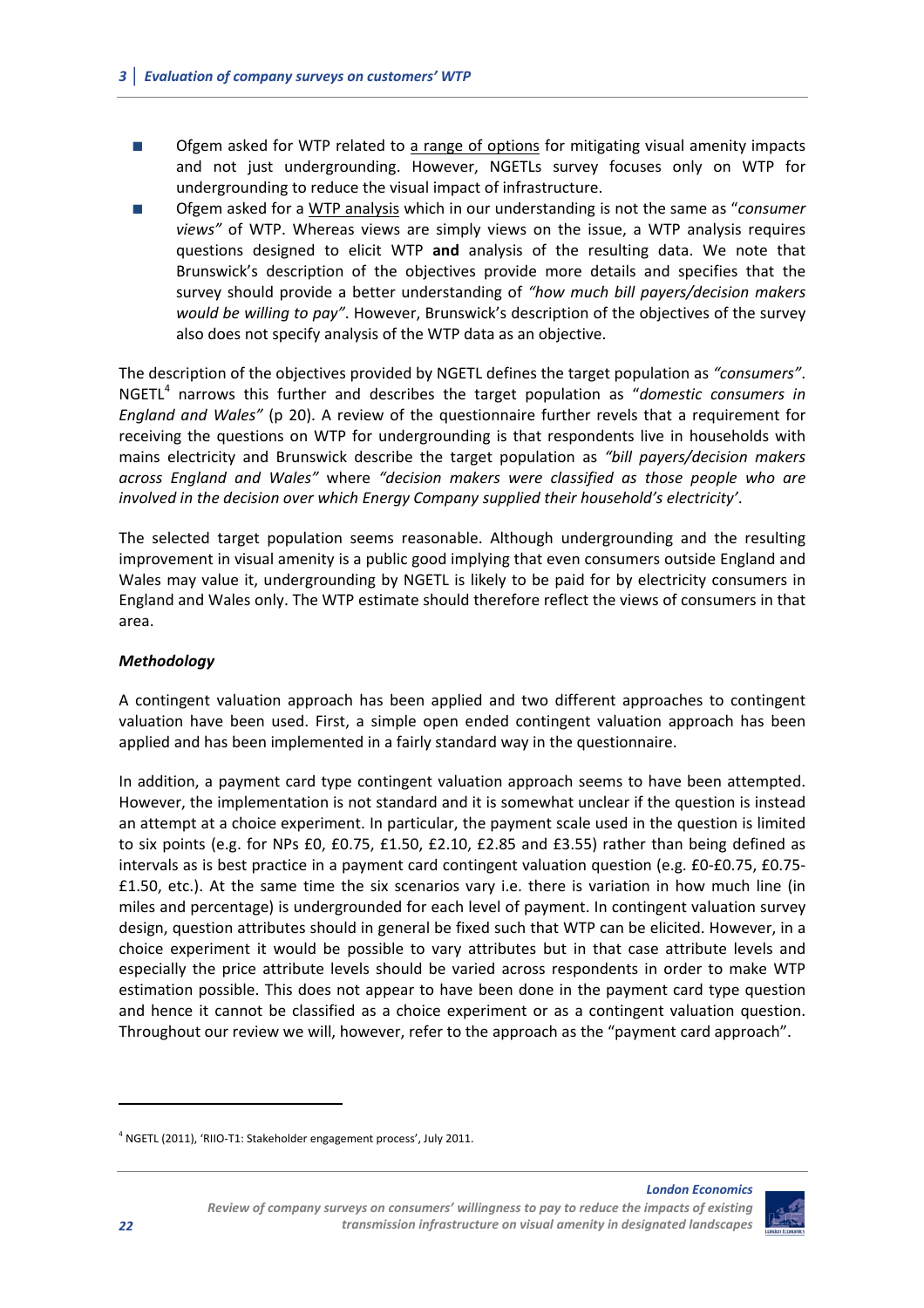NGETL and Brunswick only provide little discussion of the rationale for choosing the selected two approaches to evaluating WTP for undergrounding. No discussion of the decision to use an open‐ ended contingent valuation approach is provided and for the payment card approach (referred to as "prompted questions") Brunswick states<sup>5</sup>:

*"[The] prompted questions were not designed to produce the figure for the proportional increase on top of existing bills which the average bill payer/decision maker would be willing to pay for undergrounding in a particular area. Rather, these questions were developed to understand participants' preferred option, when provided with a range of costed alternatives, including the option not to pay anything extra. The results for the prompted questions are best used as a measure of public sentiment on the options presented – not the precise amount consumers would be willing to pay for undergrounding"* (p 5).

Brunswick therefore clearly acknowledges the drawbacks of the chosen payment card approach in terms of eliciting WTP estimates.

Compared with other valuation studies the two valuation methods applied do not seem entirely up‐to date and in line with best practice:

- **As discussed previously an increasing number of valuation studies use choice modelling** techniques (and most commonly choice experiments) and Accent (2010) generally recommends the use of choice modelling over contingent valuation methods.
- In cases when contingent valuation methods are applied, traditional payment card and dichotomous choice methods are the most popular formats and it has been found that the dichotomous choice format tends to give the most theoretically consistent results. These two contingent valuation formats are recommended by Accent (2010) for contingent valuations.
- A review of recent academic literature on WTP for underground installation of transmission lines have used either a traditional payment card contingent valuation approach (Navrud et al, 2008; Atkinson et al , 2006) or a choice experiment approach (McNair et al, 2011).

## *Survey design*

The questionnaire contains many of the aspects that should be included in a stated preference survey. Table 3 provides an overview of the specific components of the questionnaire as well as our comments on how this compares with best practice.

We highlight a number of potential conclusions that relate to the survey design:

 First, the questionnaire contains a number of questions relating to energy use. These questions are useful sampling, background and context setting questions. Questions relating to payment for energy and in particular electricity are useful as context setting questions and may remind respondents of their budget constraints ahead of the valuation exercise. However, for these questions to effective reminders of the budget constraint

<sup>&</sup>lt;sup>5</sup> Brunswick (2011a) Attitudes to Energy Transmission: Summary of Key Findings



*Review of company surveys on consumers' willingness to pay to reduce the impacts of existing transmission infrastructure on visual amenity in designated landscapes 23*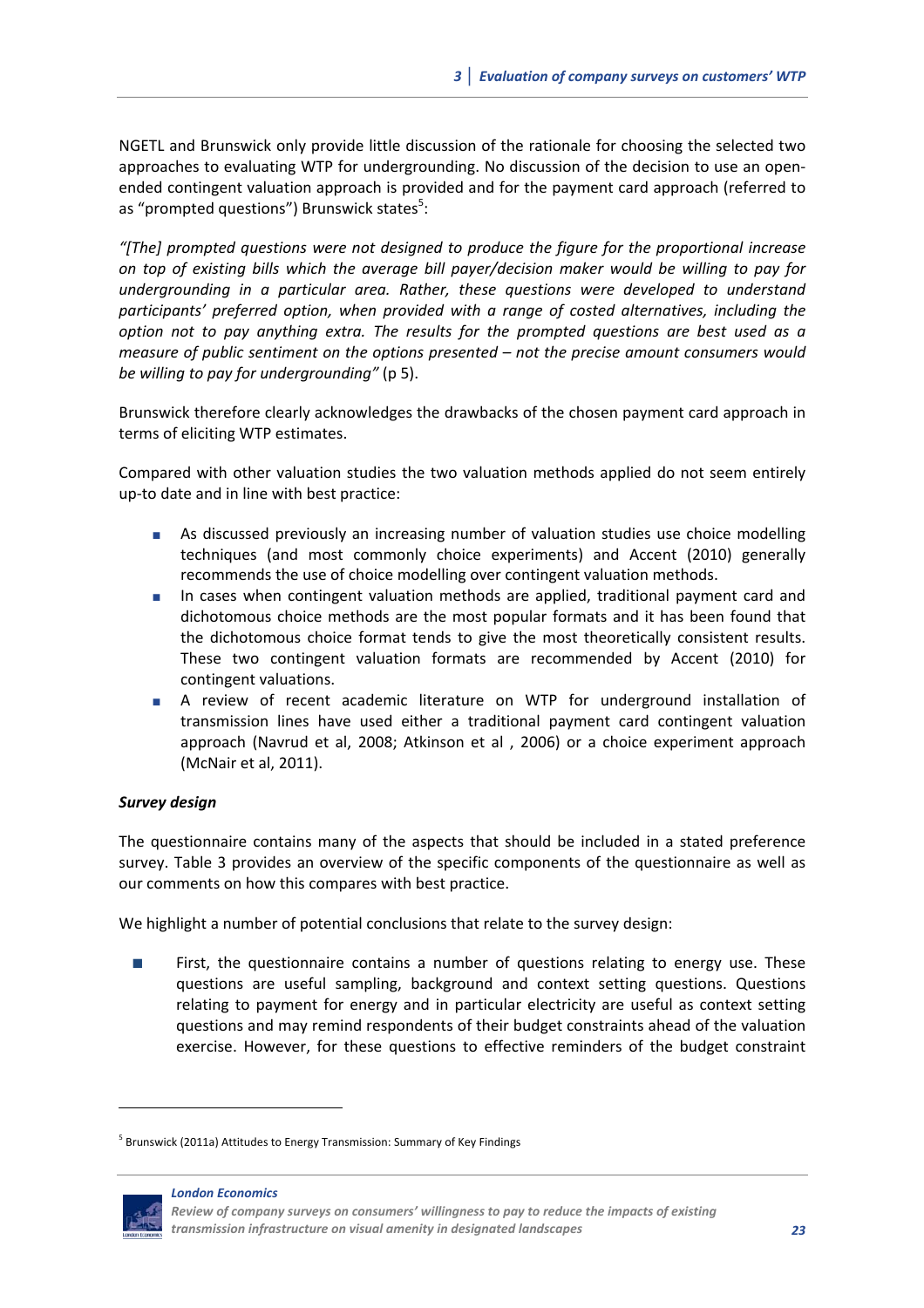they should be placed directly before the valuation question but there are relatively many questions between the questions about payment for electricity and the questions about WTP for undergrounding. We also note that expenditure on electricity as a proportion of income is perhaps the most useful proxy of respondents budget constraint but it does not work as a reminder of the budget constraint in the questionnaire because it is placed towards the end of the questionnaire and importantly after the valuation questionnaire. We note that there may also be a good argument for placing this particular question towards the end of the questionnaire because respondents may perceive the information as sensitive and if placed at the beginning of the questionnaire might refuse to respond to the question and/or questionnaire. Therefore placing the question at the beginning of the questionnaire could increase non‐response bias.

- A number of questions relate to awareness and attitudes. These questions are mainly directed towards meeting the other objectives of the consumer survey and are of relatively little relevance to the WTP analysis. However, questions relating to awareness of the breakdown of electricity charges could serve as a useful context setting question and a test of consumer awareness of what electricity transmission and transmission charges in particular are. Although we acknowledge that the survey had multiple objectives, we note that a more focused survey might have been better in terms of meeting the WTP objective. It is well known that the risk of non‐response bias increases in lengthy questionnaires. Furthermore, if the questionnaire had been more focused it might also have been possible to use a more elaborate valuation design and/or test other ways of improving visual amenity.
- The final set of background questions relate to the specific topics of the WTP study i.e. whether respondents can see high voltage pylons from their home and to what extent respondents use NPs and AONBs. These are important background questions and we would expect that the responses to these questions would impact the WTP of respondents. We note that the questions are placed after the valuation questions but it might have been preferable to place the questions before the valuation questions in order to remind respondents of the impact undergrounding would have on them as individuals before asking them to state their WTP for undergrounding.
- The choice of methodology and its appropriateness was discussed above. However, a few additional comments on the implementation are in place:
	- $\Box$  Firstly, we note that, in line with best practice, all main concepts and terms used in the valuation questions are defined and explained. It is, however, unclear, if respondents were provided pictures showing the different types of electricity transmission pylons. The use of pictures might be better at ensuring that respondents understand which pylons would be affected by the policy change and which would not.
	- $\Box$  Second, no clear reminder of the budget constraint is provided although the question text does specify that the cost *"would be on top of what your household currently pays for electricity"*. Given that questions related to bill size and payment are not placed immediately before the valuation question a clearer reminder of the budget constraint could have been included.
	- $\Box$  Third, it is not clear whether respondents have understood that the WTP questions relate to the undergrounding of all lines in each area. The questions refer to existing lines without using the word "all". This places some doubt on the interpretation of the results and could have been clarified by using the word "all" or assessed using focus groups or follow‐up questions.

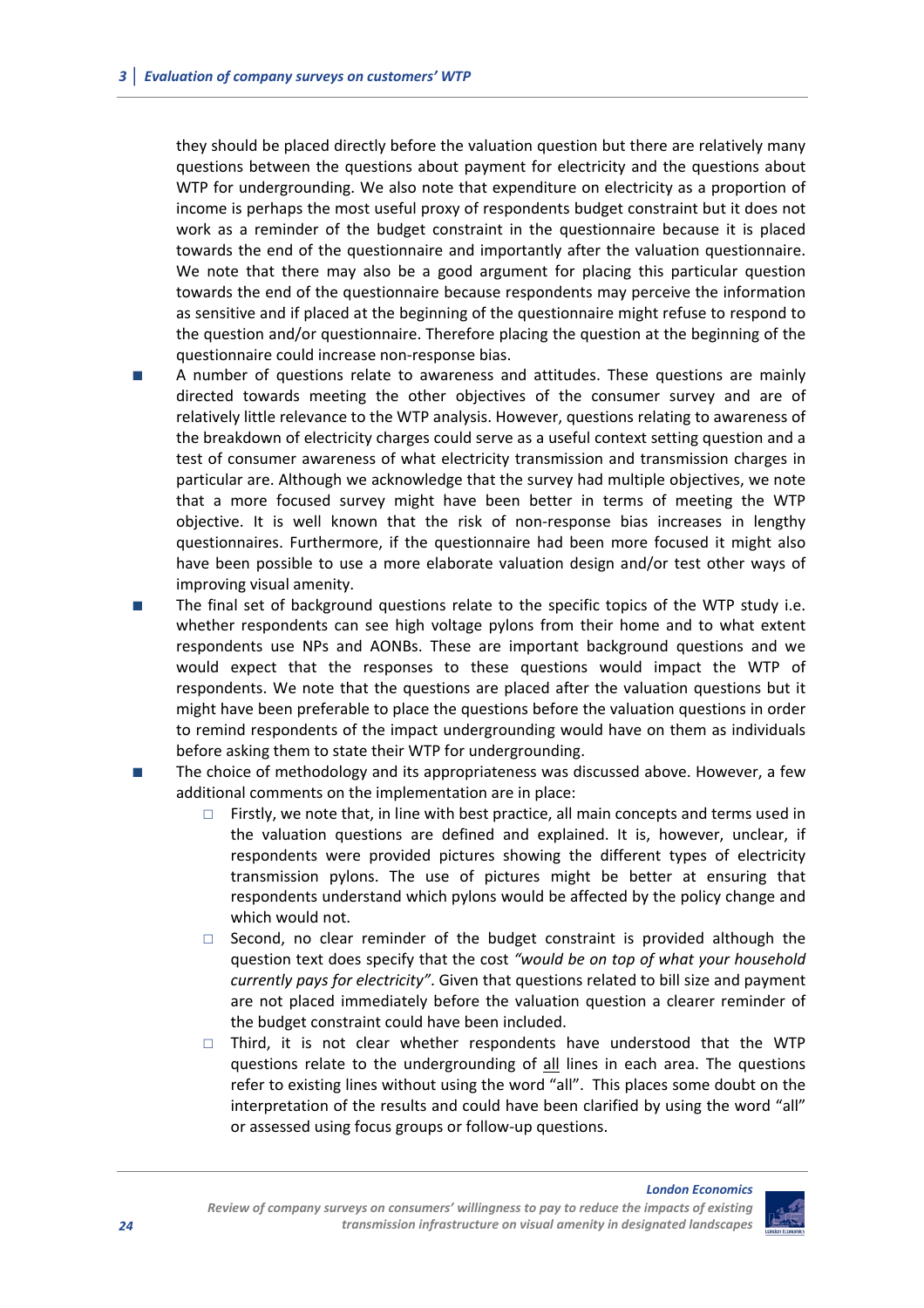- $\Box$  Fourth, we also note that no explanation of how and by whom the undergrounding will be done is provided and no description of substitutes and complements to undergrounding is provided. While it is usual best practice to provide this type of information, it is arguably of less importance in this specific case because details on how and by whom undergrounding would be done seem unlikely to have an impact on valuations.
- □ Fifth and in line with best practice, 'don't know' and 'no-choice' options are included and respondents are given the option to provide a zero valuation in both the open‐ended and payment card approach.
- The questionnaire contains some good follow‐up questions. In particular, follow‐up questions are used to determine respondents' views on the importance of undergrounding and views on who should pay for undergrounding. We note that the question on who should pay for undergrounding provides information about whether respondents see visual amenity as a public good. If it is seen as a public good, everyone should be paying for undergrounding. We also note that the question is correctly placed after the valuation question. If the question had been placed before the valuation question, it might have biased WTP responses and caused an increase in protest valuations from respondents who do not think they should be required to pay for undergrounding.

However, among the follow-up questions is also a question asking respondents to reassess their responses when the total WTP for undergrounding for new and existing lines from the payment card approach are added up. Depending on the response to the question, respondents are asked to revisit and change their responses to the payment card questions. This type of question is not standard in WTP surveys and it introduces endogeneity in choices i.e. final choices are conditional on earlier choices. This is problematic if the data is to be analysed using econometric methods.

We also note that no follow-up questions are aimed specifically at understanding the reasons for zero responses, 'don't know' responses and 'would prefer not to answer' responses. This could make it difficult to exclude protest valuations.

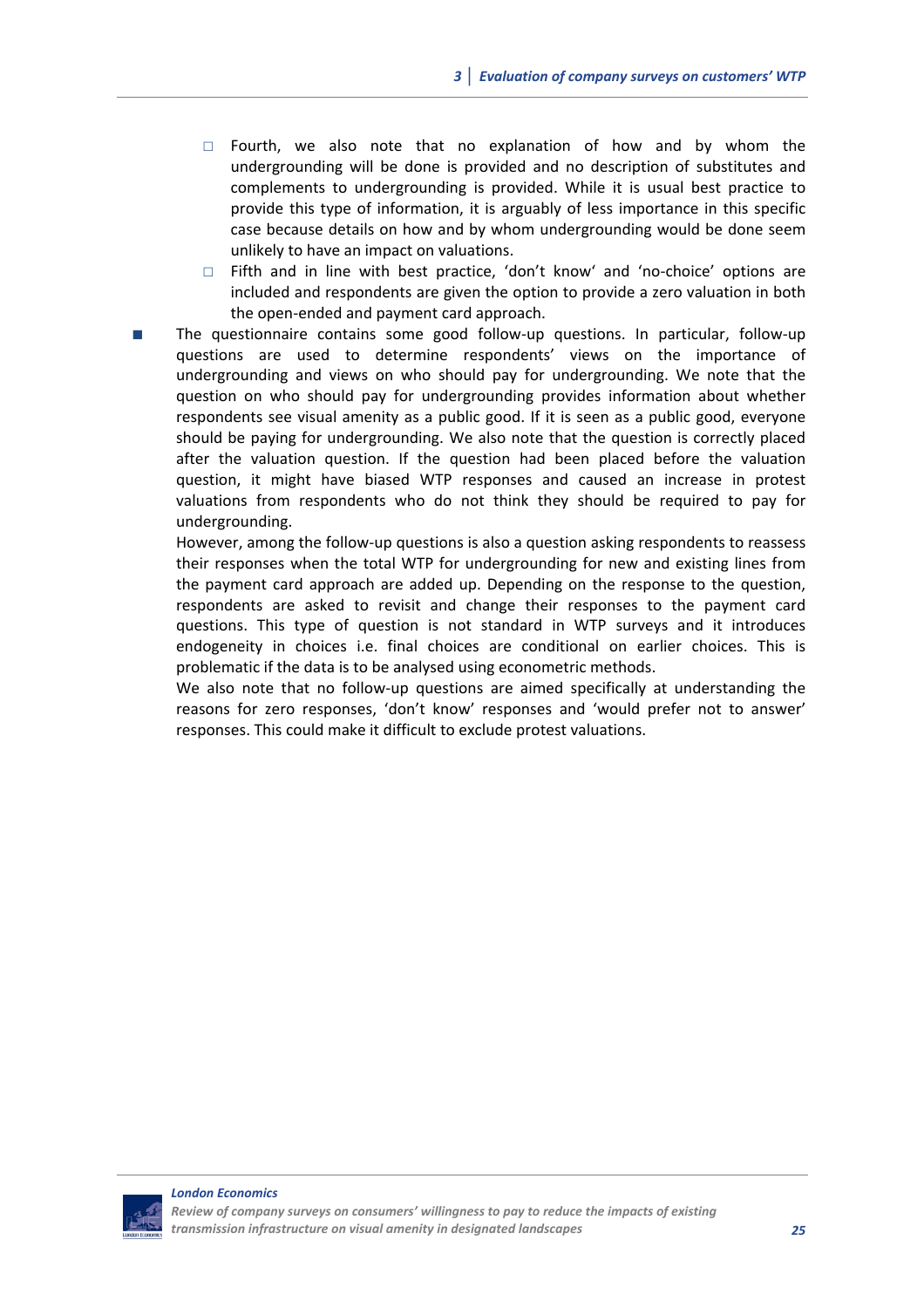| Table 3: Evaluation of specific survey components: Introduction and background questions                                             |                                      |                                                                                                                                                                                                                                                                                                          |  |
|--------------------------------------------------------------------------------------------------------------------------------------|--------------------------------------|----------------------------------------------------------------------------------------------------------------------------------------------------------------------------------------------------------------------------------------------------------------------------------------------------------|--|
| <b>Survey component</b>                                                                                                              | <b>Before/after</b><br>valuation     | <b>Comments</b>                                                                                                                                                                                                                                                                                          |  |
| Introduction                                                                                                                         | <b>Before</b>                        | The introduction does not mention the WTP<br>component of the survey instead the introduction<br>simply says 'The questions are simple and<br>straightforward and are about the energy you use<br>and how it is delivered to your home'.                                                                 |  |
| <b>Background questions</b>                                                                                                          |                                      |                                                                                                                                                                                                                                                                                                          |  |
| Use of energy                                                                                                                        |                                      |                                                                                                                                                                                                                                                                                                          |  |
| Use of gas and electricity from<br>mains and responsibility for<br>payment and decision making<br>in the area                        | <b>Before</b>                        | Primarily relevant from a sampling point of view                                                                                                                                                                                                                                                         |  |
| Payment method for energy,<br>frequency of payments, bill<br>size and proportion of income<br>spent on energy                        | Partly before<br>and partly<br>after | Primarily relevant as background questions. Because<br>the questions (except proportion of income spent on<br>energy) are placed before the valuation question the<br>questions also serve to set the valuation question<br>into context and possibly remind respondents of their<br>budget constraints. |  |
| Use of different fuel sources<br>for cooking, heating and<br>lighting and use of renewable<br>or other sources                       | After                                | Primarily relevant as background questions. Could<br>also have been used to set the valuation questions<br>into context but this would have required placing the<br>questions before rather than after the valuation<br>questions.                                                                       |  |
| Awareness and attitudes                                                                                                              |                                      |                                                                                                                                                                                                                                                                                                          |  |
| Awareness of the relative size<br>of the components of energy<br>charges                                                             | <b>Before</b>                        | Useful as context setting question and to test prior<br>awareness                                                                                                                                                                                                                                        |  |
| Attitudes to energy<br>transmission: Is it value for<br>money?                                                                       | <b>Before</b>                        | Not relevant for analysis of WTP for undergrounding<br>of existing (and new) lines.                                                                                                                                                                                                                      |  |
| Experiences and importance<br>of reliability of supply<br>including a contingent<br>valuation question for<br>reliability of supply  | After                                | Not relevant for analysis of WTP for undergrounding<br>of existing (and new) lines.                                                                                                                                                                                                                      |  |
| Willingness to reduce<br>consumption at prearranged<br>points in time to reduce bills<br>and achieve wider<br>environmental benefits | After                                | Not relevant for analysis of WTP for undergrounding<br>of existing (and new) lines.                                                                                                                                                                                                                      |  |
| Experiences with NPs, AONBs and visual effects of high voltage power lines                                                           |                                      |                                                                                                                                                                                                                                                                                                          |  |
| View of transmission lines<br>from home (nearby or in the<br>distance)                                                               | After                                | Useful as background question and to test current<br>impact of high voltage power lines for individual<br>consumers.                                                                                                                                                                                     |  |
| Use of NPs and AONBs (live<br>vs. visit)<br><b>Source: London Economics</b>                                                          | After                                | Useful as background question and to test actual use<br>of NPs and AONBs.                                                                                                                                                                                                                                |  |

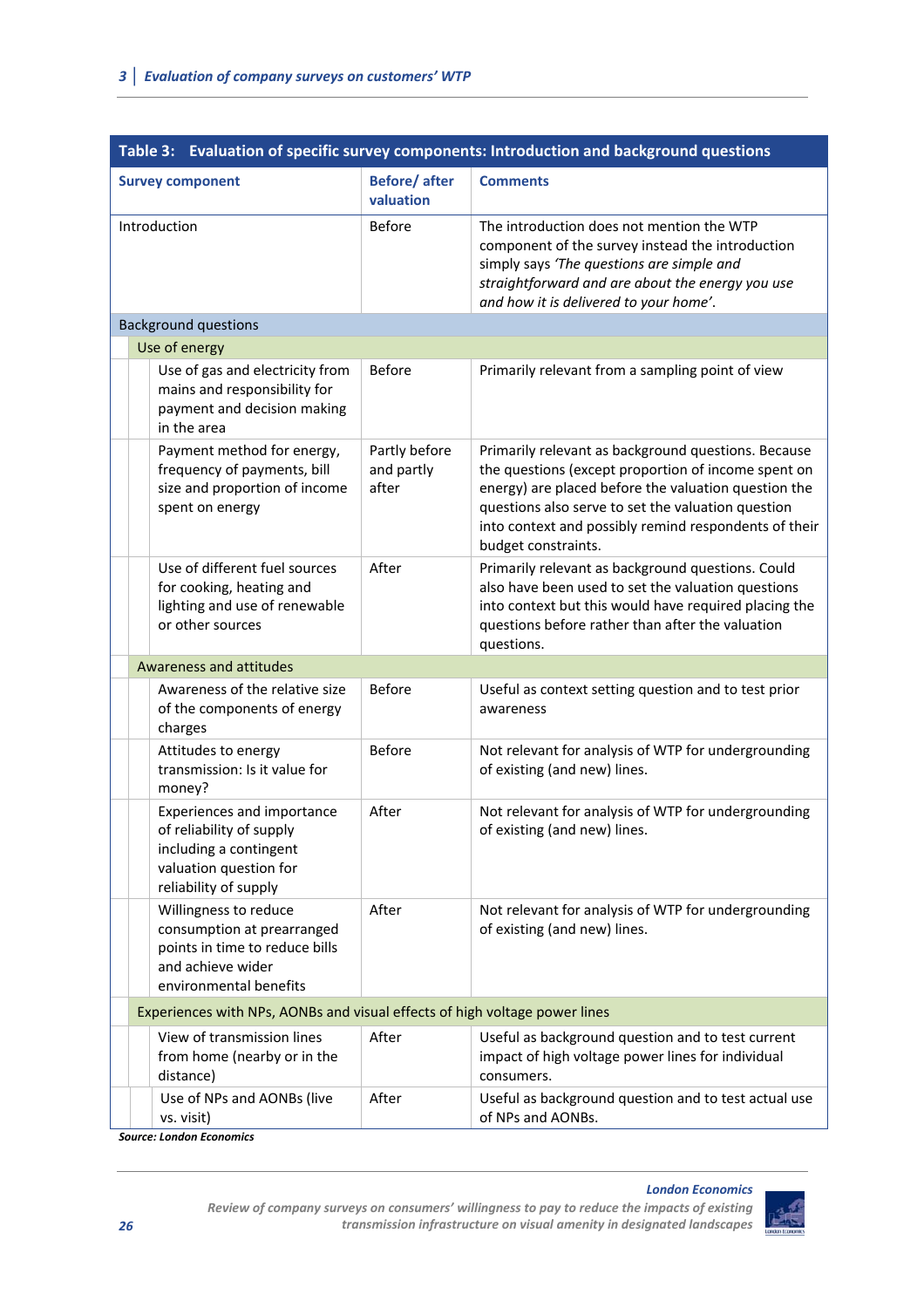| Table 4: Evaluation of specific survey components: Valuation scenario                                                                                                                                                                                                                                                                                                                                                 |                                  |                                                                                                                                                                                                                                                                                                                                                                                                                 |  |
|-----------------------------------------------------------------------------------------------------------------------------------------------------------------------------------------------------------------------------------------------------------------------------------------------------------------------------------------------------------------------------------------------------------------------|----------------------------------|-----------------------------------------------------------------------------------------------------------------------------------------------------------------------------------------------------------------------------------------------------------------------------------------------------------------------------------------------------------------------------------------------------------------|--|
| <b>Survey component</b>                                                                                                                                                                                                                                                                                                                                                                                               | <b>Before/after</b><br>valuation | <b>Comments</b>                                                                                                                                                                                                                                                                                                                                                                                                 |  |
| Information and descriptions provided                                                                                                                                                                                                                                                                                                                                                                                 |                                  |                                                                                                                                                                                                                                                                                                                                                                                                                 |  |
| A description of what power lines<br>are considered. The description used<br>is: 'The next set of questions is about<br>overhead electricity transmission<br>lines. These are the high voltage<br>power lines carried on the biggest<br>pylons. We are not seeking your<br>views on the smaller pylons or<br>wooden poles which carry lower<br>voltage power lines.'                                                  | N/A                              | The information provided in relevant for the<br>research question<br>Could have been useful to show a picture of the<br>different types of electricity transmission pylons                                                                                                                                                                                                                                      |  |
| Information about electricity<br>transmission:<br>- Transmission lines can be placed<br>either overhead or underground.<br>- Most existing transmission lines<br>are overhead and miles of<br>overhead lines in NPs, AONBs and<br>other areas.<br>Miles of new lines to be build over<br>the next 10 years and information<br>that it may be 'unavoidable' that<br>these lines sometimes go through<br>NPs and AONBs. | N/A                              | The information provided in relevant for the<br>research question<br>However, no explanation of how and by whom<br>the undergrounding will be done and no<br>description of substitutes and complements to<br>undergrounding.                                                                                                                                                                                   |  |
| A description of what is meant by a<br>national park and what is meant by<br>an area of outstanding natural<br>beauty.                                                                                                                                                                                                                                                                                                | N/A                              | The information provided in relevant for the<br>research question                                                                                                                                                                                                                                                                                                                                               |  |
| distinction is made between lines in national parks, areas of outstanding beauty and other areas.                                                                                                                                                                                                                                                                                                                     |                                  | Questions to infer a respondent's WTP for undergrounding of both existing and new lines. For existing lines a                                                                                                                                                                                                                                                                                                   |  |
| Open-ended contingent valuation<br>$(Q14a$ and $Q14b)$                                                                                                                                                                                                                                                                                                                                                                | N/A                              | Standard implementation of this type of<br>question. In line with best practice 'don't know'<br>and 'no-choice' options are included and<br>respondents are given the option to provide a<br>zero valuation. No reminder of budget<br>constraints but a reminder that the amount<br>"would be on top of what your household<br>currently pays for electricity".                                                 |  |
| Payment card type contingent<br>valuation approach (Q16 and Q17)                                                                                                                                                                                                                                                                                                                                                      | N/A                              | Not a typical or best practice implementation of<br>a payment type contingent valuation question.<br>No reminder of budget constraints but a<br>reminder that the amount "would be on top of<br>what your household currently pays for<br>electricity". In line with best practice 'don't know'<br>and 'no-choice' options are included and<br>respondents are given the option to provide a<br>zero valuation. |  |

*Source: London Economics*



*Review of company surveys on consumers' willingness to pay to reduce the impacts of existing transmission infrastructure on visual amenity in designated landscapes 27*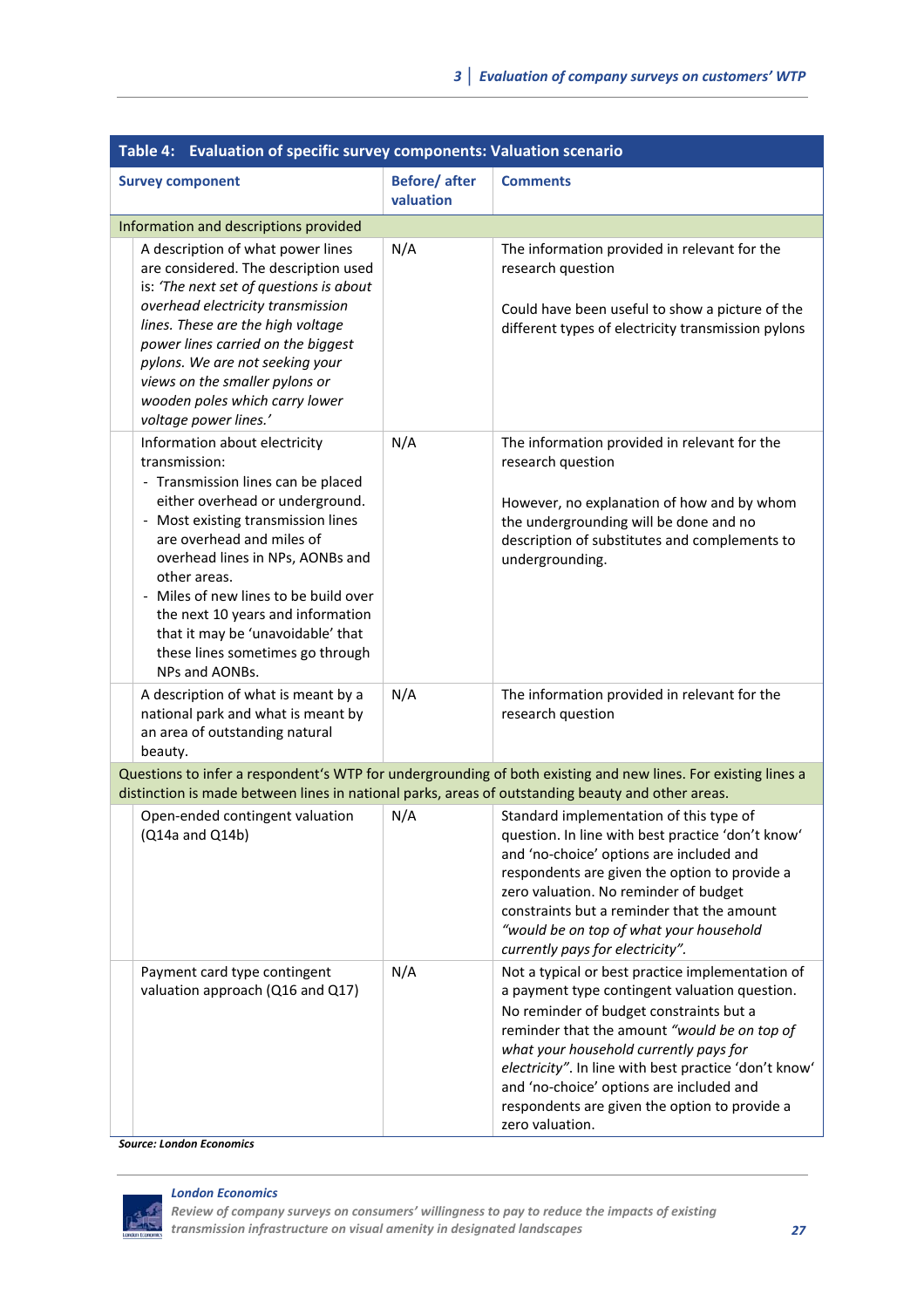| Table 5: Evaluation of specific survey components: Follow up questions                                                                                                                                                                                                                                                                                                                                                                     |                                        |                                                                                                                                                                                                                                                                                                                                                                                                                                    |  |
|--------------------------------------------------------------------------------------------------------------------------------------------------------------------------------------------------------------------------------------------------------------------------------------------------------------------------------------------------------------------------------------------------------------------------------------------|----------------------------------------|------------------------------------------------------------------------------------------------------------------------------------------------------------------------------------------------------------------------------------------------------------------------------------------------------------------------------------------------------------------------------------------------------------------------------------|--|
| <b>Survey component</b>                                                                                                                                                                                                                                                                                                                                                                                                                    | <b>Before or</b><br>after<br>valuation | <b>Comments</b>                                                                                                                                                                                                                                                                                                                                                                                                                    |  |
| Would respondents really be willing to<br>pay what they have stated that they<br>would be willing to pay on the<br>payment card type questions (Q18)? If<br>respondents say no to the follow-up<br>question they are asked to respond to<br>the payment card questions again<br>(Q16 and Q17). This process continues<br>until the respondents confirm at Q18<br>that they would be willing to pay what<br>they had stated in Q16 and Q17. | After                                  | This type of question is not standard in WTP<br>surveys. By asking respondents to reconsider<br>their valuations it introduces endogeneity in<br>choices i.e. final choices are conditional on<br>earlier choices. This is problematic if the data is<br>to be analysed using econometric methods.                                                                                                                                 |  |
| The importance of undergrounding<br>new and existing transmission lines<br>(Q19a and Q19b).                                                                                                                                                                                                                                                                                                                                                | After                                  | This is a good follow-up question. If<br>respondents have stated a high WTP but<br>provide a low response to this question the<br>WTP estimate is probably inflated.                                                                                                                                                                                                                                                               |  |
| Views on who should pay for<br>undergrounding (Q20 and Q21)                                                                                                                                                                                                                                                                                                                                                                                | After                                  | A good follow-up question and correctly placed<br>after the valuation question. The question<br>provides information about whether<br>respondents see visual amenity as a public<br>good. If it is seen as a public good, everyone<br>should be paying for undergrounding. If the<br>question had been placed before the valuation<br>question it might have biased WTP responses<br>and caused an increase in protest valuations. |  |
| Socioeconomic and demographic<br>characteristics: gender, age, region,<br>employment status, socio-economic<br>group, educational attainment, income<br>and household size.                                                                                                                                                                                                                                                                | Partly<br>before and<br>partly after   | In line with best practise.                                                                                                                                                                                                                                                                                                                                                                                                        |  |

Source: London Economics

## *Sampling*

According to Brunswick who administered the survey for NGETL<sup>6</sup>, "the survey was conducted *online with 1,000 domestic electricity bill payers/decision makers across England and Wales"* (p 1) and *"to reach 1,000 electricity bill payers/decision makers, a nationally representative survey of 1,049 individuals was completed"* (p 1).

Brunswick further explains that respondents were selected randomly from an online market research panel and that target quotas were used to ensure that the targeted sample was representative in terms of age, gender, region, settlement type and socio‐economic group.

<sup>6</sup> Brunswick (2011a) Attitudes to Energy Transmission: Summary of Key Findings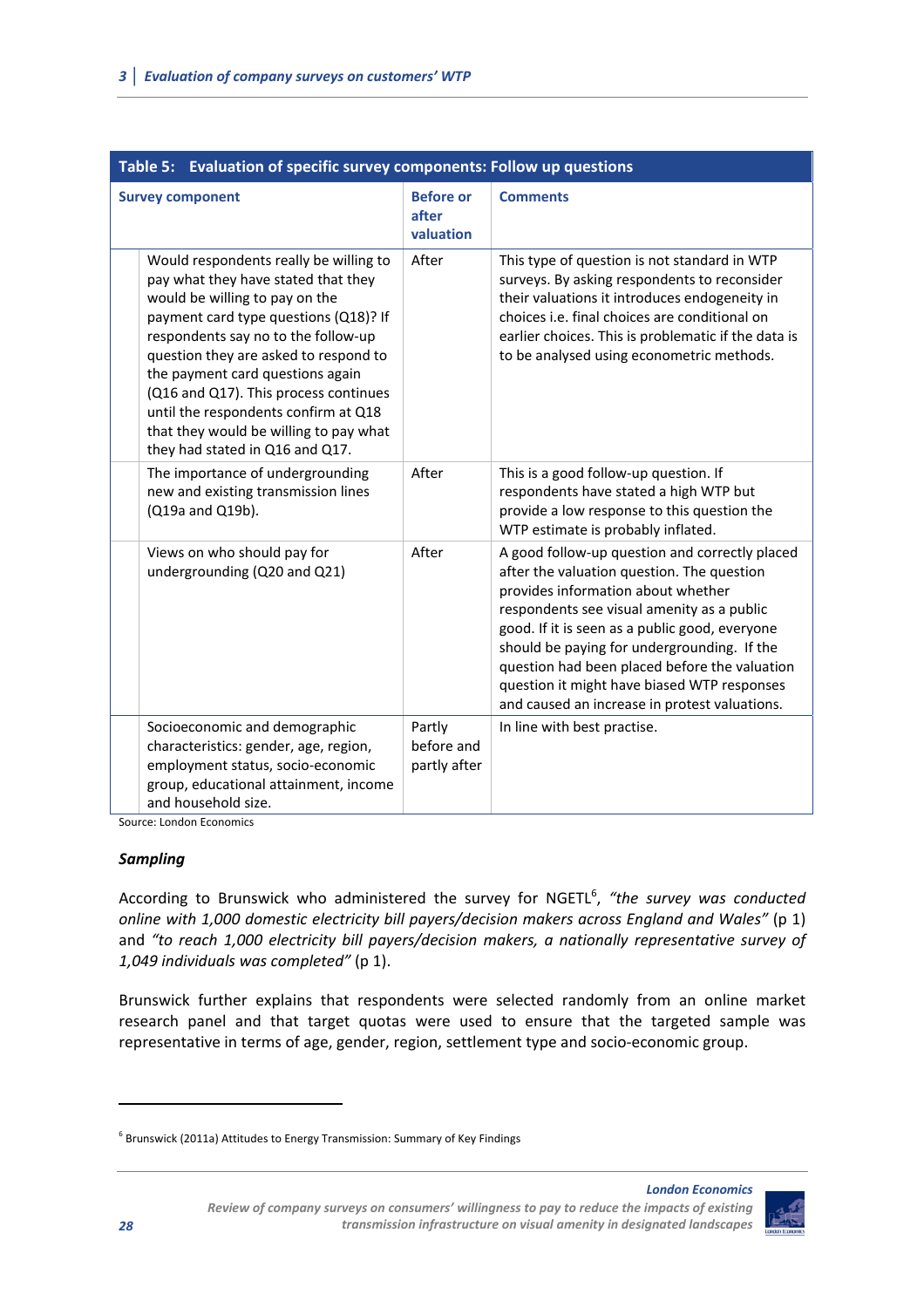Brunswick presents two arguments for choosing to administer the survey online:

- *"First, fieldwork had to be conducted within a relatively limited timeframe; online research allows for a shorter fieldwork period than either face‐to‐face or telephone surveys".*
- *"Second, many of the questions in the survey required respondents to read through a considerable amount of information before answering, or make trade‐offs between a series of alternative options. The online survey allowed respondents to read detailed questions at their own pace before entering a response; it would not have been possible to provide this level of detail over the telephone".*

We acknowledge that online surveys are faster to run, less expensive and in many cases better than telephone surveys when large amounts of information needs to be presented to respondents and when respondents are asked to make complex trade‐offs between different scenarios. However, a concern with online surveys is often that certain vulnerable groups may not be well represented in the sample. The reviewed material does not document to what extent the unweighted sample matches population statistics; nor does it attempt to document whether vulnerable groups are underrepresented in the sample.

Finally, we note that weights have been applied to ensure that final figures based on the sample accurately represent the profile of the population of England and Wales. Weighting ensures that groups that are underrepresented in the sample are given a higher weight when results are presented. This in turn reduces the risk of non‐response bias i.e. bias that arises because respondents differ from non-respondents in a systematic way.

It is in line with best practice to apply weights when target quotas set for the representative sample are not met exactly (target quotas are rarely met exactly in practice). However, as mentioned above no information is provided about the extent to which the sample characteristics match population characteristics and hence the extent to which target quotas are met. Therefore, it is not possible to assess whether significant reweighting has been done after the fieldwork was completed. Significant reweighting can be problematic because very large weights applied to a few observations (because those observations are seriously underrepresented) makes the results more sensitive to outliners.

#### *Analysis*

Supporting material available on NGETL's website<sup>7</sup> provides the following analysis of the survey responses:

- detailed **frequency tables** for all survey questions;
- **cross tabulations** of all survey questions with
	- age;
	- gender;
	- **p** region;
	- □ socio-economic group; and
	- $\Box$  area (urban, town, village, hamlet).

 $7$  Brunswick (2011c) Utility survey



*Review of company surveys on consumers' willingness to pay to reduce the impacts of existing transmission infrastructure on visual amenity in designated landscapes 29*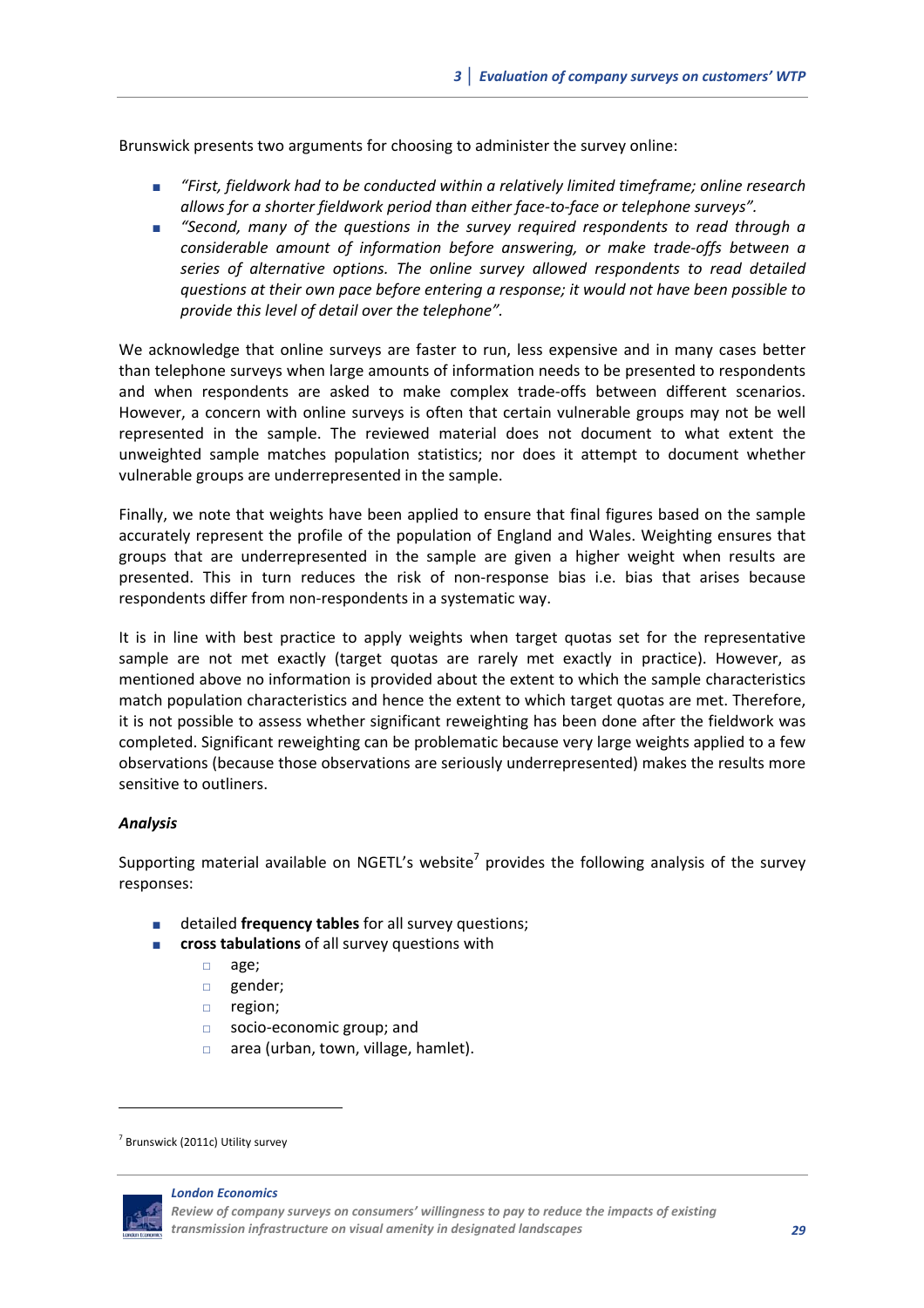- for most questions **cross tabulations** with:
	- □ method of payment for electricity and gas (pre-payment vs. post payment);
	- $\Box$  size of bill for electricity and gas (high, medium low);
	- $\Box$  whether transmission of electricity and gas is good value for money (good, neither, poor);
	- $\Box$  certainty of size of bill for electricity and gas; and
	- $\Box$  occasionally cross tabulations with other variables.
- **mean and standard deviation** of responses to all questions and for all of the subgroups above.

We note these frequency tables, descriptive statistics and cross-tabulations are also provided for both the open-ended contingent valuation questions and the payment card questions. In addition, the responses are provided by the following variables:

- importance of undergrounding (important vs. not important);
- whether respondents can see pylons from home (nearby, in the distance and not at all); and
- whether respondents confirmed their responses to the payment card question immediately or after an additional revision.

No other analysis such as additional descriptive statistics or regression analysis is presented in any of the documents reviewed (but graphical representations of some frequency tables were included elsewhere).

## **Analysis of open ended contingent valuation questions**

Although the supporting material provides very detailed information, much of the information is not presented or discussed in the 'RIIO1: Stakeholder engagement process' document or in Brunswick's summary of the key findings. We acknowledge that it would not be feasible to present results at the same level of detail in the main reports; nor would it be desirable.

However, we find it very surprising that the results of the open‐ended contingent valuation are not presented or discussed at all in 'RIIO1: Stakeholder engagement process' or in Brunswick's summary of the key findings. This is despite the stated objective of understanding "*how much bill payers/decision makers would be willing to pay for undergrounding"* and despite the fact that Brunswick in their summary of the key findings acknowledge that the payment card approach cannot be used to elicit an estimate of consumers' WTP for undergrounding.

In the discussion of visual amenity and WTP for undergrounding Brunswick state that *"the following results are based on responses to the prompted [payment card] questions, which we believe provide the best insight into attitudes to undergrounding"* (p 6). No arguments supporting this claim are presented; nor are any explanations given as to why the open‐ended contingent valuation responses are excluded altogether. A good analysis of WTP based on the chosen survey should in our view have focused first on the responses of the open-ended contingent valuation questions and then on the results of the payment card approach.

We also note that in our view the supporting material (and the main analysis) should present both the mean WTP and the median WTP of on the open‐ended contingent valuation questions because of the different policy implications of the two statistics.

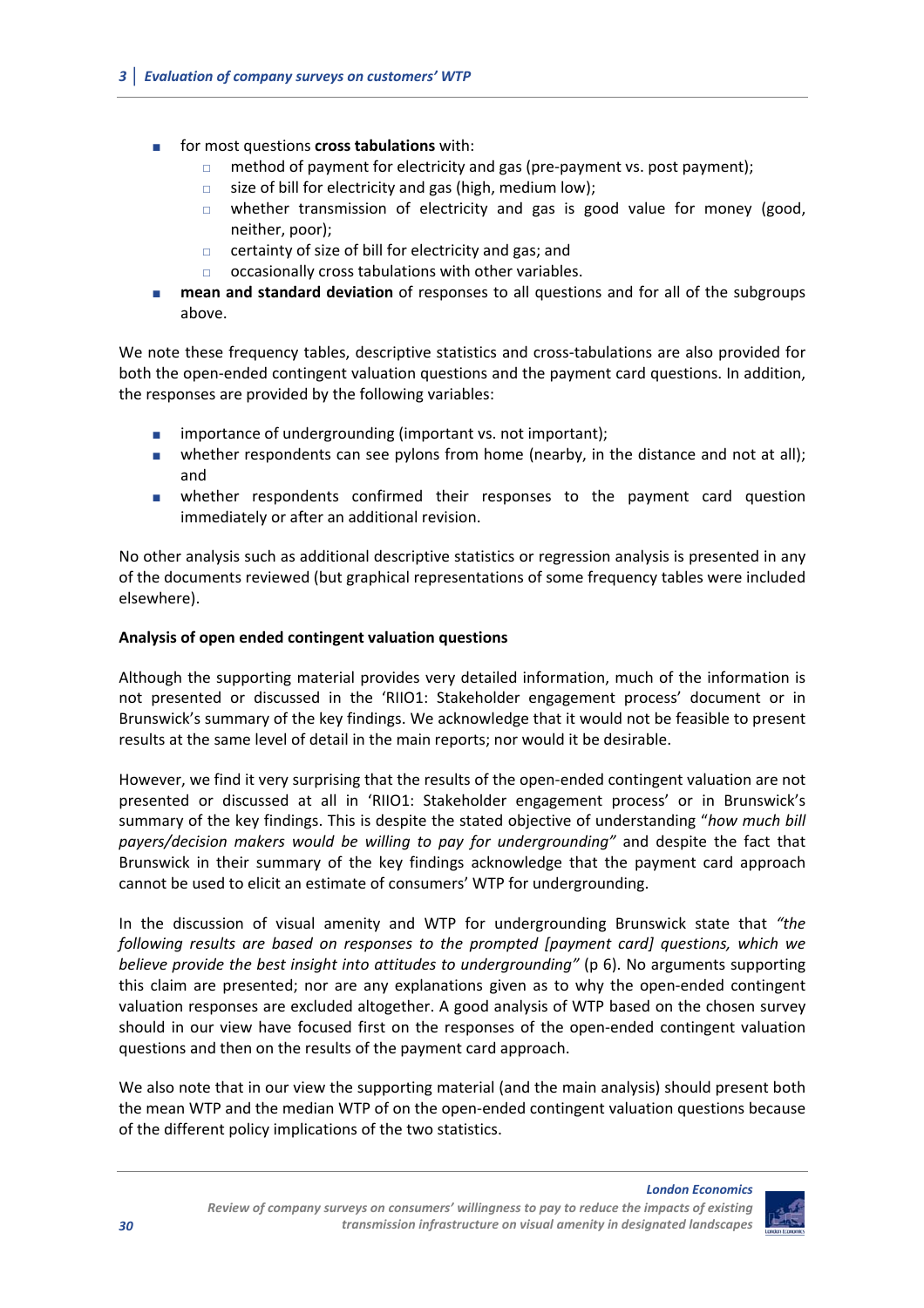The reasons behind the high number of zero responses, 'don't know' responses and 'would prefer not to answer' responses to the open‐ended questions should also have been explored in greater detail, in order to reduce the impact of protest valuations. This could have been done e.g. by cross‐tabulating with use of national parks; views on who should pay for undergrounding; and other key questions. More analysis of the results (and cross‐tabulations already provided in the supporting material) could have been used to make an assessment of which observations should be excluded from the calculation of the median and mean.

Finally, we would have liked to see application of more advanced statistical and econometric models to understand response behaviour for the open-ended contingent valuation questions.

#### **Analysis of results from payment card approach**

In 'RIIO1: Stakeholder engagement process' and in Brunswick's summary of the key findings the analysis of WTP for undergrounding was based only on the results from the payment card type questions. The analysis presented in both documents is based only on the results presented in the frequency tables.

Given the non‐standard implementation of the payment card contingent valuation question and the non‐standard follow‐up question, it is not obvious that more advanced analysis methods could have been applied.

#### *Bias assessment and mitigation*

NGETL and Brunswick do not explicitly discuss potential biases and any steps that have been taken to reduce biases. However, our analysis has given rise to some concerns about potential biases but there are also signs that some biases have been considered (implicitly if not explicitly); particularly at the survey design stage. We discuss biases and the extent to which they have been accounted for below.

#### **Non‐response bias**

Non-response bias occurs when individuals who respond to a survey systematically differ from non-respondents. There are some signs that the risk of non-response bias has been taken into account. First, more sensitive questions about income and expenditure on fuel as a percentage of income have been placed towards the end of the questionnaire, presumably in an attempt to ensure that respondents were not discouraged from completing the questionnaire by being asked sensitive questions at the beginning.

Second, some consideration seems to have been given to the length and complexity of the questionnaire. Non‐response bias would be expected to increase with the length and complexity because the longer the questionnaire the more likely it is that only highly interested and dedicated respondents complete it. Brunswick further reports that the average time taken to complete the survey was 18 minutes. We note that this is slightly longer than the 15 minutes stated in the introduction to the questionnaire and we note that it is perhaps slightly longer than desirable and may be due the fact that a large number of topics were addressed in the questionnaire. Therefore, in our view a more focused questionnaire could have yielded more reliable WTP estimates.

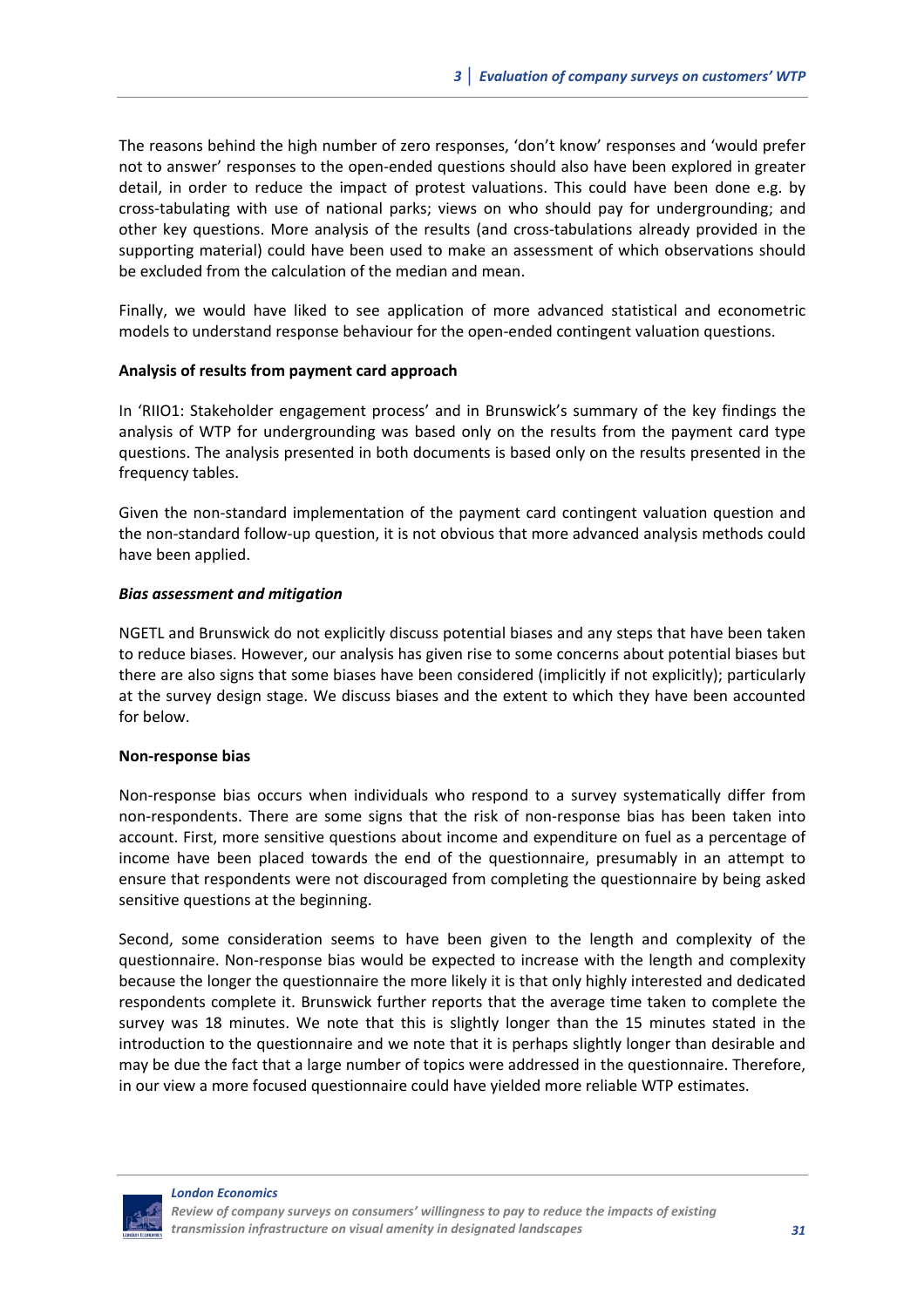Finally, we note that the analysis provided by NGETL and Brunswick lacks a comparison between population and (unweighted) sample characteristics. If the sample systematically differs from the population, it may be a sign of non‐response bias.

#### **Position and importance bias**

As discussed previously, we have some concerns about possible position bias related to the design of the questionnaire:

- It would have been desirable to place the questions about use of NPs and AONBs and visibility of pylons from home **before** the valuation questions, in order to frame the valuation questions better and get respondents to consider the impact undergrounding would have on them as individuals before providing an estimate of their personal WTP for undergrounding.
- The follow-up question (Q18) to the payment card type question is very atypical and we worry that this type of question leads to endogeneity problems and could bias the results. However, we note that relatively few respondents changed their response to the payment card type question after Q18 and we find this reassuring.
- It appears that there was no randomisation of the order of the valuation questions. Randomisation would be beneficial in terms of reducing potential position bias and randomisation of the order of the contingent valuation questions on new lines, existing lines in NP, existing lines in AONBs and existing lines in other areas could have allowed for an analysis of potential position bias as well as been a way to mitigate the effects.

It is likely that results are influenced by importance bias i.e. the survey itself suggests to the respondent that undergrounding has value. This type of bias is difficult to overcome but the extent to which it is present could be analysed by comparing the results with the results of a revealed preference analysis. We note that there are no attempts to do so in the material provided by NGETL.

#### **Information bias**

Information bias occurs if non‐neutrality or inaccuracy in what is presented influences responses. We note that there are signs of low awareness of electricity transmission in the survey. In particular, a third of respondents were not able to estimate the relative size of the components of their bill and respondents who did provide an estimate overestimated the share of the bill associated with transmission.

This suggests that careful consideration should be given to consumer awareness of the issues being valued. Very detailed information about undergrounding, the length of overground transmission lines and NPs and AONBs is provided to survey respondents. However, there is no indication that respondents' understanding of the survey script and the explanations provided has been tested before the field work began.

#### **Interviewer and sponsor bias**

Because an online survey instrument was used it is unlikely that the responses suffer from interviewer bias. We also note that the survey sponsor (NGETL) was not mentioned in the survey introduction. This could imply that the risk of sponsor bias is reduced but at the same time it may

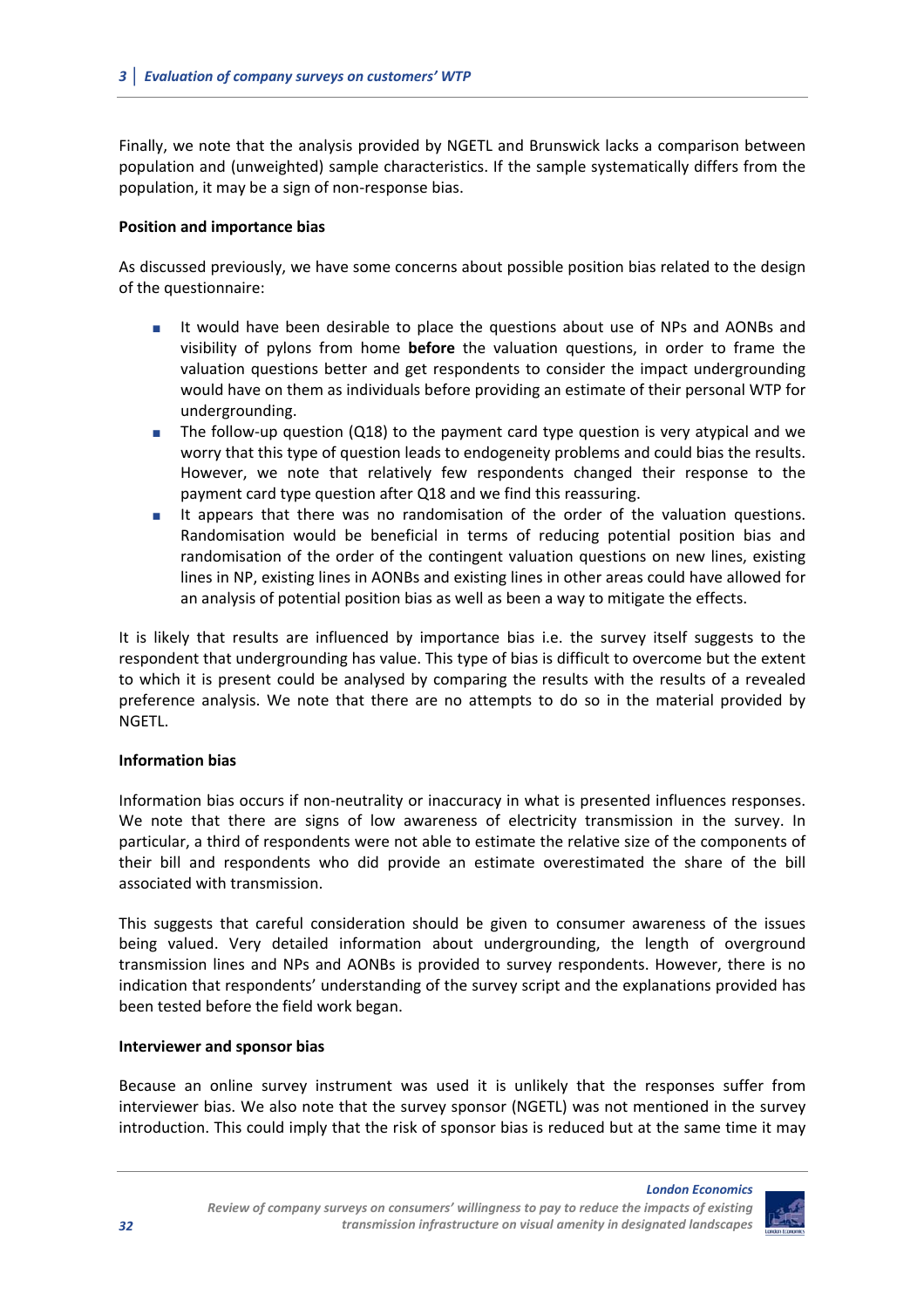make respondents less likely to agree to participate because they do not know who the sponsor is and respondents may make incorrect assumptions about who the sponsor is.

#### **Anchoring bias**

There is little risk of anchoring bias in the open-ended contingent valuation question because no list of values is presented to the respondents.

However, we note that responses to the payment card type question are likely to be influenced by anchoring because the range of values essentially limit the WTP that respondents can express through the question. The range of values given on the payment card should reflect the range of WTP values that respondents have in reality and not be based on estimates of what it would actually cost to underground existing line. It may be difficult ex ante to determine the range of values that reflects the range of consumers' WTP. Therefore, it is generally recommended to use focus groups to inform the choice of values and/or adjust the range based on pilot tests of the questionnaire. There is no indication that focus groups or pilot tests have been used to inform the questionnaire design and there is no indication that adjustments to the scale have been done after a pilot test. In addition, the question is placed after the open-ended contingent valuation questions and may therefore be influenced by the respondent's choice in the open‐ended question.

#### **Response uncertainty**

In open-ended contingent valuation surveys, it is common to observe clustering of responses around certain numbers (e.g. 5, 10, 25, 50, and 100). The extent to which this occurs has not been explicitly demonstrated.

In the payment card approach there may also be response uncertainty because there can be a problem with 'yea‐saying' i.e. respondents say yes even if they might not really mean yes. The extent to which this is the case has also not been analysed explicitly.

However, we note that in both cases some information has been provided in the supporting material which allows for an assessment of the extent of response uncertainty. In both the open‐ ended question and the payment card approach there is a tendency that respondents who consider undergrounding important also are prepared to pay more to make it happen. We would have expected to see a more detailed exploration of the links between the valuations provided and the follow‐up questions on the importance of undergrounding and in particular we would have liked to see an assessment of whether any observations should be excluded because of significant response uncertainty. A given response is likely to be highly uncertain if a respondent has indicated that it is not very important to underground existing lines and at the same time has provided a high valuation in the questionnaire (and vice versa).

We also note that the wording of the valuation questions may give rise to response uncertainty. In particular, respondents are asked to indicate their WTP in all future and presumably for all existing line to be undergrounded. However, our experience with this type of research suggests that respondents may have difficulties making decisions over very long time periods. As a result we are concerned that respondents do not fully account for the fact that the increase in their bill is permanent and affecting all future periods. As a result respondents may overestimate their WTP.

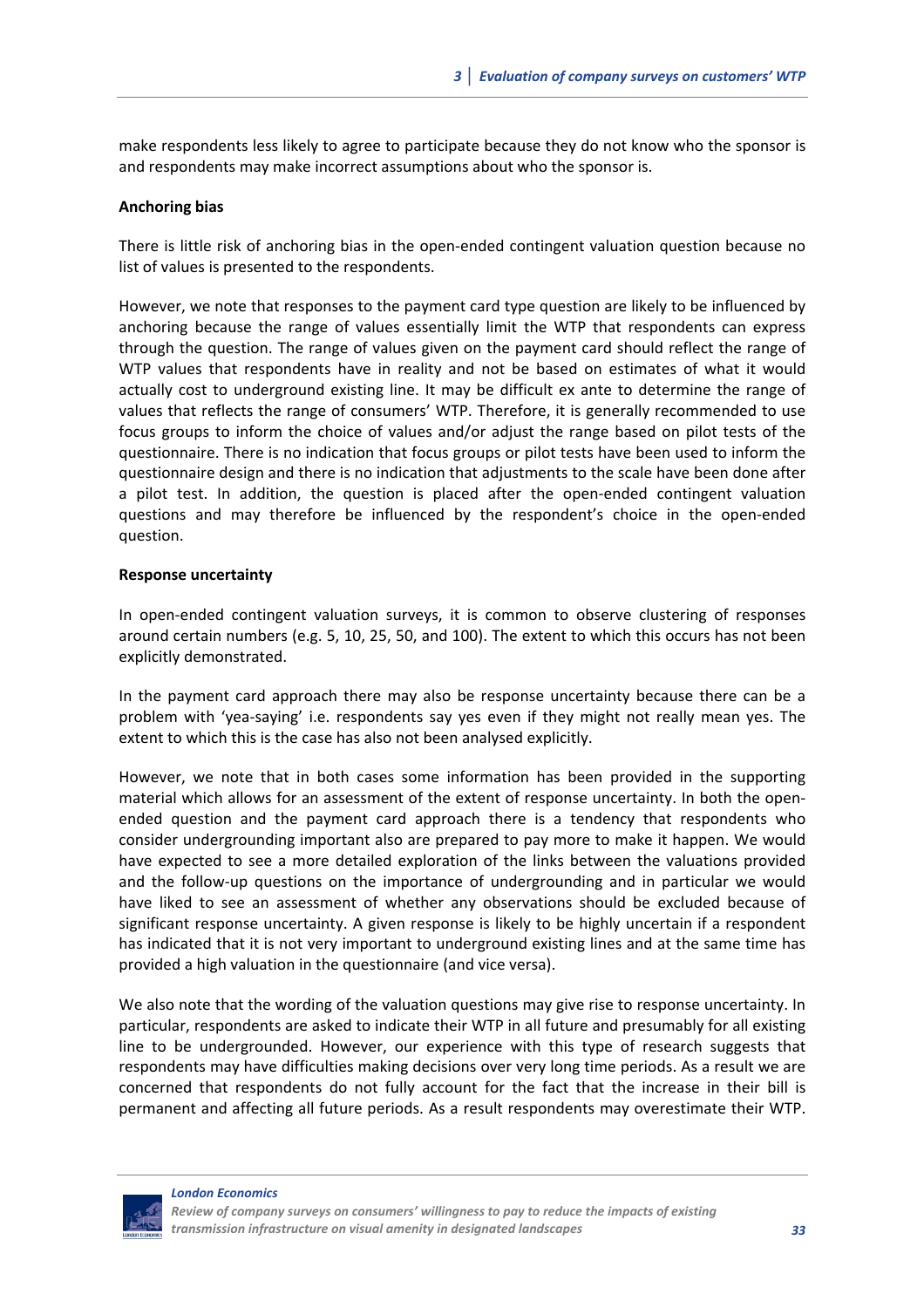The costs would probably be clearer to respondents if the payment was framed as a one‐off payment or as annual payment over a specified period e.g. 5 years.

## **Hypothetical bias**

The hypothetical nature of the scenarios presented to respondents can lead to inflated WTP values in surveys; particularly when respondents value public goods such as visual amenity. In this case, it is particularly important to include reminders of budget constraints in the question. As discussed above there is no direct reminder of the respondents' budget constraints in the valuation questions but information is provided that undergrounding would lead to increased electricity charges.

Hypothetical bias can also be caused by strategic bias i.e. respondents have incentives to respond strategically because they believe that the outcome of the survey will impact the decision to underground existing line or the cost of electricity to consumers. In our view the questionnaire strikes the right balance between indicating that the WTP stated by respondents impacts both that provision of the non‐market good and the amount consumers would have to pay. We therefore view the risk of strategic bias as relatively limited. However, we note that this could have been tested further in focus groups and/or pilot tests of the questionnaire.

## **Protest valuations**

Although the survey does provide for the possibility that respondents can give no‐choice answers (I would rather not provide an answer) and 'don't know' answers, it would have been appropriate to analyse and asses zero responses further. In particular, we would have liked to see more attempts to distinguish protest valuations from true zero valuations. Protest valuations should then have been excluded from the analysis.

There are three broad ways of doing this:

- analysing zero responses in a regression model;
- using a follow-up question asking respondents who provide a zero valuation why they provided a zero valuation; or
- **a** asking respondents whether they agree with the concept of undergrounding before they provide a WTP valuation and then only asking those who say 'yes' to provide a WTP valuation (this approach was used by Atkinson et al, 2006).

## *Conclusions*

Based on the information provided in the frequency tables for the payment card type contingent valuation questions, Brunswick and NGETL conclude that:

- **"** "when it comes to paying, undergrounding is a complex issue that can polarise opinion"  $$ the responses indicate that respondents have very different WTP for undergrounding with half of all respondents being willing to pay to underground some existing lines in NPs and AONBs and the other half either not wishing to pay extra for undergrounding in these areas or not providing an answer; and
- there is less appetite for undergrounding existing lines in Other Rural Areas than in NPs or AONBs.

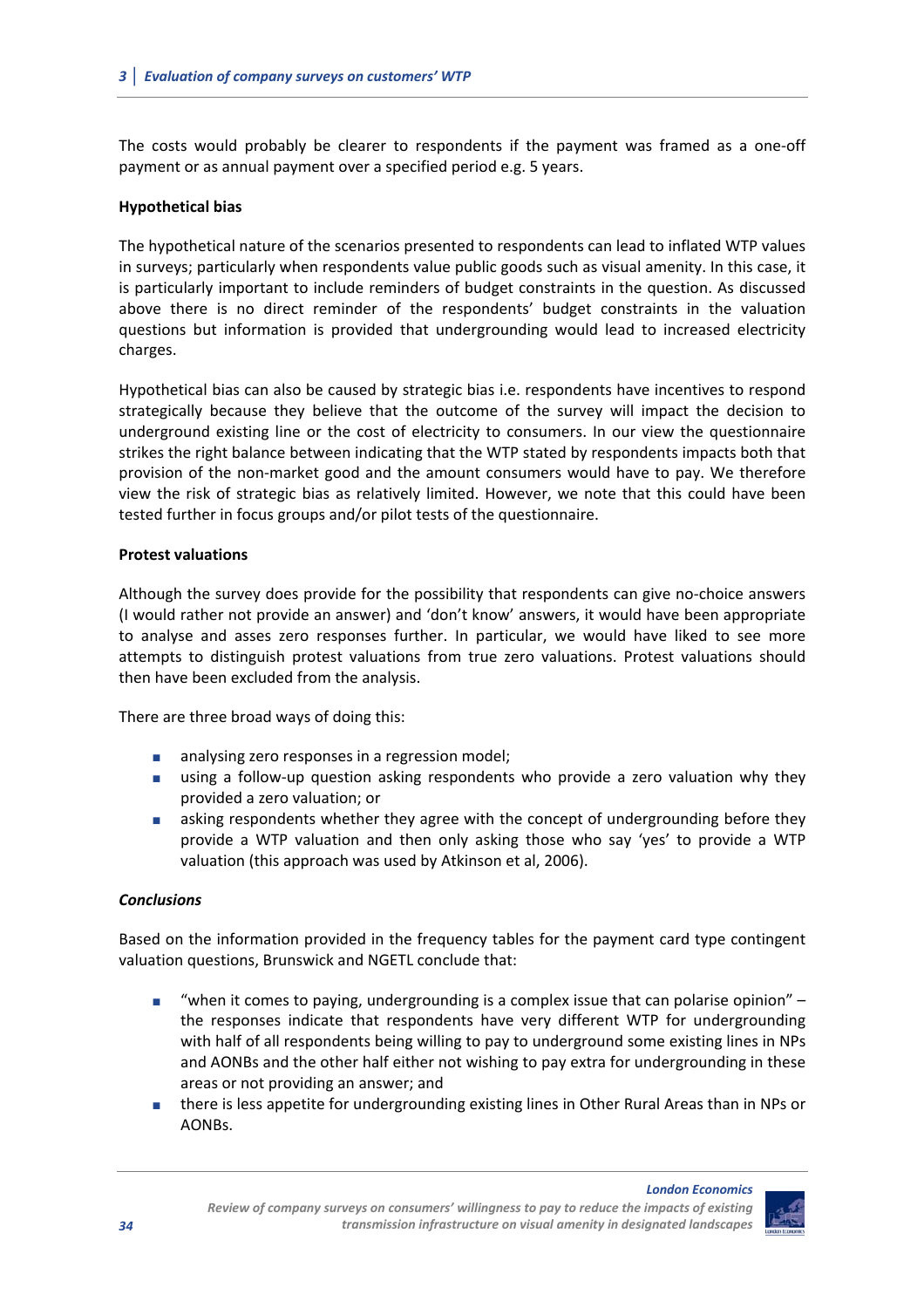Finally, based on the responses to the payment card questions and the follow‐up question where respondents are asked to reconsider their responses to the payment card questions, Brunswick and NGETL provide an estimate of the total WTP for undergrounding of new and existing lines. Overall, NGETL8 concludes that: *When totalling up all the categories for existing and new lines, providing an average payment figure can be somewhat misleading when, as is the case here, a data set is characterised by a large standard deviation. However, the mode, median and mean are included below for reference.*

- *a) The mean for the total amount bill payers/decision makers would pay for undergrounding is £9.24*
- *b) The mode for the total amount bill payers/decision makers would pay for undergrounding is £0.00 (i.e. nothing extra)*
- *c) The median for the total amount bill payers/decision makers would pay for undergrounding is £4.54"* (p 39).

NGETL also concludes that additional qualitative stakeholder research with students and members of the Department for Environment and Climate Change's (DECC) youth group suggested that *"The* majority would be willing to pay an extra £5 per year on their electricity bill. Most would pay an extra £10, some would pay an extra £20 and a small minority would be willing to pay an extra £50. *Please note this was only a small sample size and is not statistically sound"* (p 39)*.*

NGETL does not conclude specifically on the size of consumers' total WTP for undergrounding of existing lines or for the WTP for undergrounding in NPs or AONBs. However, from the frequency tables we note that the average WTP based on the open-ended contingent valuation questions are:

- £7.22 per year for all existing infrastructure in National Parks (p 301);
- £7.76 per year for all existing infrastructure in Areas of Outstanding Natural Beauty (p 309); and
- £3.76 per year for all existing infrastructure in other rural areas (p 317). $^{9}$

We note that these WTP are additive i.e. the average total WTP for undergrounding of all existing infrastructure is £18.74 per year. This is much higher than the estimates provided based on the payment card approach.

The differences may be due, at least partly, to the fact that the payment card approach estimates WTP conditional on the selected price-length combinations. In particular, the approach sets an upper limit to the WTP valuation a respondent could provide. In our view the payment card approach therefore underestimates average WTP.

*London Economics*



<sup>8</sup> NGETL (2011), 'RIIO‐T1: Stakeholder engagement process', July 2011.

<sup>&</sup>lt;sup>9</sup> Brunswick (2011c) Utility survey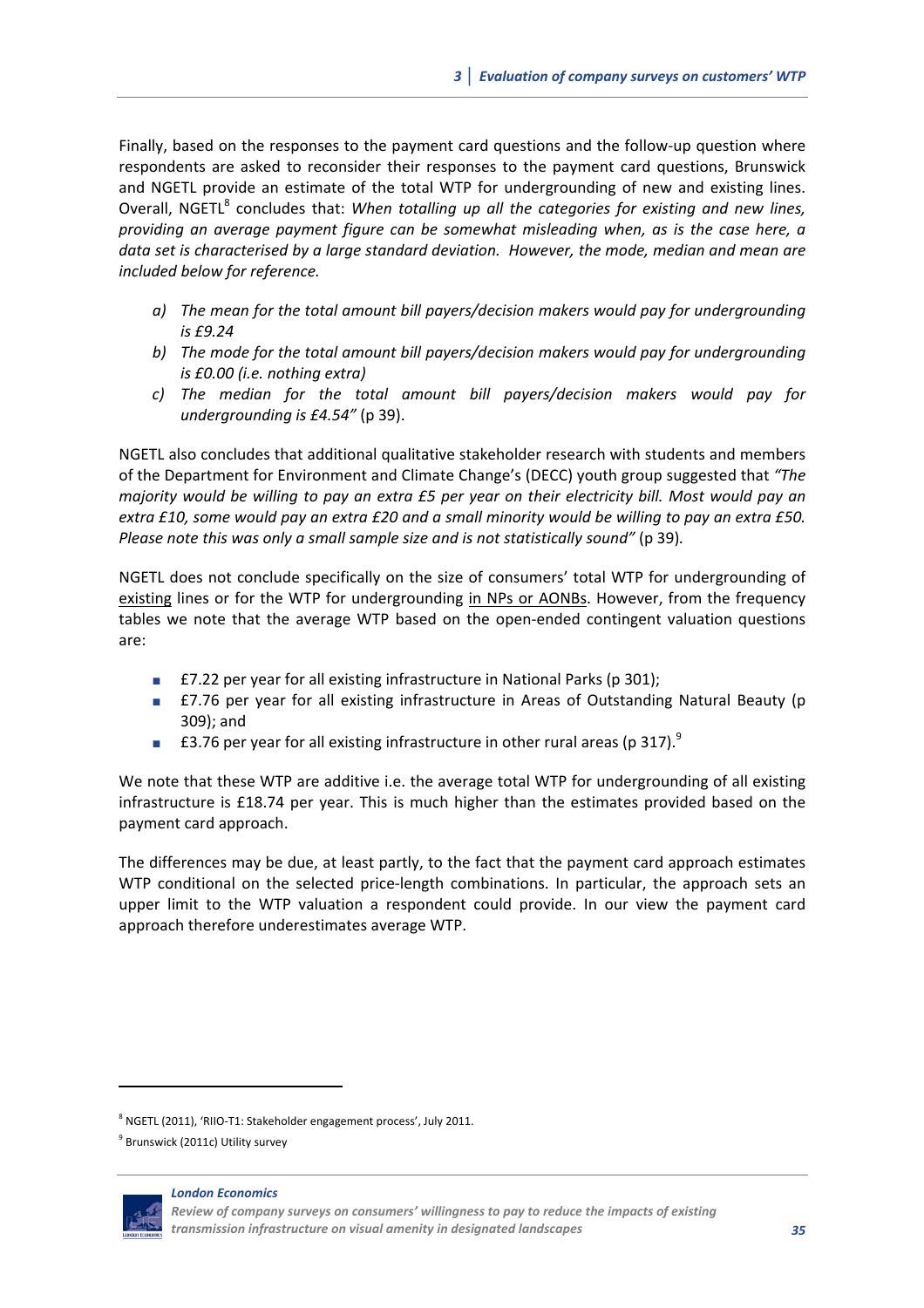## **Validation of results**

Finally, we note that no attempts have been made to validate the results by comparing them to results from other similar studies on WTP for undergrounding. In addition, no attempts have been made to validate the results using alternative methodologies e.g. revealed preference methods.

There is also no discussion and assessment of the extent to which results are in line with prior expectations. However, we note that the data tables provided in the supporting material provides reassurance that the results are in line with intuition. For example, there is evidence that the WTP is higher for respondents:

- who are in higher socio-economic groups and therefore are more likely to have a high income level;
- **No.** who can see pylons from their home; and
- who consider undergrounding important.

We note that recent literature on undergrounding of transmission lines also suggest that the WTP for undergrounding may be significant.<sup>10</sup> Navrud et al; (2008) estimate the external costs from the aesthetic impacts of transmission lines on the landscape in the Oslo area and asked respondents how much they would be willing to pay in terms of increased household electricity prices to replace existing overhead power lines with cables buried underground. Their estimates are in the range of €10 to €20 for a single transmission line of 5 km.

In the UK Atkinson et al (2006) analyses the loss of utility that is experienced by local residents which can be attributed to the close proximity of high voltage electricity transmission lines and towers, in a rural and urban landscape. The study estimates average WTP as a one‐off payment at £65.53 (with a 95% confidence interval of £54‐79 to £76.16).

Finally, McNair et al (2011) estimated WTP to replace existing overhead power cables with a new underground network in Canberra Australia*.* They report estimates of A\$6,838 per household which is very high (approximately £4,000).

## **3.1.2 Assessment of the quality of the survey results**

In our view the results of NGETL's consumer survey provides decent information about consumer views on paying for undergrounding of existing transmission lines. NGETL rightly point out that consumers have very different willingness to pay for undergrounding and that there is more appetite for undergrounding in NPs and AONBs than in other rural areas.

However, as discussed above the material provided also raises a number of concerns. Most importantly we note that the purpose of a WTP study is to derive a theoretically consistent welfare measure. In our view, it is far from clear that the two methods employed by NGETL and Brunswick, their implementation and the analysis provided yield good estimates of consumers' WTP.

 $^{10}$  However, typically the literature does not assess WTP for undergrounding a whole system, but rather focuses on specific lengths of line.



*London Economics*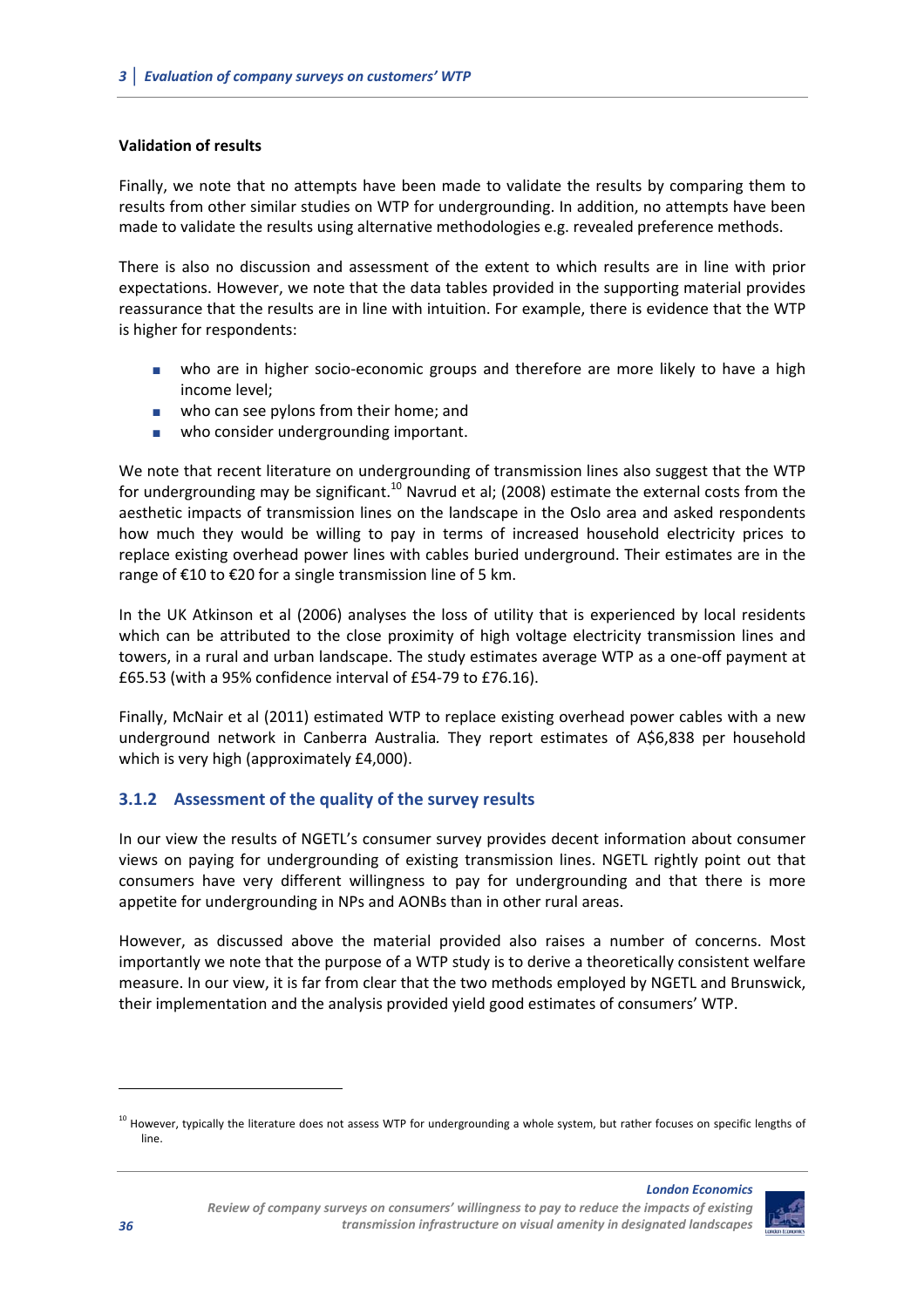In our view the implementation of the payment card approach is flawed and it is not demonstrated sufficiently that the value points provided in the different scenarios reflect the range of WTP values that respondents have. We are concerned that the approach leads to underestimation on WTP because responses are limited to the valuation points provided. In our view the responses to the question can at best be used to provide an indication of consumer views on undergrounding. The question should not be used to obtain estimates of WTP.

Given these considerations, we are very surprised that so little attention is given the open‐ended contingent valuation questions also included in the questionnaire. In our view, these questions provide the best estimates of WTP for undergrounding given the survey design. However, the framing of the open-ended questions also gives rise to some concerns. In particular, it is not clear to us that respondents have sufficiently taken into account the impact that undergrounding would have on them as individuals (i.e. the impacts on their budget, the impact on their use of NPs and AONBs and the impact on pylons they can or cannot see from their home).

We are also not convinced that NGETL has accounted sufficiently for protest responses and as a result we have real doubts that the average WTP estimates provided in the supporting material are welfare consistent. It is generally the case that the study could have benefitted from further analysis of the responses (e.g. calculation of median WTP, estimation of respondents' propensity to provide a zero response, estimation of a bid function).

Finally, we note that the average (and median) WTP in the sample only provides a good estimate of the population's WTP if appropriate sampling techniques are applied such that the sample can be viewed as nationally representative. We view the selected sampling approach and sample size as good and note that, consistent with best practice, weights have been applied to bring the sample characteristics in line with population characteristics. However, information on the extent to which unweighted sample characteristics match population characteristics is lacking. This also implies that there is no information which allows for an assessment of whether vulnerable groups are underrepresented because the survey is administered online.

Overall, we believe that the most significant problem relates to the methodology used. In particular, the focus on undergrounding as the only mitigation option, the apparent lack of a theoretically consistent welfare measure and the flawed implementation of the payment card approach. The lack of analysis of the results is the next most significant drawback, followed by the poor implementation and framing that we discuss above. The latter affect the interpretation of the results of the open‐ended questions, which we believe are relatively more reliable estimates of WTP than those provided by the payment card approach used in this case (although subject to the limitations identified).

However, with the above caveats we believe that the average WTP derived from the open-ended questions could be used as a rough estimate of consumers' WTP for undergrounding in England and Wales.

## **3.1.3 Feedback, questions and recommendations for further work**

Although the provided material, in our view, does give a rough estimate of consumers WTP in England and Wales that could be used to set an allowance for undergrounding, we would recommend Ofgem to provide feedback to NGETL and to ask for further work to be undertaken.

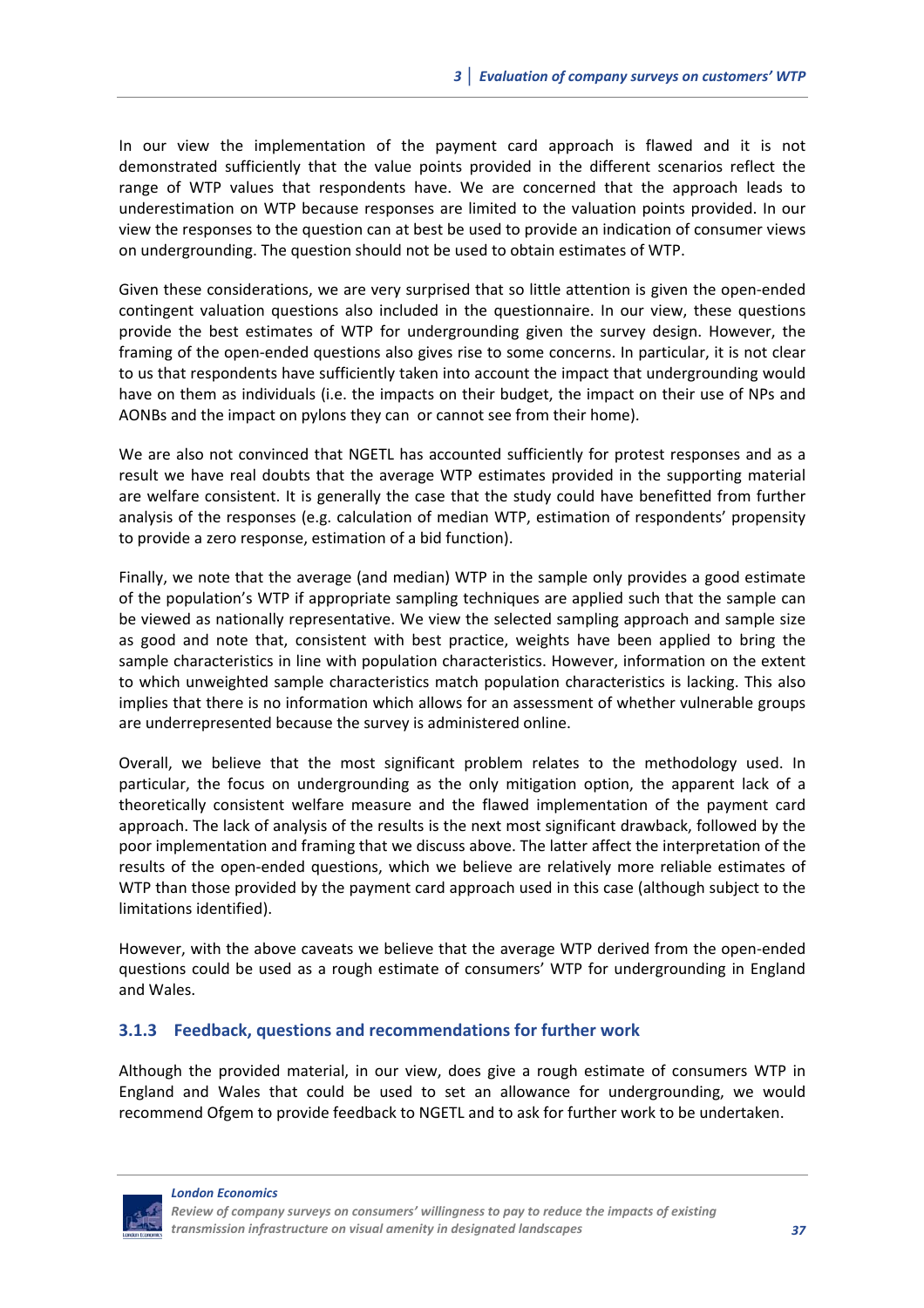## *Providing feedback*

In terms of providing feedback to NGETL, we would be happy for Ofgem to pass on our evaluation and assessments of the WTP component of NGETL's consumer survey to NGETL and Brunswick. Our evaluation and assessments points to a number of positive features in the work undertaken by NGETL and Brunswick but we also highlight a number of specific concerns and provide specific suggestions as to how these concerns could be addresses.

## *Questions*

We would then recommend that Ofgem asks NGETL to explain:

- 1) Why the survey focuses only on undergrounding and not on other mitigating option?
- 2) Why an open-ended contingent valuation approach and a payment card type approach has been chosen for the WTP component of the survey?
- 3) Why a non‐standard implementation of the payment card approach has been used? What are the benefits of the selected approach and how have the scenarios included been calibrated?
- 4) Why the open-ended contingent valuation questions are not analysed and discussed in more detail?
- 5) Whether focus groups and stakeholder consultations have been used to inform the survey design? And if so in what way?
- 6) Whether a pilot test of the questionnaire has been carried out? And if so what the results showed?
- 7) How the estimates presented relate to those previously published in the literature (i.e. does existing literature provide support validating the estimates presented)?

## *Recommendations for further work*

In our view, more could be done to analyse, validate and discuss the results of the current survey and this could potentially improve confidence in the results considerably. However, because of our concerns associated with the selected methodology and the implementation and framing, some problems are unlikely to be resolved unless a new WTP survey is undertaken. In addition, we emphasise that the potential costs associated with using flawed estimates may be significant; especially considering the magnitude of the total WTP presented in chapter 4. Therefore, Ofgem may wish to request an entirely new survey and analysis to be undertaken. We therefore provide recommendations for further work at two levels:

- **improvements using the current survey results; and**
- $\blacksquare$  improvements using a new survey.

## **Improvements to analysis using the current WTP survey**

In our view, the analysis and discussion of the current WTP survey could be improved in several respects and this could improve confidence in the results provided. In particular we would recommend:

Addressing the questions outlined above in the business plan or supporting material.

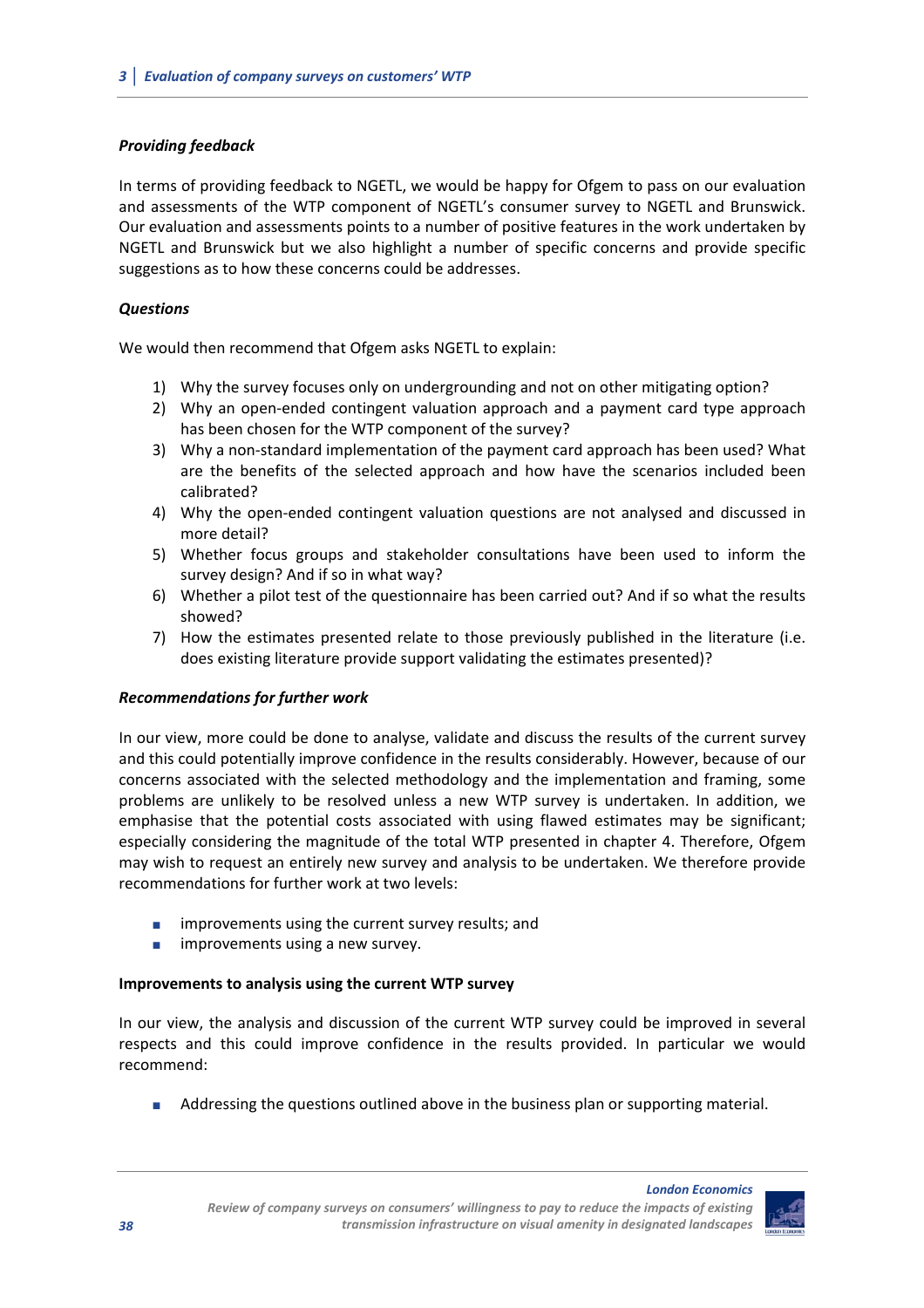- Extending the analysis of the open-ended contingent valuation questions and including this analysis in the main report. More specifically we would recommend:
	- □ Providing an estimate of the median WTP for the open-ended contingent valuation question as this may be a better measure to use to set the allowance.
	- $\Box$  Analysing zero responses in an attempt to identify protest valuations. This could be done through careful consideration of the links between zero valuations and the stated importance of undergrounding. Additionally, it could involve an estimation of the propensity to provide a zero response. This would provide a better understanding of why and who provide zero responses.
	- $\Box$  Expanding the analysis of interactions between WTP estimates and other key questions e.g. the importance of undergrounding and the use of NPs and AONB. This could be done by providing simple cross tabulations and where illustrative graphical representations of the results.
	- $\Box$  Estimating a bid function to analyse in more detail what explains differences in stated WTP.
- Including a discussion of the validity of the results comparing the results to other studies in the area and confirming whether the results confirm prior expectations.
- Providing a comparison of population and (unweighted) sample characteristics to facilitate an assessment of whether there is significant non-response bias, whether vulnerable groups are properly represented in the online sample and whether the applied weights significantly risk exacerbating potential issues related to outliers.

#### **Improvements to analysis using the new WTP survey**

The steps outlined above do not address our main concerns related to the choice and implementation of valuation methods. If Ofgem wishes to address these concerns and minimise the risks of costs associated with poor WTP estimates for improved visual amenity, we would recommend that the best practice methodology outlined above is followed and in particular we would recommend:

- Using a more focused survey designed only to estimate WTP. This would ensure that more time and resources can be devoted to the valuation component.
- **Possibly expanding the scope of the valuation question to also include other types of** mitigating options that could improve visual amenity.
- Using a choice experiment or alternatively a traditional payment card contingent valuation approach and applying appropriate and up‐to‐date statistical and econometric methods to analyse the data. Our preference would be to use a choice experiment to undertake the analysis. This would allow NGETL to directly elicit estimates of WTP that are conditioned socio‐economic characteristics and, in addition, would be better suited for a survey design testing multiple mitigating options.
- If a payment card contingent valuation approach is pursued, we recommend that careful consideration is given to potential protest valuations when the survey is designed. In particular, we would recommend that respondents are asked whether they approve of undergrounding and, if they do, then are asked to provide a valuation. Alternatively, a follow‐up question should be added to elicit the reasons why some respondents provide zero‐responses.
- Using focus groups to pre‐test the questionnaire and gain knowledge about consumer awareness about the topic in question. This could reduce information bias.

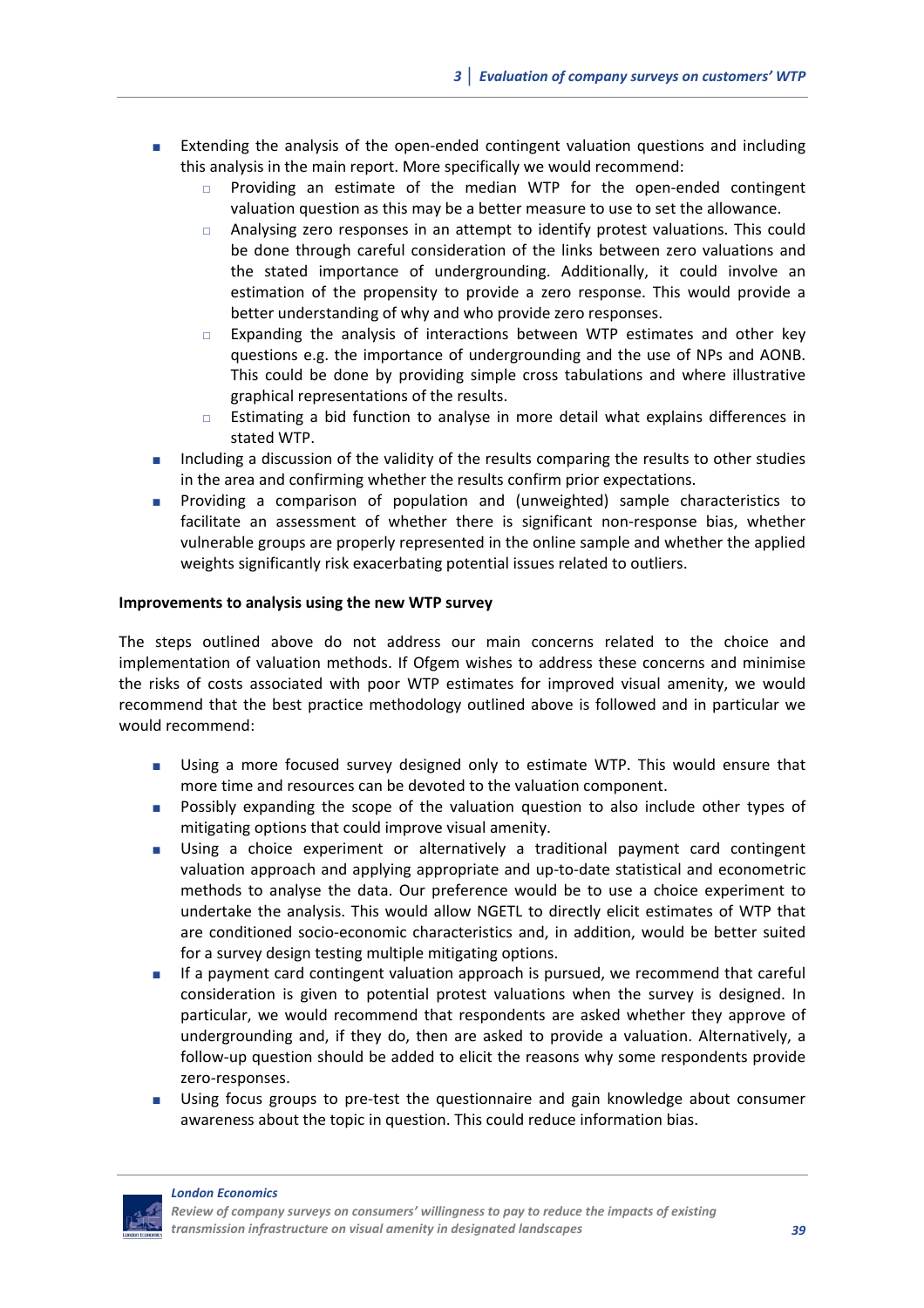- Including clearer reminders of respondents' individual budget constraints in the question or asking questions about fuel expenditure immediately before the valuation questions.
- Asking respondents about their experiences with pylons (can they see them from home and how close by) and use of NPs and AONBs **before** the valuation questions. This could also reduce information bias.
- Considering adding some face‐to‐face surveys with vulnerable groups in order to allow for an assessment of whether WTP is different for vulnerable groups than for the population as a whole.

## **3.2 Scottish Power Transmission Limited (SPTL)**

SPTL's response is limited to the following statement:

*"We broadly support Ofgem's proposal to introduce an allowance for each transmission company to reduce the visual impact of existing infrastructure in National Parks and Areas of Outstanding* Natural Beauty, to be considered on a case by case basis. In our licence area, this would potentially *apply to the proposed new overhead line in Dumfries and Galloway. This reinforcement would be funded under an uncertainty mechanism and in due course, as the detailed engineering design is scoped and developed, we will provide more information on consumer willingness to pay to help inform the value of the allowance that would be appropriate over RIIO‐T1."*<sup>11</sup>

As we understand the Ofgem request outlined above, SPTL have not provided the information requested. The response seems to recognise that Ofgem's request was made in the context of existing infrastructure, but refers to the possibility of undergrounding a proposed new overhead line and of collected WTP information in the context of that proposed new infrastructure. There appears to have been no attempt made to understand WTP in respect of existing infrastructure.

## **3.3 Scottish Hydro Electric Transmission Limited (SHETL)**

In SHETL's response, $^{12}$  they make the following statement:

*"We are not proposing to invest in the forthcoming period to specifically improve the visual impact of existing assets. The cost of such measures would be extremely high and we do not believe that* the case can be made for customers to pay for this. Thus it is our intention to address stakeholders' *concerns when we build new, or refurbish, existing assets. Our focus will be on continuing to engage relevant stakeholders on a project‐by‐project basis to ensure that we minimise the visual impact of our activities, both through our site selection process and the identification of appropriate mitigation."*

Elsewhere in the document (pp17‐19), SHETL describe their position further. They refer to a 'Green Paper' consultation in February<sup>13</sup> and a 'White Paper consultation' in June. The Green Paper does

<sup>13</sup> SHETL, Keeping the lights on And supporting growth, February 2011, downloaded on 8 September 2011, http://www.ssepd.co.uk/uploadedFiles/TPCR5\_Green\_Paper.pdf



<sup>11</sup> SP Transmission, RIIO T1 Business Plan – Section 3: Our Outputs Strategy, Ref: 2011\_SPT\_Narrative\_S3 Our Outputs Strategy, 28 July 2011 (pages 9‐10).

<sup>&</sup>lt;sup>12</sup> SHETL, Supporting Document 06: Reporting on our Environmental impact (Page 4).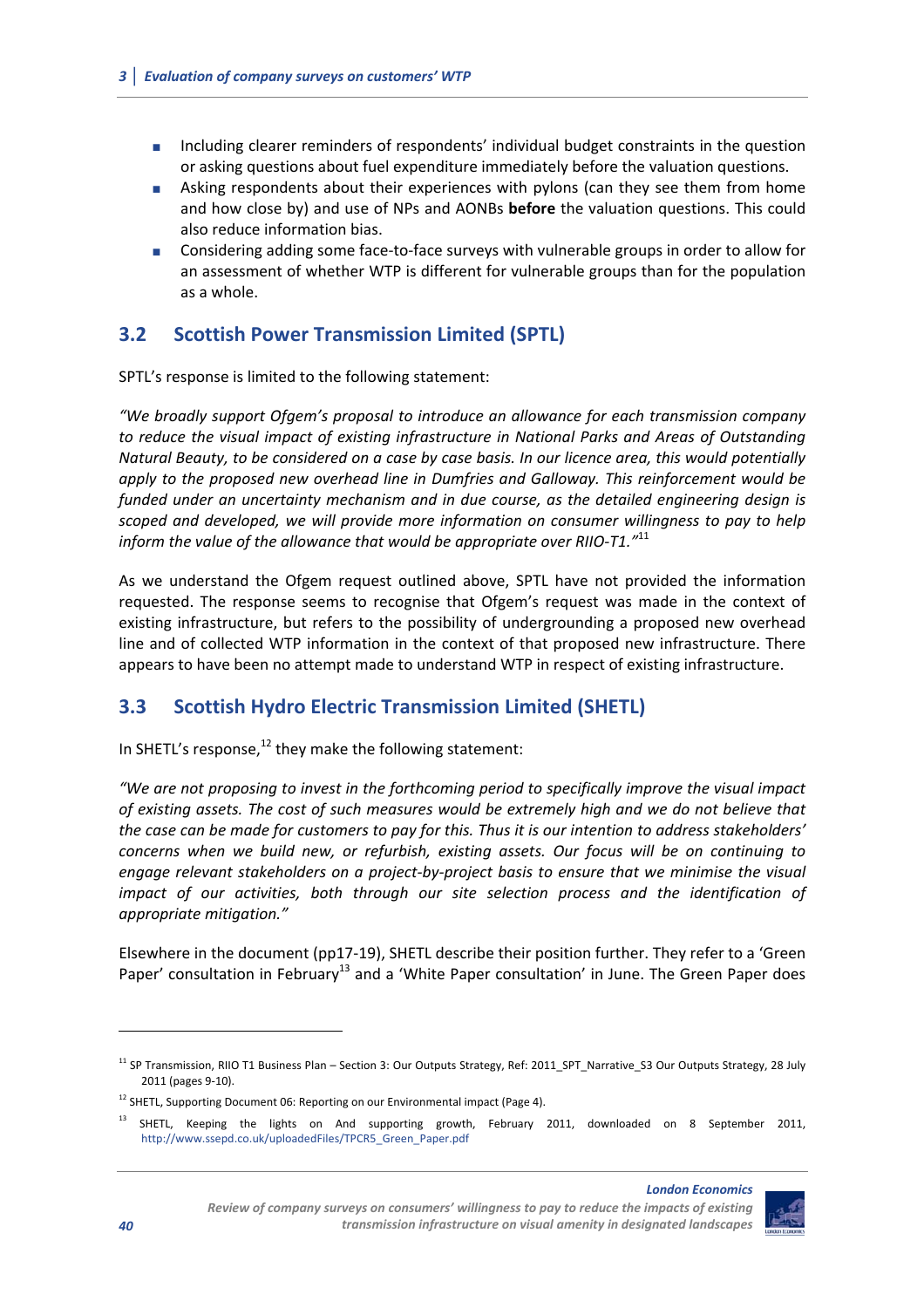not appear to make any direct reference to options for reducing the visual amenity impacts of existing infrastructure. The White paper refers to concerns about visual amenity raised by stakeholders and raises the possibility of an Environmental Improvement Fund. This would be a ring‐fenced sum of money "that could be called upon by affected parties to address specific environmental impacts". In Supporting Document 06, SHETL state that only one stakeholder made specific reference to this, suggesting that the offer of increased spend over and above planning requirements should be made during the planning process.

It may be the case that the costs of measures to reduce the visual amenity impacts of existing infrastructure exceeds consumer WTP. Nevertheless, SHETL have provided no evidence in Supporting Document 06 to support this assertion, either on the cost or the benefit side. The consultation above does not appear to us to be a serious attempt to engage with customers about the specific issue of options to address the visual amenity impacts of existing infrastructure and their willingness to pay for such measures.

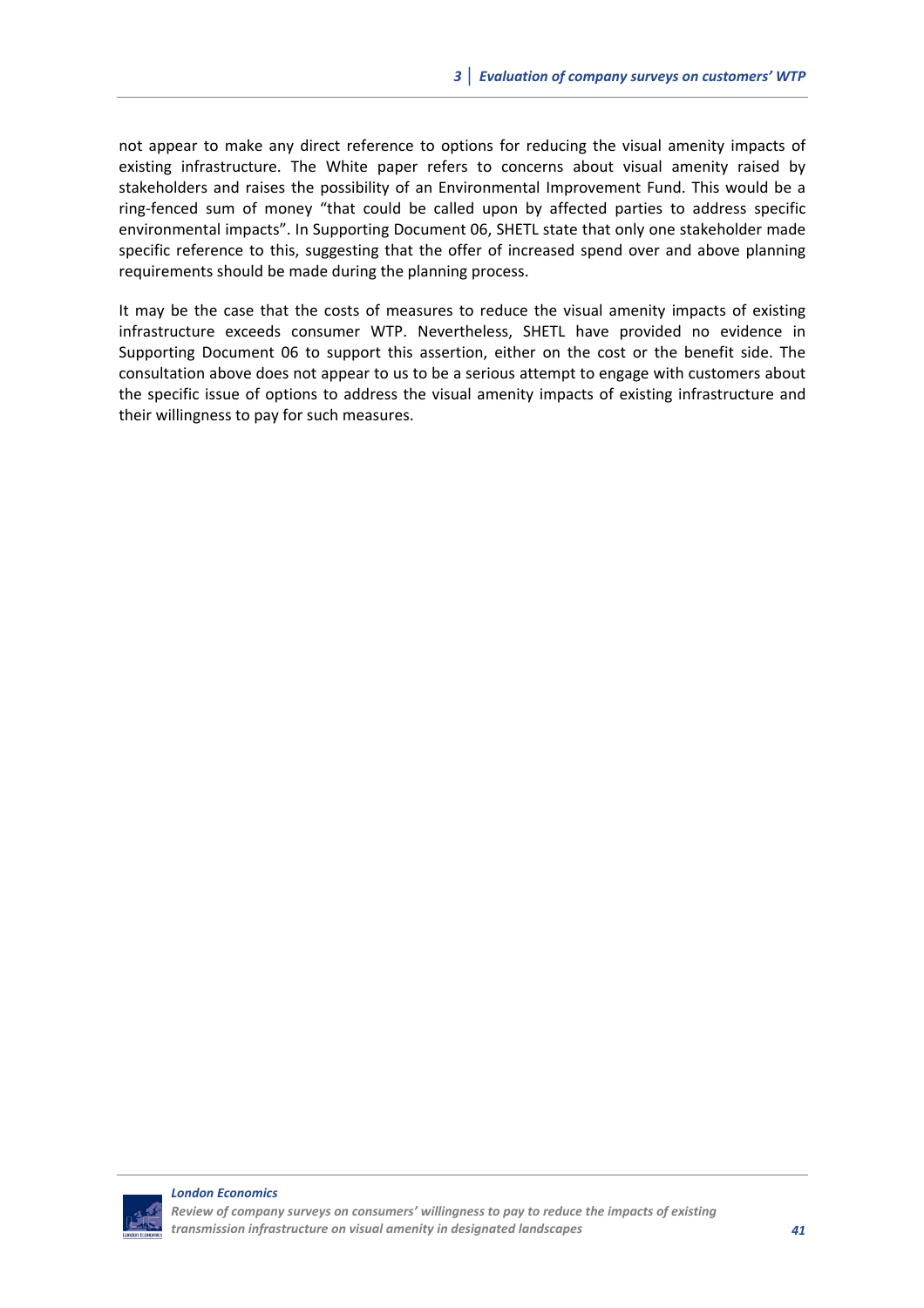## **4 Advice to Ofgem on how to apply the results of the WTP studies**

## **4.1 Summary of TO responses**

Scottish Power Transmission Limited and Scottish Hydro Electric Transmission Limited have not completed consumer willingness to pay studies for options to mitigate visual amenity impacts from existing infrastructure.

- **SPTL state that they support an allowance for such options but then say that it should be** used on a case by case basis in respect of new infrastructure, with supporting WTP evidence provided on a case by case basis.
- **BULFIM** SHETL say that they do not intend to invest in such measures in respect of existing infrastructure because they are too expensive and they do not believe that the case can be made for customers to pay for them. No supporting evidence is provided in support of these assertions.

NGETL has undertaken a consumer survey with a WTP component aimed at understanding WTP for undergrounding of existing and new lines. No analysis has been carried out for other possible mitigating options. Although little analysis of the results of the survey has been undertaken, the supporting material suggests that consumers on average have the following WTP for undergrounding (based on the open‐ended contingent valuation questions):

- £7.22 per year for all existing infrastructure in National Parks;
- £7.76 per year for all existing infrastructure in Areas of Outstanding Natural Beauty; and
- £3.76 per year for all existing infrastructure in other rural areas.

The results of the survey also suggest a high dispersion in WTP. However, as discussed above there are a number of potential issues with these estimates and we would recommend further analysis to be carried out to validate and check the results.

## **4.2 Potential next steps for Ofgem**

## **4.2.1 SPTL and SHETL**

One potential response from Ofgem could be to not provide any allowance to these TOs in respect of visual amenity mitigation options for existing infrastructure, either through the RIIO‐T1 process or through any associated uncertainty mechanism. However there is a possibility that this outcome would not be consistent with the wishes of consumers and it would not be consistent with Ofgem's overall approach to the current price review which has a strong focus on engagement with stakeholders. The only alternatives that we can suggest are that:

- 1) Ofgem requires these TOs to undertake the required programme of work in respect of WTP;
- 2) Ofgem undertake the WTP work themselves; or
- 3) Ofgem draws on the work undertaken by NGETL in order to estimate WTP for these TOs.

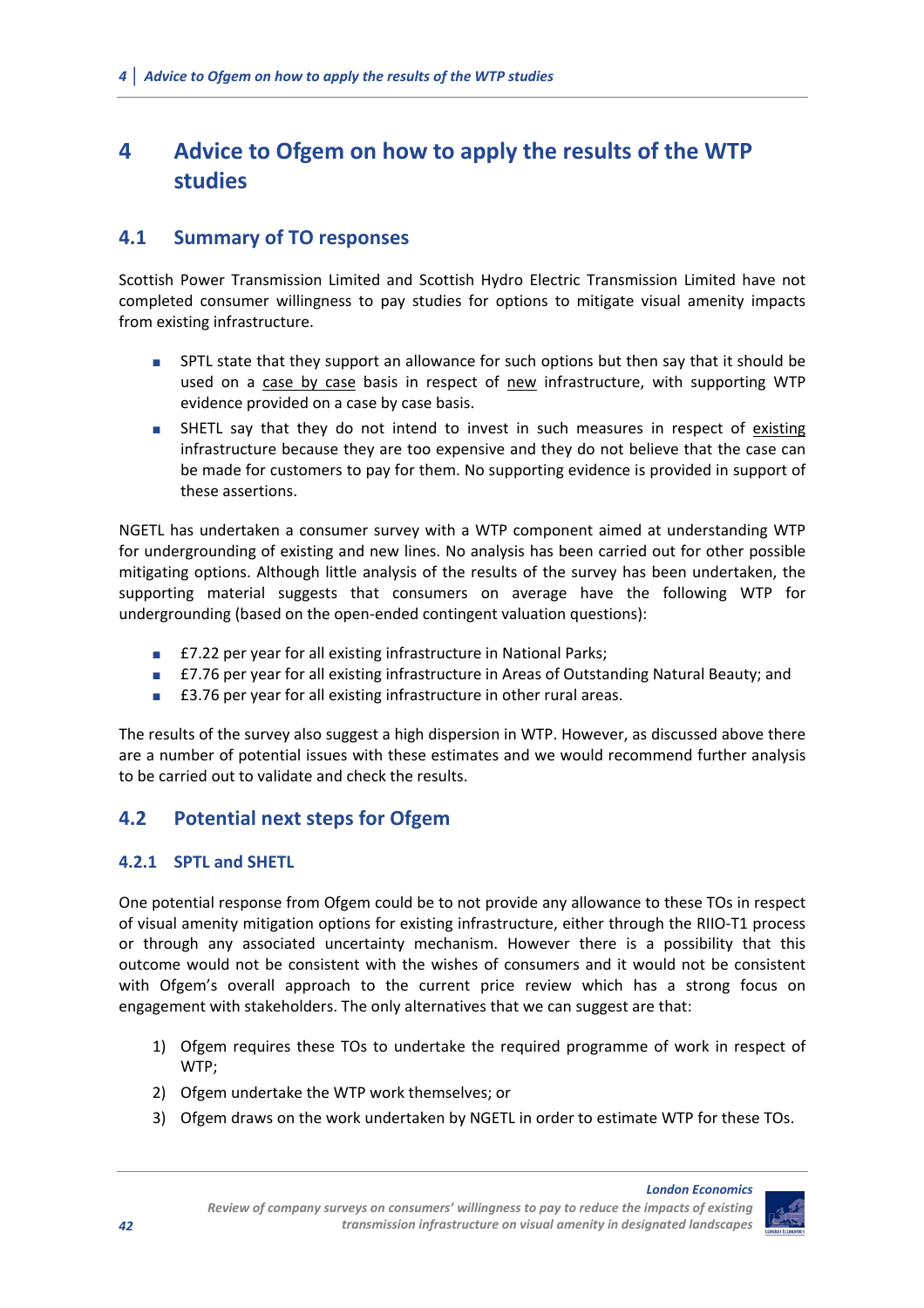We have listed the options above in the order that we think would be preferable. Although option 3 is likely to be the least costly option, we prefer options 1 and 2 to option 3 because it is quite possible that WTP varies significantly between regions and so WTP estimates from the National Grid area may not be good estimators for WTP in the SPTL and SHETL areas. Whichever option Ofgem prefer, a first step would be to clarify the TO's positions with them. We discuss option 3 in further detail below.

## **4.2.2 NGETL**

With respect to NGETL, we see four possible approaches for setting an allowance for mitigating visual effects of transmission lines:

- 1) Ofgem requires NGETL to undertake a new consumer WTP survey in line with best practice and the recommendations outlined in chapter 3;
- 2) Ofgem undertakes a new WTP consumer survey themselves;
- 3) Ofgem requires NGETL to improve the analysis and presentation of the current WTP survey based on the recommendations provided in chapter 3; or
- 4) Ofgem uses existing NGETL estimates based on the open-ended contingent valuation approach to set an allowance for undergrounding of existing transmission lines.

In our view, a new consumer survey following the steps outlined in our best practice section would yield the best results and be the only way to address our key concerns about the selected methodology and its implementation. However, we acknowledge that there are significant costs associated with this approach (and hence options 1 and 2 above). Nevertheless, these costs are minor compared to the potential costs involved if the estimates used are wrong and compared to the size of the potential allowance.

A second best approach would be to require NGETL to undertake additional analysis of the open‐ ended contingent valuation questions, in order to overcome some of the concerns we have raised with respect to the WTP analysis. We consider option 4 the least preferable option because of the inherent problems with the WTP estimates. However, below we outline how this approach could be used.

## *Setting an allowance for NGETL based on existing NGETL WTP estimates*

Based on the WTP figures supplied by NGETL it is possible to calculate a rough estimate of total WTP per year for consumers in England and Wales. This can then be used as an input in a costbenefit analysis of undergrounding which will inform the decision of whether or not to set an allowance for undergrounding of electricity transmission lines and if so what the allowance for undergrounding should be. We note that given the survey methodology chosen it is not possible to set an allowance for other mitigating options than undergrounding because consumers' WTP for other mitigating options are unknown and likely to be different from the WTP for undergrounding.

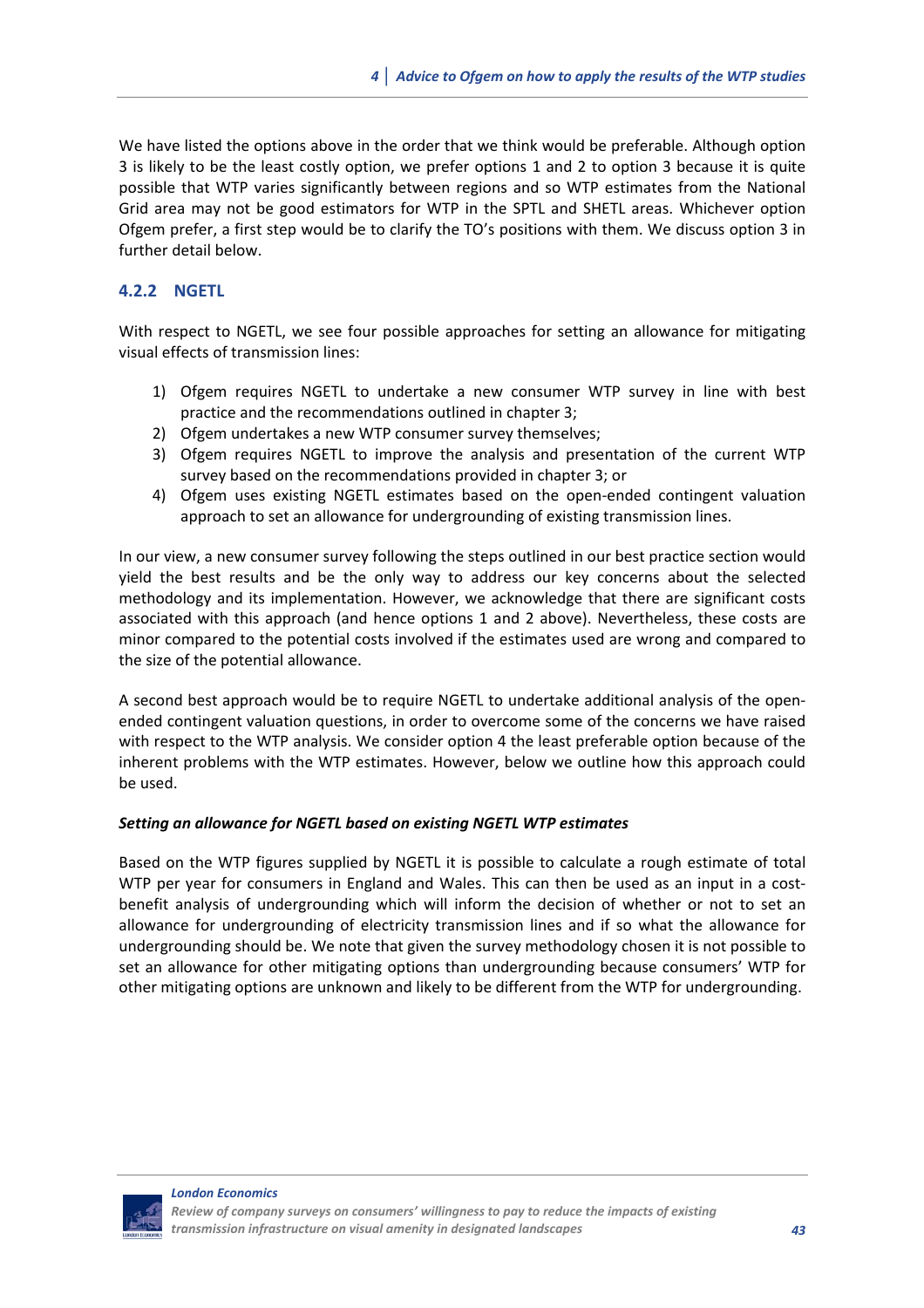#### **How to use the WTP estimates in a cost benefit analysis**

There were a total of 22.3m dwellings in England<sup>14</sup> in 2009 and a total of 1.3m dwellings in Wales<sup>15</sup>. Given that sampling has been carried out at household level this suggests that:

- the total WTP for undergrounding of all existing lines (119 miles) in **National Parks** in England and Wales is £170m per year<sup>16</sup>; and
- the total WTP for undergrounding of all existing lines (257 miles) in **Areas of Outstanding Natural Beauty** in England and Wales is £183m per year<sup>17</sup>.

These figures can be interpreted as the total annual visual amenity benefits to consumers in England and Wales if all existing lines are undergrounded. However, we note a weakness in the way the question is worded ‐ respondents were asked to state the WTP in terms of an increase in the annual cost of electricity. As noted before this causes response uncertainty and it also makes it more difficult to apply the results in a cost-benefit analysis.

However, there may also be other costs and benefits of undergrounding. For example, another benefit of undergrounding may be improved security of supply. On the other hand undergrounding could also be costly and involve both an immediate upfront cost of putting the lines underground and ongoing costs e.g. a negative environmental impact, limits on the use of the land, increased maintenance costs.<sup>18</sup>

We would therefore recommend that Ofgem only sets an allowance for undergrounding if the total benefits of undergrounding exceed the total costs. In other words, a full cost-benefit analysis should be carried out and the WTP figures above (or improved figures if obtained) should be used as an input to that analysis.

In this context, we note that the material provided by NGETL and Brunswick<sup>19</sup> does provide some indication of what the costs of undergrounding would be in NPs and AONBs in England and Wales:

- In **National Parks** *"£3.55 [per year per household] would be enough to underground all transmission power lines"* (p 6). This corresponds to a cost of £84m per year for undergrounding of all existing lines in NPs.
- In **Areas of Outstanding Natural Beauty** *"£7.70 [per year per household] would be enough to underground all transmission power lines"* (p 7). This corresponds to a cost of £182m per year for undergrounding of all existing lines in AONBs.





<sup>14</sup> English Housing Survey: Housing Stock Report 2009. http://www.communities.gov.uk/documents/statistics/pdf/1937212.pdf. Estimate for 2009.

Dwelling stock estimates, 2009-10 for Wales. http://wales.gov.uk/docs/statistics/2011/110126sdr132011en.pdf. Estimate for 31 March 2010.

 $16$  (22.3m + 1.3m) X £7.22 = £170.392m

 $17$  (22.3m + 1.3m) X £7.76 = £183.136m

National Grid (2009), Undergrounding high voltage electricity transmission: The techincal issues. http://www.nationalgrid.com/NR/rdonlyres/A7B84851‐242F‐496B‐A5E8‐ 697331E15504/36546/UndergroundingTheTechnicalIssues5.pdf

 $19$  Brunswick (2011a) Attitudes to Energy Transmission: Summary of Key Findings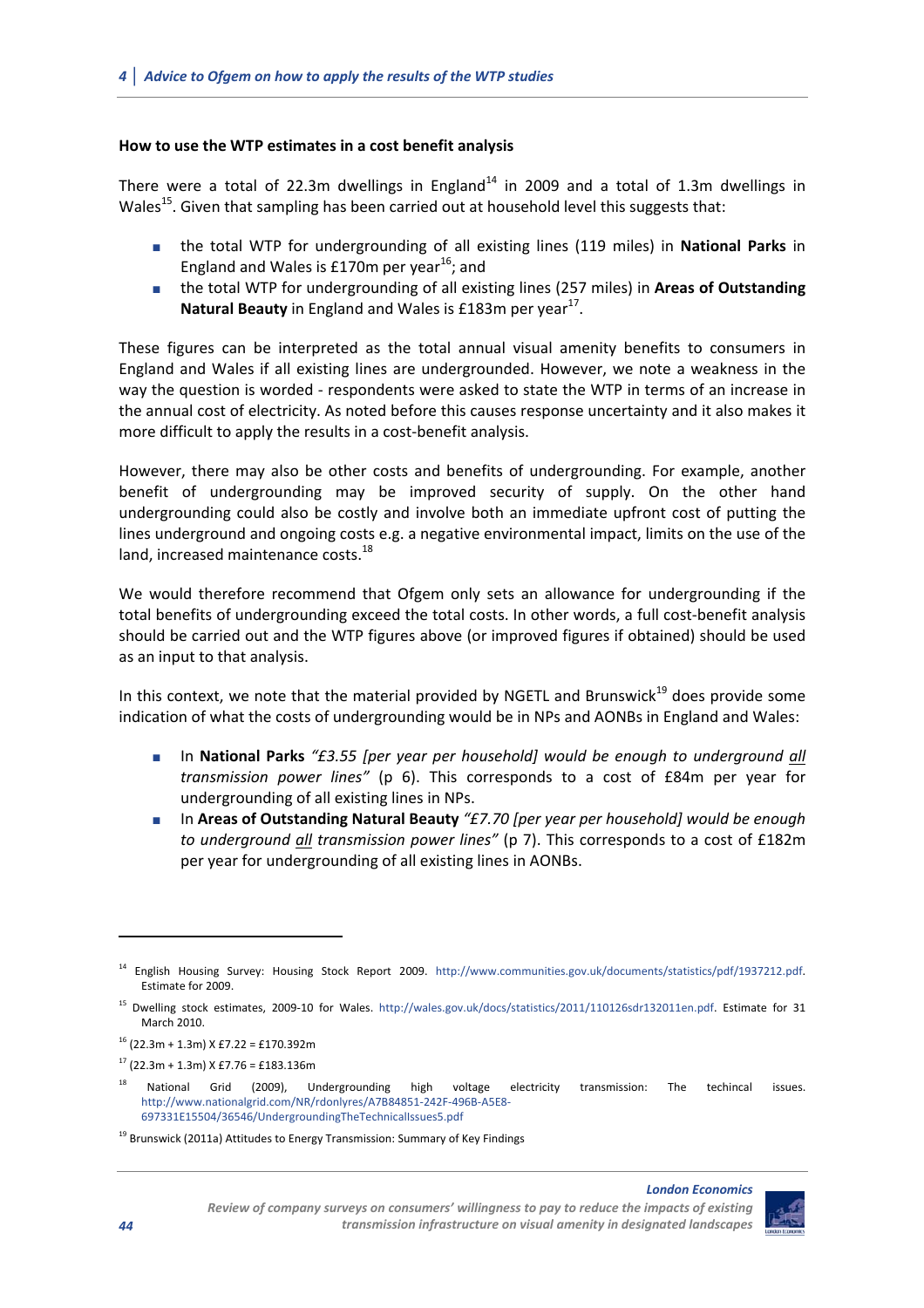This suggests that the annual benefits associated with improved visual amenity for consumers (and hence total benefits) are larger than the estimates of the costs of undergrounding provided by NGETL and Brunswick. However, it is very unclear what these cost estimates include and whether they can be seen as estimates of the total costs associated with undergrounding or just the upfront costs of putting existing lines underground. Therefore, further analysis is required to ensure that all costs are accounted for. In addition, whereas it is reasonable to assume that the benefits of visual amenity are constant over time (although subject to social discounting) this is not a plausible assumption for costs. A significant proportion of the costs will be upfront costs and further analysis is required in order to determine when costs and benefits are likely to arise. This analysis would ensure that cost and benefit streams are discounted in line with the recommendations of the HM Treasury Green Book.

We would recommend that the cost-benefit analysis is undertaken separately for undergrounding in NPs and in AONBs because the benefits of improved visual amenity differ significantly for the two types of areas. In this context we note that the WTP estimates translate into £1.4m per year per mile of overhead electricity line in NPs and £0.7m per year per mile of overhead line in AONBs.

Ofgem also has the option of undertaking cost‐benefit analysis at different levels of aggregation:

- **EXECUTE:** responses to the survey are disaggregated by region (English regions and Wales) and so separate WTP estimates for each region could be used as the basis for regional cost benefit analyses;
- **EXECUTE:** assuming that the WTP per mile of line is constant within NPs and AONBs, respectively, Ofgem could carry out a cost‐benefit analysis for selected NPs and AONBs. For example, there might be some NPs where the costs of undergrounding per mile are lower because the ground is of a better type for undergrounding, so a cost-benefit test could be applied to undergrounding for that NP only;
- similarly, Ofgem could consider using WTP per mile estimates to undertake the costbenefit analysis at an even more disaggregate level e.g. for a section of transmission lines within a NP.

However, we note that the assumption of constant WTP per mile might not be valid given that respondents to the survey were not asked to provide different WTP estimates for different NPs and AONBs. Further work would be required to determine whether the assumption of constant WTP per mile of line holds. This might for example be tested in a choice experiment where attribute levels are variable.

#### **How to set the allowance**

If the cost benefit analysis concludes that the benefits of undergrounding exceeds the costs in a given area, we would recommend that Ofgem sets an allowance for NGETL to underground all existing lines in that area. For example, if the cost benefit analysis shows that the benefits exceeds that cost of undergrounding in NPs then Ofgem should set an allowance for undergrounding of all existing lines in NPs in England and Wales, though we note that, as discussed above, Ofgem could investigate the use of a different level of geographic aggregation within England and Wales.

The allowance should be cost based i.e. set equal to the actual cash costs of undergrounding for NGETL, in a way that is consistent with the general approach to the price control. This might for example involve taking account of the scope for efficiency gains and allowing a return on any

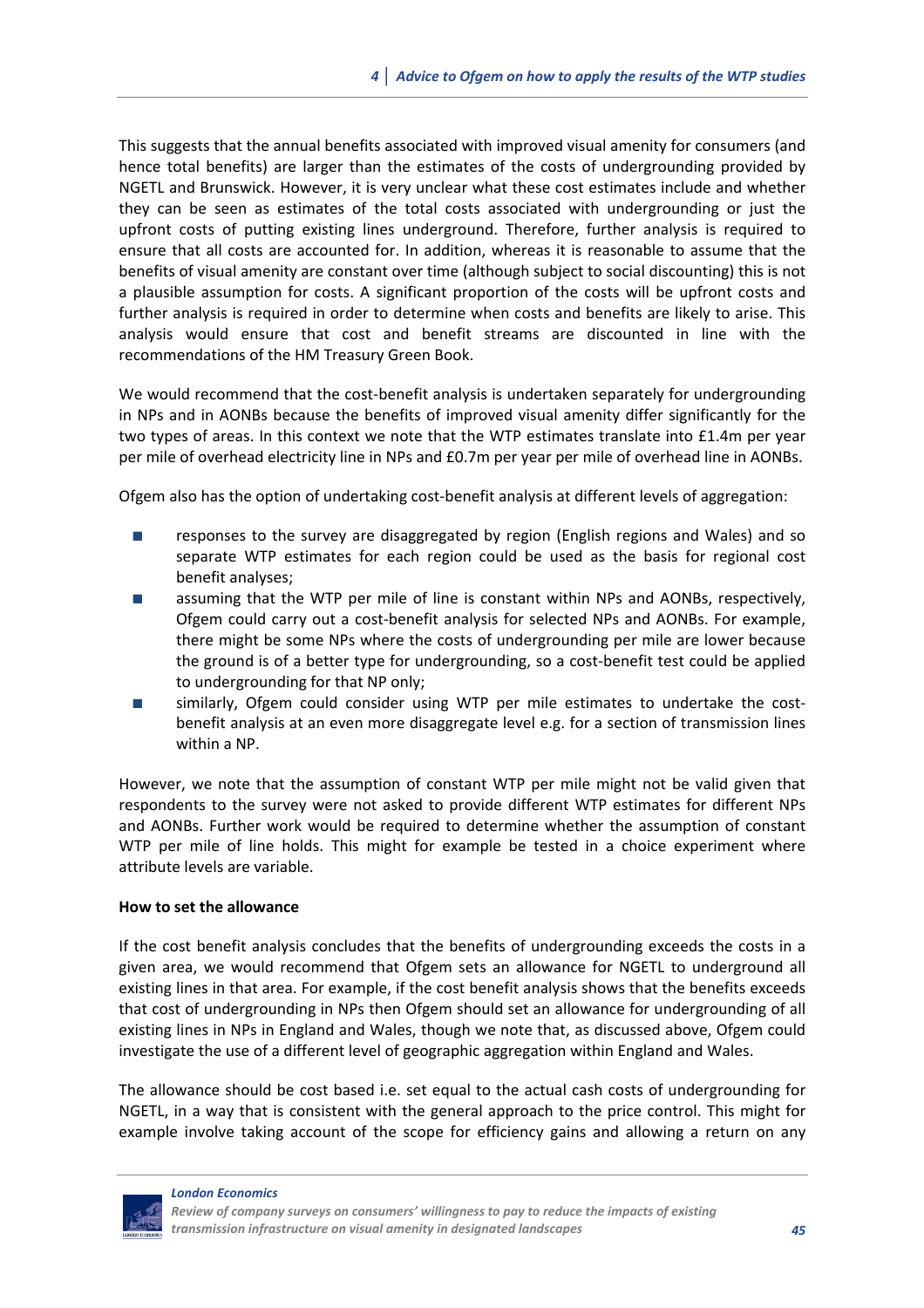increases in net asset values. This ensures that consumers will not be required to pay more than the actual costs and that consumers rather than NGETL will benefit from the difference between the costs and the benefits.

Ofgem may also wish to consider imposing constraints in terms of where undergrounding is undertaken. The WTP results suggest that undergrounding varies significantly by region (Figure 3) and that respondents have a higher WTP if they can see pylons from their home. As a result, Ofgem may wish to require NGETL to prioritise undergrounding of existing lines in NPs and AONBs in regions with a high average WTP or in NPs and AONBs close to regions with a high WTP. We note that the WTP is particularly high in the North East and in London and as a result Ofgem may want to require NGETL to prioritise undergrounding in NPs and AONBs in or close to these regions.



*Source: London Economics based on Brunswick (2011c) Utility survey*

Having determined the allowance, Ofgem would potentially also need to take a view on how these costs are recovered from end consumers. In this context, it is worth noting that NGETL<sup>20</sup> concludes based on the survey that *"sharing the cost of undergrounding equally among all bill payers is the most popular payment option. For National Parks and AONBs, socialisation is supported by around 50% of bill payers. It is twice as popular as just charging those living nearby"* (p 39)*.* This suggests that the cost of undergrounding can be split between all NGETL consumers. This also suggests that it would be appropriate to use the WTP estimates obtained based on the full sample of consumers in England and Wales even at more disaggregate regional levels because the cost of undergrounding should be distributed across consumers in England and Wales.



*London Economics*

<sup>&</sup>lt;sup>20</sup> NGETL (2011), 'RIIO-T1: Stakeholder engagement process', July 2011.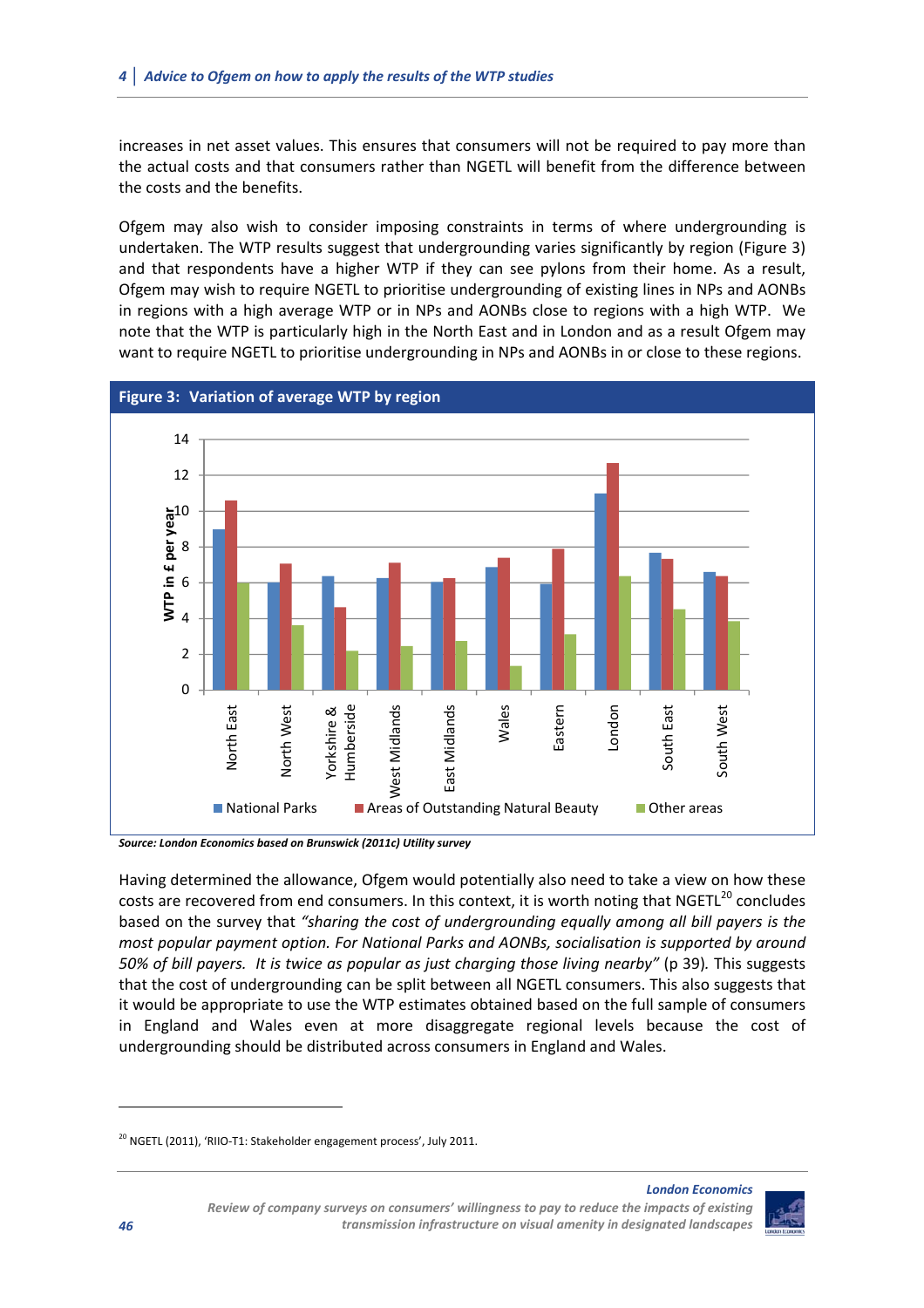However, Ofgem may wish to consider splitting the cost unequally between consumers in order to take into account that the WTP varies by socio‐economic group (Figure 4).Such an approach could be argued to improve the fairness of the system. However, it is not obvious how this could be implemented. We suggest that Ofgem treat any additional undergrounding spend in the same way as the treat other similar expenditure in the price control.



*Source: London Economics based on Brunswick (2011c) Utility survey*

## *Using NGETL estimates to set an allowance for SPTL and SHETL*

The WTP estimates provided by NGETL could be used to inform a cost benefit analysis for SPTL and SHETL and hence determine whether an allowance should be set as part of the price review.

This would, however, require assuming that the annual WTP per household in Scotland is the same as in England and Wales. There is an estimated 2.4m households in Scotland<sup>21</sup>. This implies that, assuming the same average WTP as in England and Wales, Scottish households would in total be willing to pay the following amounts for undergrounding of existing transmission lines:

- £17m per year in National Parks in Scotland; and
- **E19m per year in AONBs in Scotland.**

These amounts should be allocated to the two TOs according to either the number of miles of transmission lines in NPs and AONBs or according to the size of the population living in the two areas.

<sup>21</sup> http://www.gro‐scotland.gov.uk/files2/stats/household‐estimates/he‐10/households‐dwellings‐est‐2010.pdf. Estimate for mid 2010.



*Review of company surveys on consumers' willingness to pay to reduce the impacts of existing transmission infrastructure on visual amenity in designated landscapes 47*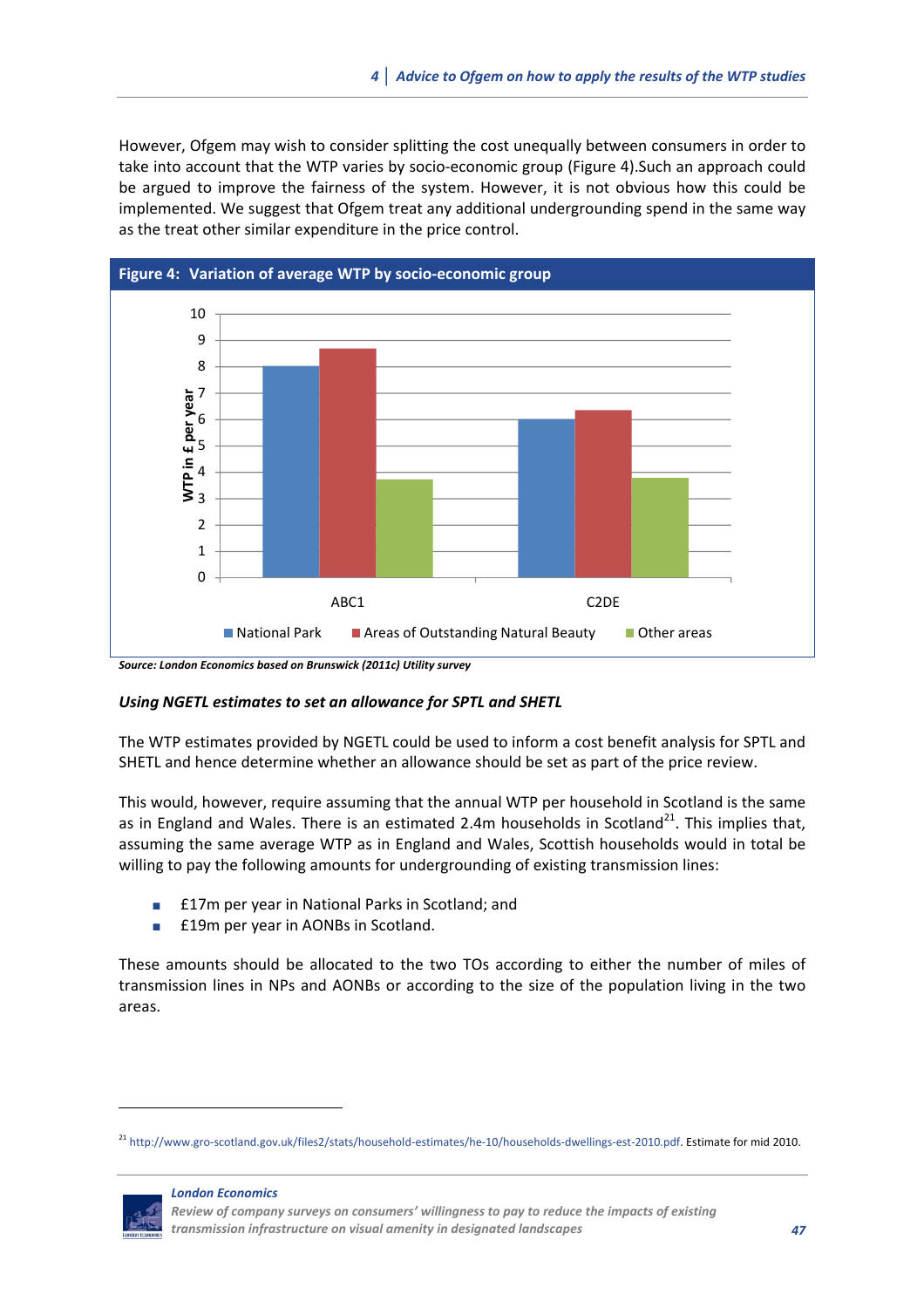However, we note that we have serious concerns about using this methodology to set the allowance for the Scottish TOs. Firstly, we have seen from NGETL's survey that WTP is much lower in rural areas e.g. in Wales compared to more urban areas. This might imply that the average WTP estimates for England and Wales significantly overestimates the average WTP of Scottish consumers who would be required to pay for undergrounding in Scotland.

Secondly, this methodology does not take into account that the composition of the population in Scotland (in terms of personal characteristics) could be significantly different from the population in England and Wales. Ofgem may wish to apply a more sophisticated approach to try to account for such differences in population characteristics and the possible impact on WTP.

Finally, the method does not account for the fact that there may be more or less miles of transmission lines in NPs and AONBs in Scotland and that the WTP estimates obtained for England and Wales are conditional on the full length of line being put underground.

Therefore, we view it as highly questionable that this method would provide good estimates of Scottish consumers' WTP for improved visual amenity. As a result a cost-benefit analysis using these results could be seriously misinformed.